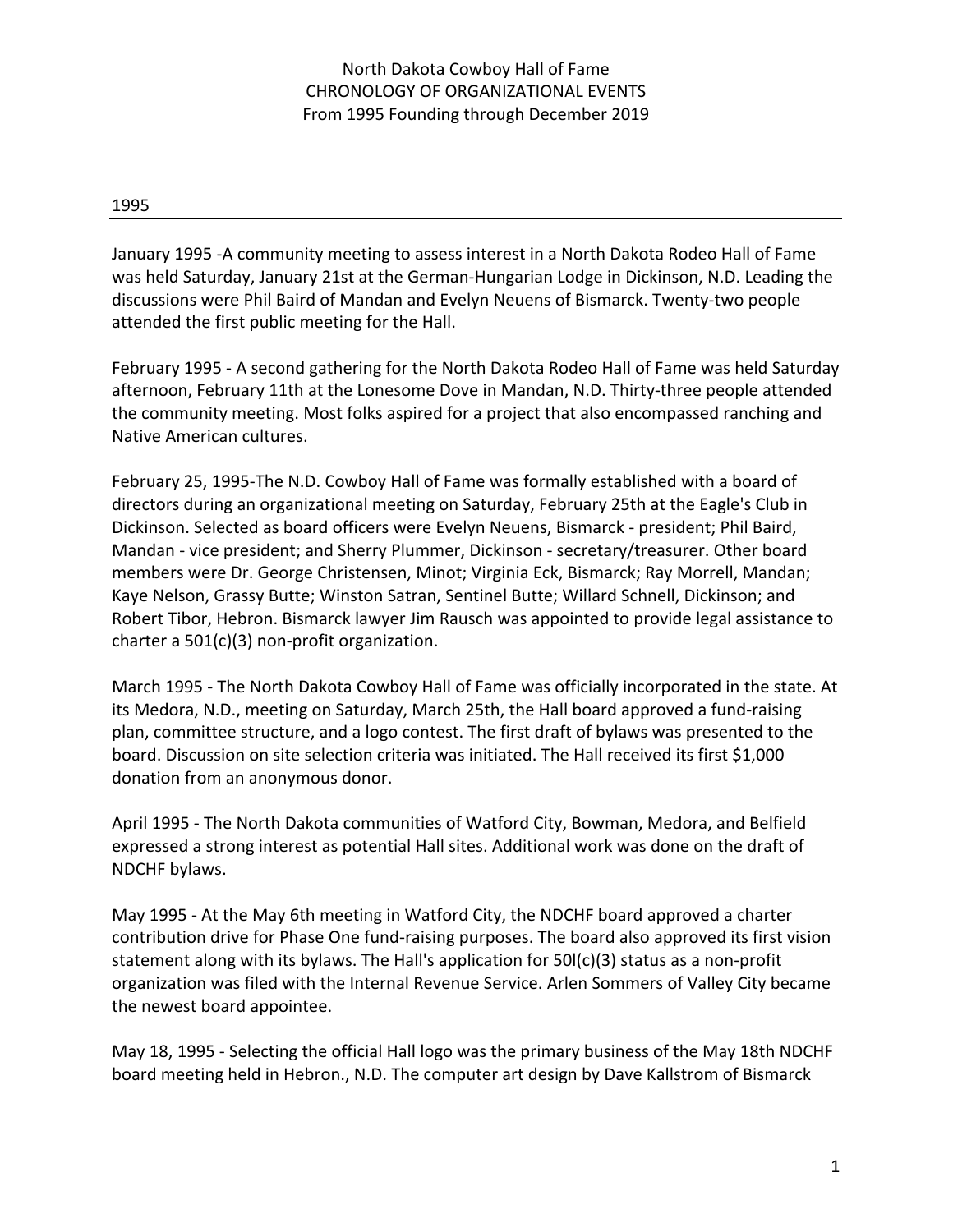was picked as the winner from among 72 logo contest entries. The Hall board continued planning for summer promotional activities.

June 1995 - The NDCHF board of directors held its June 10th meeting during the annual 1995 N.D. Stockmen's Association convention at the Jamestown Civic Center. A site selection committee was officially established. Promotional buttons for the Hall were sold at a convention booth and later made available at the N.D. High School Rodeo Finals in Bowman, courtesy of Dakota Community Bank. Don Hart of West Fargo was confirmed as the newest NDCHF board member.

June 14, 1995 - The N.D. Cowboy Hall of Fame received its first major corporation donation in the amount of \$10,000 from the U.S. Tobacco Company. The funds were used for promotional materials including information brochures, letterhead, decals, buttons, and arena banners.

July 1995 - Promotional activities for the Cowboy Hall of Fame were organized at the annual Taylor Horsefest and at various rodeo events in the state. The July 1995 edition of the North Dakota magazine Going Places had a feature article written by Colette Knutson Gjermundson about the N.D. Cowboy Hall of Fame.

August 1995 - In early August, the North Dakota Stockmen's Association presented a Hall donation of \$1,000 during the annual Home on the Range Champions Ride at Sentinel Butte. The N.D. Cowboy Hall of Fame hosted a breakfast reception prior to Brad Gjermundson's induction into the ProRodeo Hall of Fame on Saturday morning, August  $12<sup>th</sup>$ , at Colorado Springs, Colorado. Plummer Ranches co-sponsored the event which was attended by over 70 North Dakotans.

September 1995 -The N.D. Cowboy Hall of Fame received official IRS approval of its non-profit 501( c )(3) status for tax-deductible contributions. At the September 2nd meeting convened during the NDRA Finals at Dickinson, representatives from Beach made a formal request to be considered as a proposed Hall site. The board acknowledged the \$1,000 donation from Gen Rotzien.

October 1995 - Site selection criteria were discussed in depth at the October 7th NDCHF board meeting held during the 41st annual Minot Ys Men PRCA rodeo at the All Seasons Arena. The board finalized year-end plans for a direct mail fund-raising campaign. The Minot Ys Men rodeo committee sponsored hospitality meals, arena promotions, and complimentary rodeo tickets for Hall board members.

November 1995 - The Stark County Development Corporation voted to support Belfield as a proposed home site for the N.D. Cowboy Hall of Fame. The list of interested communities now included Beach, Belfield, Beulah, Bismarck, Bowman, Dickinson, Killdeer, Mandan, Medora, Minot, Towner, Watford City and Williston.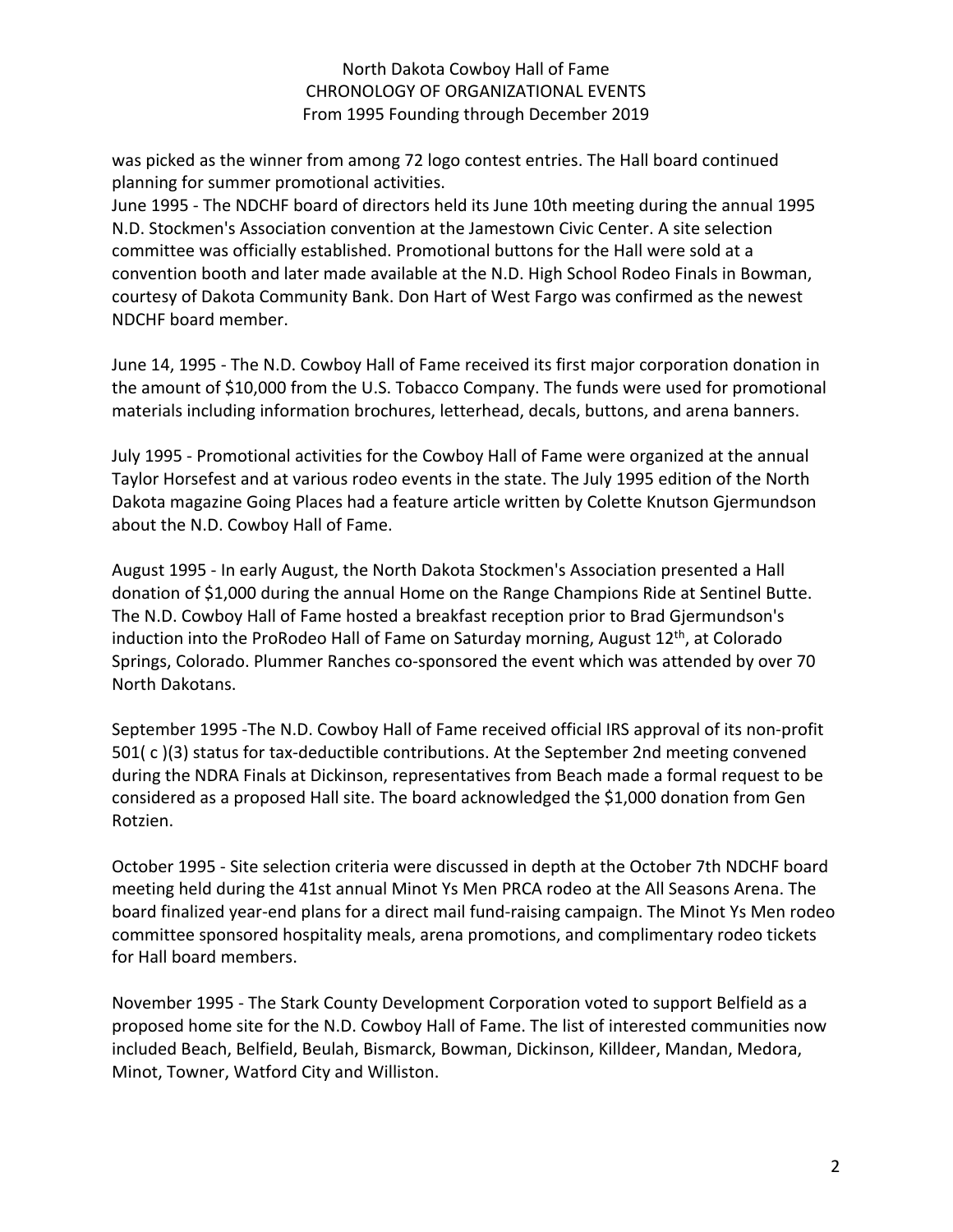December 1995 - After finalizing site selection criteria and the official information packet, the N.D. Cowboy Hall of Fame board began the search for a permanent Hall site. The deadline for Hall site proposals was set for February 9, 1996. The board also scheduled its first anniversary meeting and dinner in mid-February 1996 at Killdeer.

January 1996 - The NDCHF board of directors discussed plans for an official Hall newsletter, "The Cowboy Chronicle," during the January 20th meeting held at the Evelyn Neuens residence in Bismarck. Annual HalI memberships were established as part of the Phase Two fund-raising plan. Procedures were reviewed for the Hall site selection process. Planning continued for the Hall's first anniversary celebration to be held the following month at Killdeer.

February 1996 - The N.D. Cowboy Hall of Fame received official site proposals from nine (9) North Dakota communities after the February 9th deadline. Preparations were finalized for the Hall's first anniversary meetings and dinner at Killdeer, N.D.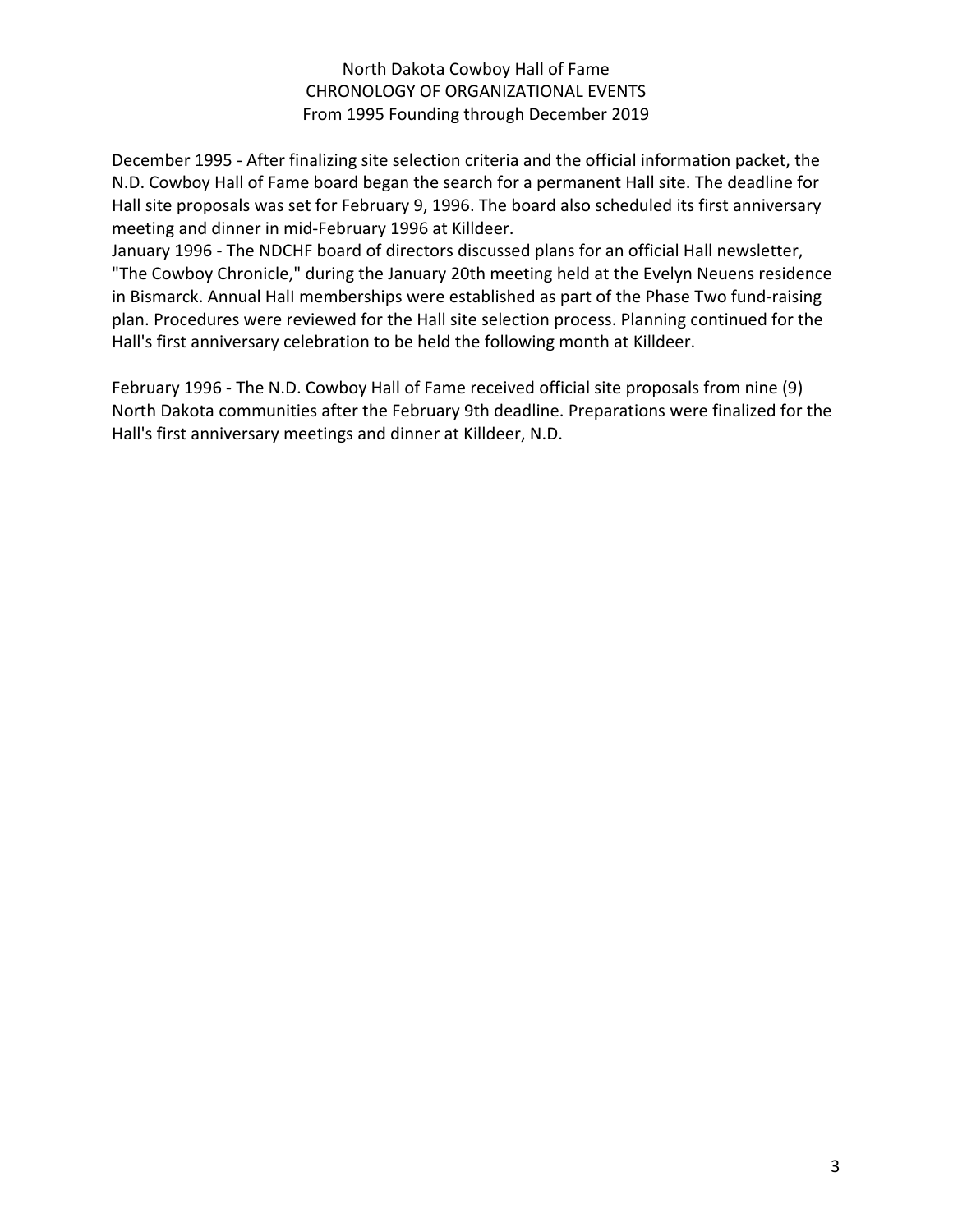February 17, 1996 - The N.D. Cowboy Hall of Fame celebrated its first anniversary with a public meeting, reception, and dinner on Saturday, February 17th at the Killdeer American Legion Hall. The events were coordinated by long-time rodeo supporters Norman "Peg" and Phyllis O'Neil. Co-sponsors of the dinner were the Killdeer Town Criers with financial support from the Killdeer Lions Club. After the dinner, the Hall board acknowledged the donated time, services, and resources provided to the Hall project the past year by 28 individuals and organizations. Founding Vice President Phil Baird of Mandan became the NDCHF president.

May 1996 - At the Seven Seas in Mandan, the NDCHF board of directors heard oral presentations on May 4th from the groups representing the nine North Dakota towns vying to become the home site of the Hall.

June 1996 - The N.D. Cowboy Hall of Fame published and distributed the first edition of the NDCHF Cowboy Chronicle, developed by media consultant Colette "Koko" Gjermundson of Richardton, N.D. A second edition was published later in the Fall.

October 1996 - After receiving site proposals from nine North Dakota communities, the NDCHF board of directors selected four finalists - Mandan, Medora, Towner, and Watford City. Press conferences were held October 30th at Bismarck, Minot, and Dickinson to make the announcement.

November 1996 - The N.D. Cowboy Hall of Fame kicked off its first direct mail fund-raising campaign with the assistance of consultant Jeri Dobrowski.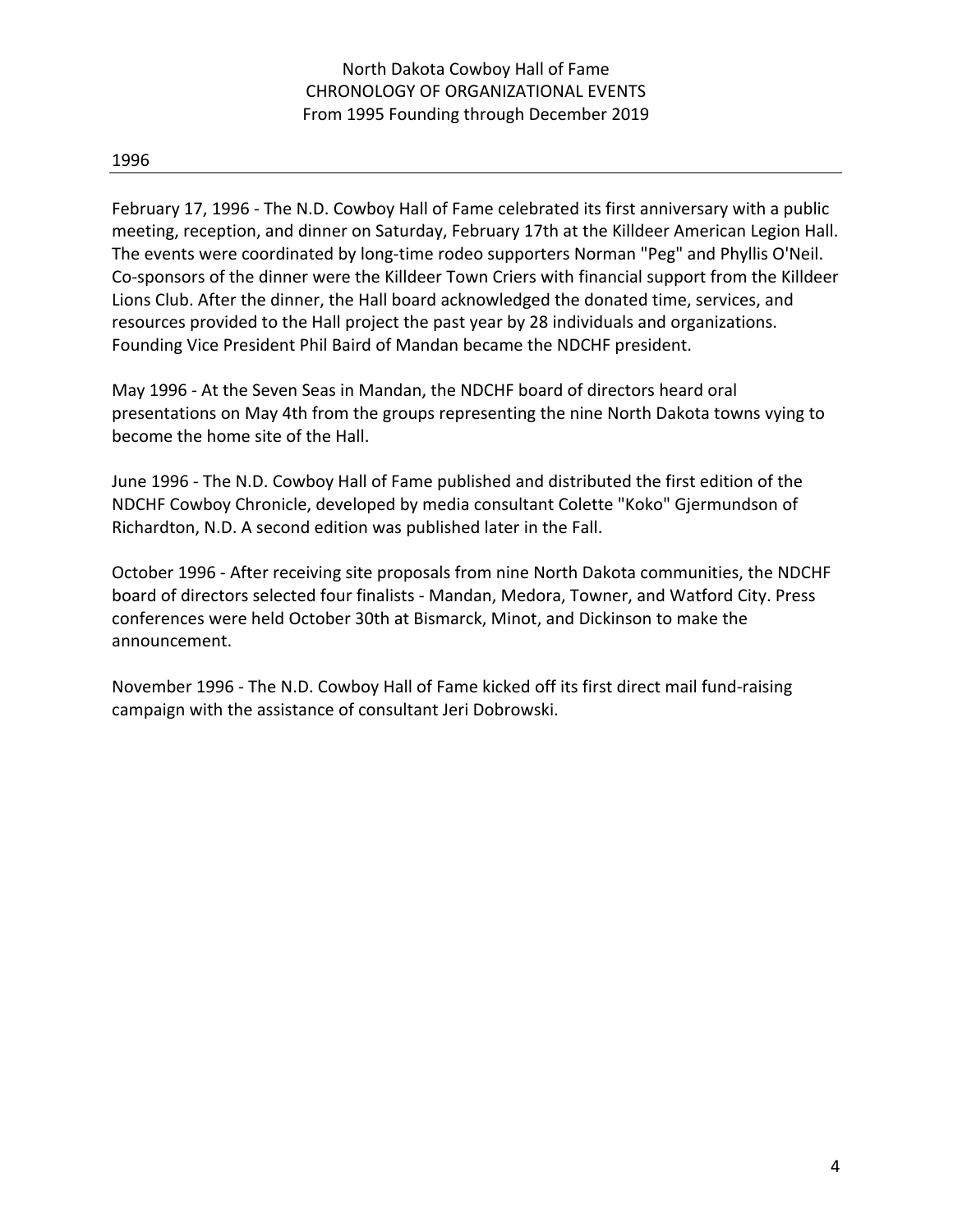February 19, 1997 - With a February 19th press conference at the North Dakota Stockmen's Association office, the N.D. Cowboy Hall of Fame announced that the town of Medora was selected as the future home site of the Hall. The Theodore Roosevelt Medora Foundation proposed that the Hall become the centerpiece of the "Center of the American West" project.

March 1, 1997 - The second annual membership meeting of the North Dakota Cowboy Hall of Fame was held March 1st at the Eagle's Club in Dickinson. The late Ted Cornell of Medora was honored with the Hall's first North Dakota Distinguished Western Artist award. Walter Piehl, Jr. of Minot and Sandy Luger, Fort Yates joined the NDCHF board of directors. April 1997 - NDSU professor Russ Danielson of Fargo and local rancher Laura Griffin of Medora became the newest members of the NDCHF board of directors.

June 1997 - The NDCHF board of directors conducted visioning and strategic planning sessions at its June 19th meeting in Medora.

September 1997 - The N.D. Cowboy Hall of Fame held a September 27th press conference at Neuens Western Shop in Bismarck, announcing that Regent, N.D., native Darrell Dorgan was hired as the Hall's first Executive Director.

October 1997 - The administrative office of the N.D. Cowboy Hall of Fame was officially established at I000 College Drive in Bismarck, N.D.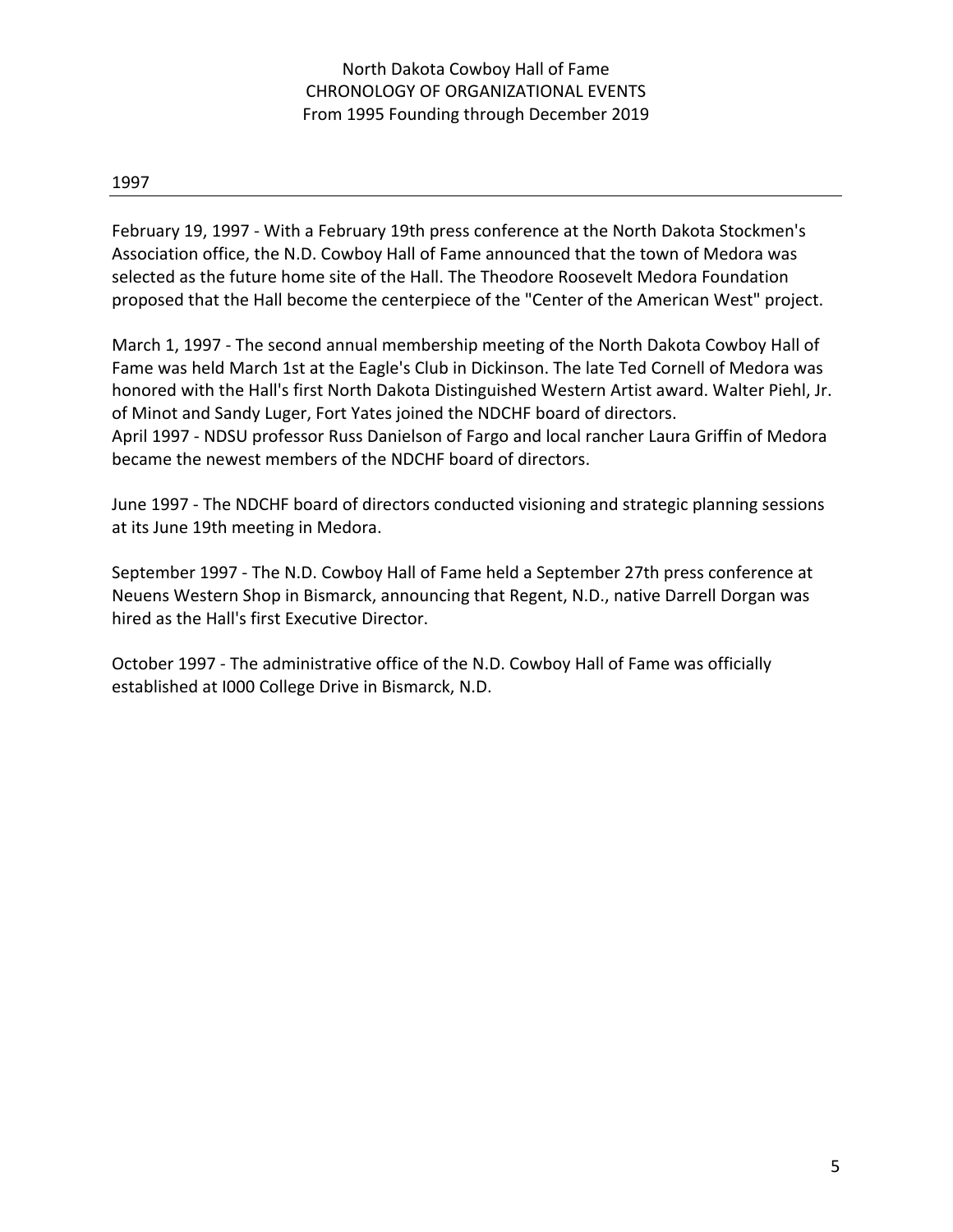January 1998 - The NDCHF board of directors accepted the archive collection of the Westerners at its January 17th meeting. In conjunction with the North Dakota Humanities Council, the N.D. Cowboy Hall of Fame also began a state-wide series of history seminars with co-sponsorship by the KX Television network.

April 4, 1998 - The initial organizational meeting of the NDCHF trustees was conducted in conjunction with the third annual membership meeting banquet held April 4th at the Seven Seas in Mandan. Rex Cook of Dickinson was elected the first chair of the NDCHF trustees. Earl Northrup of West Fargo was honored at the banquet, recognizing his 30+ years of serving state and national high school rodeo.

July 1998 - The N.D. Cowboy Hall of Fame entered into an agreement with S&S Promotional Group for the marketing and sale of a special NDCHF limited edition commemorative 30-30 rifle.

August 1, 1998 - With a special appearance by western music star Michael Martin Murphy, the first induction ceremonies of the N.D. Cowboy Hall of Fame were held August 1st in Medora. The first NDCHF inductees included: Rodeo - Alvin Nelson, Jim and Tom Tescher, Duane Howard; Ranching - Angus Kennedy, Jr., John Leakey, A.C. Huidekoper, Vic Christensen; Arts & Entertainment - Louis L'Amour, Jamestown; Special Achievement -75th Annual Killdeer Mountains Roundup Rodeo.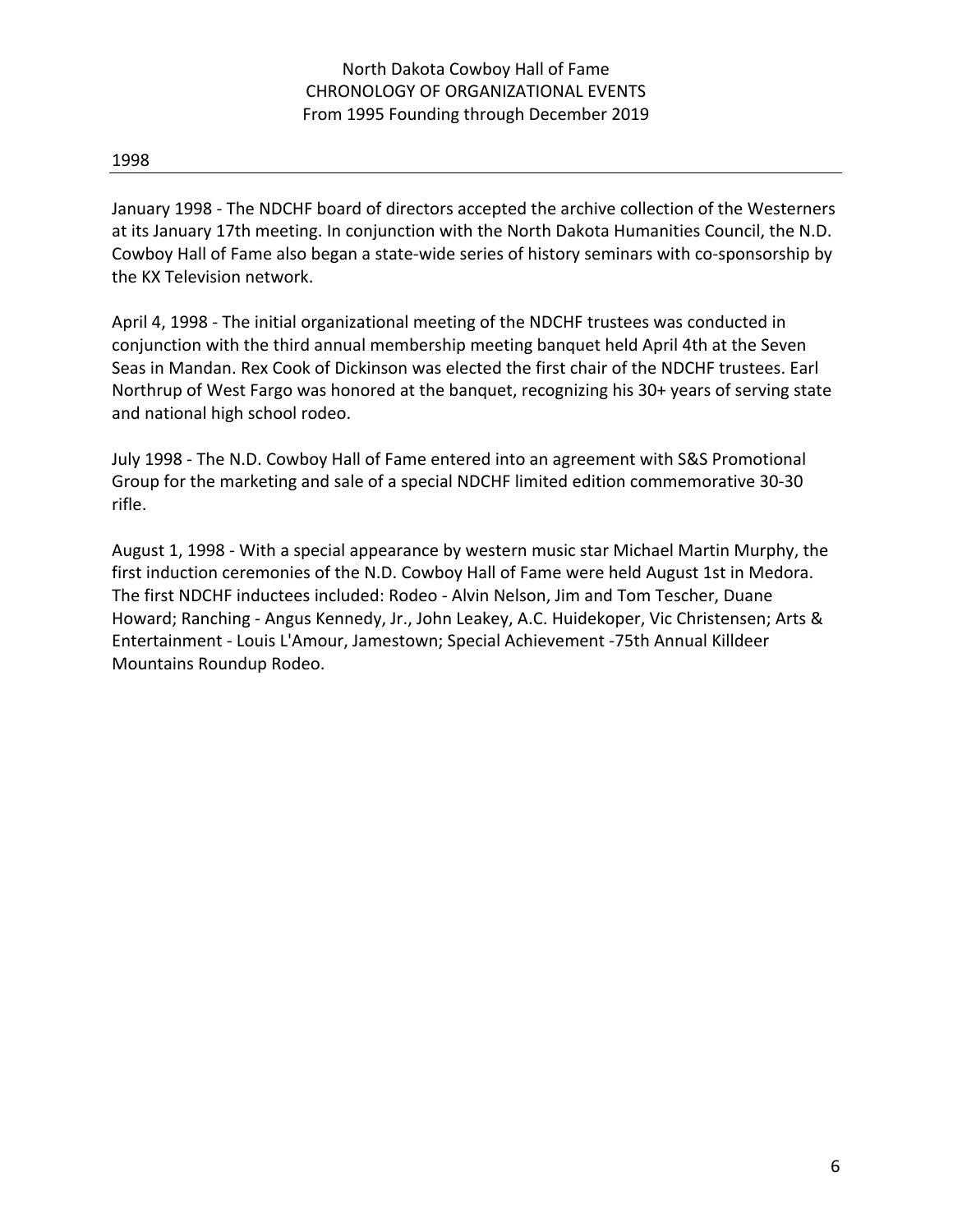January 1999 - A special NDCHF 1999 calendar was produced and made available to the public. Ralph and Sue Northrup donated a Texas longhorn steer to the Hall. Taxidermist Dennis Chaner, Mandan, eventually created an award-winning mount of the steer's head to be placed in the N.D. Cowboy Hall of Fame.

February 27, 1999 - Former Dallas Cowboys professional football player Walt Garrison was the keynote speaker at the fourth annual membership meeting and banquet held February 27th at the Seven Seas in Mandan.

April 1999 - Eddy County rancher Jim Langley donated a special western saddle collection to the Hall.

August 7, 1999 - The 2nd annual NDCHF Induction ceremonies were held Saturday, August 7<sup>th</sup> at Medora. 1999 Honorees included: Rodeo - Dean Armstrong, Emanuel Chase, Joe Chase, Pete Fredericks. Ranching - Paige Baker, Sr., John Goodall, Frank Keogh; Ranch - Cannon Ball Ranch; Special Achievement - Dickinson Match of Champions; Arts & Entertainment - Ted Cornell; Great Westerner - Theodore Roosevelt.

September 1999 - The American State Bank and Trust Company of Dickinson donated the Binek Cafe western photo collection to the Hall.

November 1999 - The N.D. Cowboy Hall of Fame and the Theodore Roosevelt Medora Foundation finalized a 100-year lease agreement, paving the way for the Museum of the Badlands in Medora to be developed by the Hall for the Center of Western Heritage and Cultures: Native American, Ranching and Rodeo.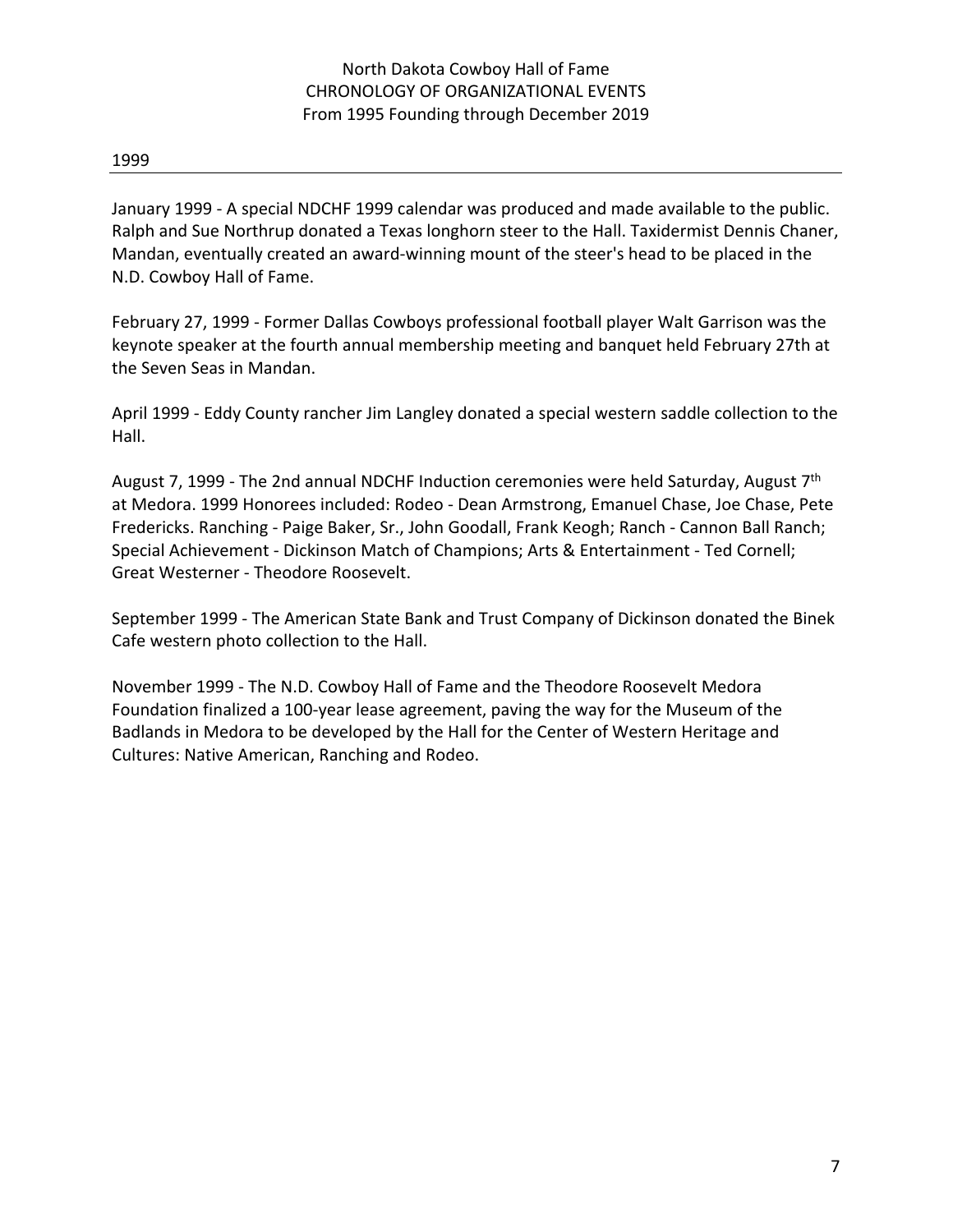January 2000 - The field survey work and platting requirements for the N.D. Cowboy Hall of Fame project was completed by Kadrmas, Lee, and Jackson.

February 25, 2000 - Native American flutist and recording artist Keith Bear of New Town was the featured speaker at the fifth annual membership meeting and banquet of the N.D. Cowboy Hall of Fame held Saturday, February 25th at the Seven Seas in Mandan.

March 2000 -Western artist and Belfield native Kaye (Hecker) Burian of Manning, N.D. was selected to the NDCHF board of directors.

June 2000 -On June 20th, the Medora Planning and Zoning Commission approved the building plans for the NDCHF Center of Western Heritage and Cultures: Native American, Ranching and Rodeo.

July 2000 - After the NDCHF submitted a \$500,000 grant application to the National Endowment for the Humanities, the State Historical Society of North Dakota indicated its approval of modified building plans for the NDCHF Center of Western Heritage and Cultures: Native American, Ranching, and Rodeo.

August 5, 2000 - Canadian cowboy poet and singer Ian Tyson opened the third annual NDCHF Induction ceremonies held Saturday, August 5th at Medora. 2000 honorees included: Rodeo - Louis Pelissier, Gene McCormick, Bob Aber's rodeo saddle bronc #22 Old Shep, and Fettig Bros. Rodeo Company; Ranching - William "Bill" Follis, Ben Bird, Ole Solberg; Ranch - Eaton Bros. Custer Trail Ranch; Special Achievement - Home on the Range Champions Ride; Arts & Entertainment - James "Cy" Taillon; Great Westerner- Former N.D. Lt. Governor Ray Schnell.

September 2000 - Founding NDCHF board member Dr. George Christensen, 80, of Minot passed away on September 9, 2000.

October 2000 - During an October 7th meeting held in conjunction with the Edge of the West PRCA rodeo in Bismarck, the NDCHF board of directors entertained three proposals for exhibit design work at the Center of Western Heritage and Cultures. The board also began the development of a long-range strategic plan.

December 2000 - At the December 9th meeting in Washburn, the NDCHF board of directors added a new category, "Leaders of Ranching and Rodeo," to be considered for the 2001 Hall of Fame inductions.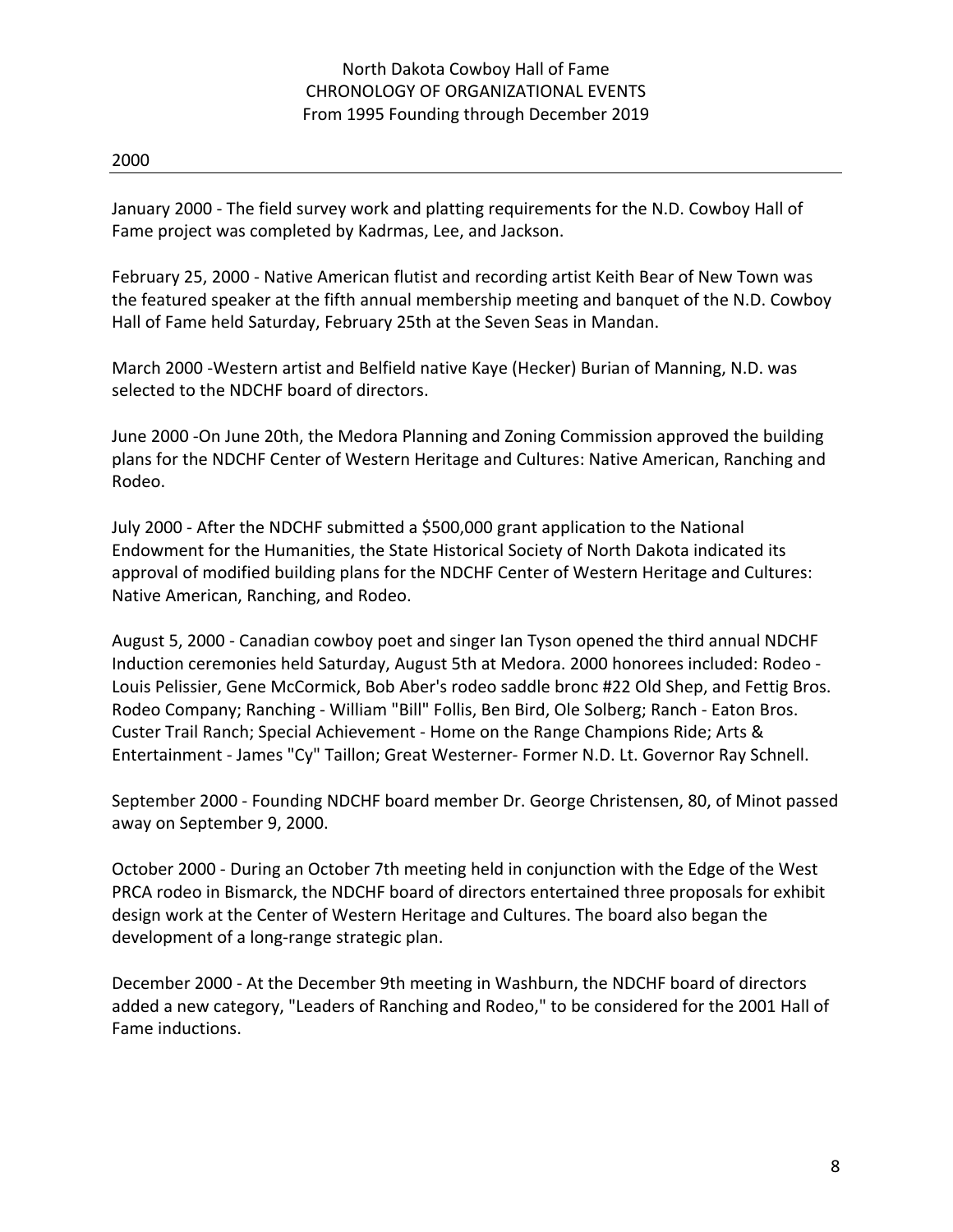January 2001 - Senate Bill 2195 was introduced in the N.D. State Legislature, seeking approval of a \$100,000 grant to the N.D. Cowboy Hall of Fame through the N.D. Tourism Department. A Senate Appropriations Committee hearing was held January 25th at the State Capitol.

February 25, 2001 - North Dakota cowboy poet Rodney Nelson of Almont provided the featured entertainment for the sixth annual NDCHF membership meeting and banquet held Saturday, February 25th at the Seven Seas in Mandan. A rotational cycle for Hall of Fame induction categories was introduced by NDCHF President Phil Baird.

March 2001 - The House Appropriations Committee held a March 14th hearing on SB 2195. Former Miss Rodeo North Dakota Robyn Nelson of Pembina joined the NDCHF board of directors.

April 2001 - The N.D. State Legislature unanimously approved S.B. 2195 and authorized a \$100,000 appropriation to fund a tourism grant for the N.D. Cowboy Hall of Fame. With an April 24th press conference with the NDCHF, N.D. Governor John Hoeven and Cloverdale Food Co. introduced the "N.D. Cowboy Hall of Fame Beef Frank." The North Dakota Rodeo Association designated the N.D. Cowboy Hall of Fame as the official NDRA archives.

June 2001 - North Dakota native Vern Krinke made a commitment to donate a fully-restored Studebaker chuck wagon to the N.D. Cowboy Hall of Fame.

August 4, 2001 - U.S. Senator Byron Dorgan was the keynote speaker of the fourth annual NDCHF Inductions Ceremonies held Saturday, August 4th at Medora. There was also a memorial tribute of the late Father William J. Fahnlander, former superintendent of the Home on the Range, who passed away March 27th. 2001 inductees included: Great Westerner Sacagewea; Rodeo -Elmer Clark, George Defender, Wilfred "Sonny" Ehr, Jr., Delvin Reich, rodeo producer J.C. Stevenson, and John Steen's rodeo saddle bronc #22 01' Fitzgerald. Ranching - Jay N. Grantier, Andrew Voigt, Frank Kubik, Jr., and the Eaton Ranch of Towner. Special Achievement - Sanish Rodeo. Arts & Entertainment - Frank Bennett Fiske. Leaders of Ranching & Rodeo - Dr. George Christensen & Earl Northrup.

September 2001 - The NDCHF was notified by Economic Development Administration of tentative approval of a \$750,000 challenge grant. A news stand fee was established for the Cowboy Chronicle. The NDCHF Board of Directors engaged American Cities Bureau to conduct fund-raising feasibility assessment to raise \$3.0 million for the construction of the NDCHF Center of Western Heritage & Cultures: Native American, Ranching and Rodeo.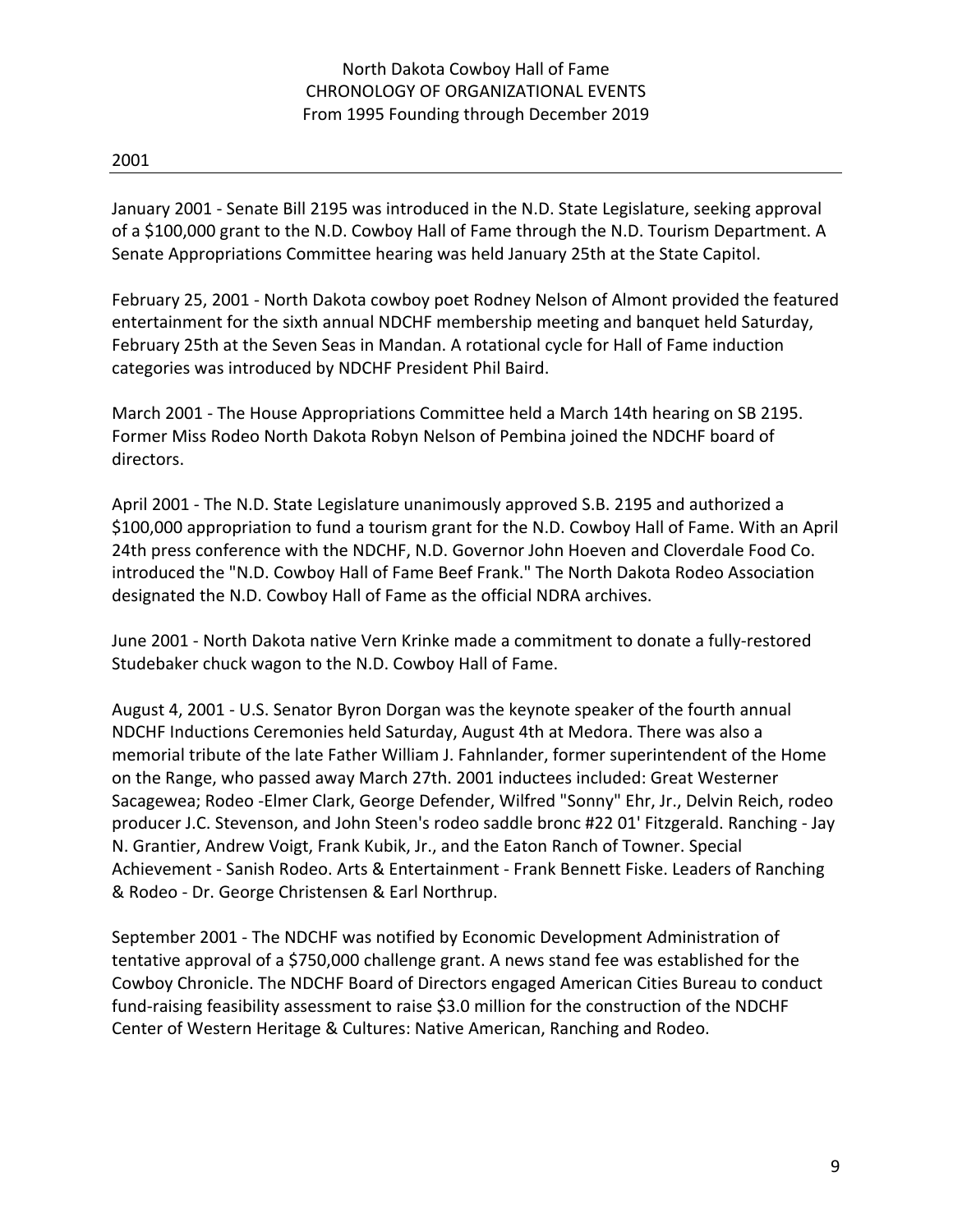October 2001 - The Billings County Commission made a financial commitment of \$250,000 to the construction of the N.D. Cowboy Hall of Fame. The City Council of Medora made a similar commitment of \$100,000.

December 2001 - The Hall board moved forward with creating an NDCHF website and prepared to update professional accounting services. NDCHF President Phil Baird developed an updated draft of the organization's long-range strategic plan. Donations from Stockmen's Livestock Auction and Stark County Development were acknowledged.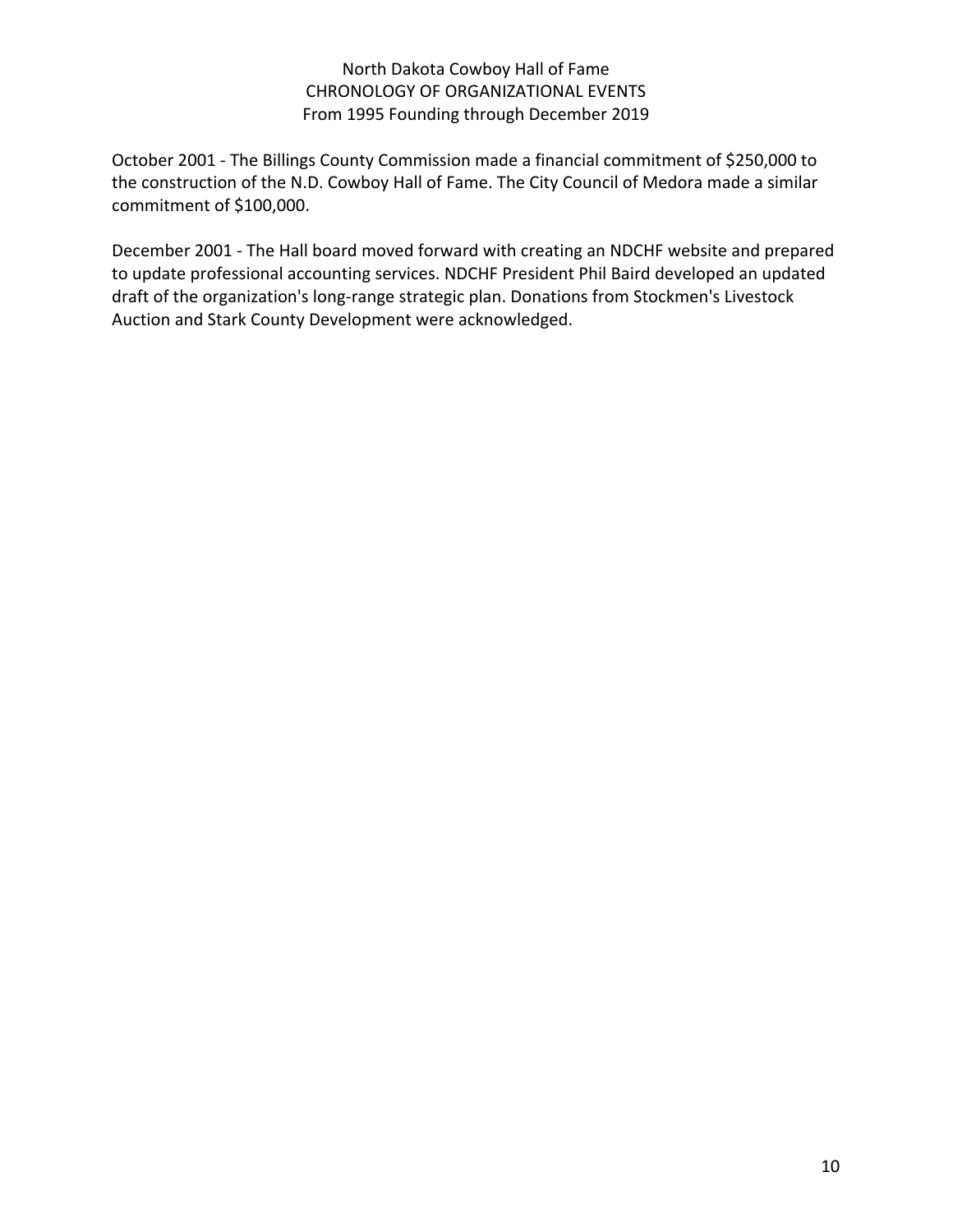January 2002 - Split Rock Studios of Minneapolis, MN presented a plan to begin designing the exhibits for the Cowboy Hall of Fame.

February 23, 2002 - North Dakota native Gerard Baker was the featured guest at the seventh annual membership meeting and banquet of the N.D. Cowboy Hall of Fame held Saturday, February 23rd at the Seven Seas in Mandan, N.D. Results of a Development Study were presented by American City Bureau with a tentative timetable presented for the construction of the NDCHF Center of Western Heritage & Cultures: Native American, Ranching & Rodeo. The Hall board approved a marketing concept proposal for a new NDCHF sausage to be produced by Cloverdale Foods. The board also finalized a 2001-2005 organizational long-range strategic plan.

April 2002 - In collaboration with the Roosevelt-Custer Regional Council, the Hall received a major grant (\$750,000) from the U.S. Economic Development Administration.

June 2002 - The organization of the NDCHF Capital Campaign was presented by ACB representative Walter Rachinski and approved by the board. A grant proposal submitted to the N.D. Highway Department for \$250,000 was approved. A standardized nomination form for NDCHF inductions was approved. The NDCHF website became operational.

August 3, 2002 - Clay Jenkinson was the keynote speaker at the fifth annual NDCHF Induction ceremonies held Saturday, August 3<sup>rd</sup>, in Medora and overheard live on six radio stations. 2002 inductees included: Pre-1940 Rodeo - George Bruington & Scott Gore; Contemporary Rodeo - Dale Jorgenson, Watford City; Rodeo Livestock- Fettig's rodeo saddle bronc #4 Figure Four; Pre-1940 Ranching - Freida Bohnsack & William "Bill" Taylor; Contemporary Ranching - Harris Goldsberry; Ranch- Birdhead Ranch; Leaders ofRanching & Rodeo - Pearl Cullen, Hensler. The day before the ceremonies, the Hall's board approved a Cowboy Hall of Fame commemorative pistol to be produced and offered for sale by S&S Promotions.

October 2002 - After being developed by NDCHF supporters based near Fargo, N.D. group, a new N.D. Cowboy Hall of Fame cookbook was published and released for sale to the public. The NDCHF Capital Campaign was re-organized under the direction of Executive Director Darrell Dorgan. Cloverdale Foods Co. CEO T.J. Russell was named as campaign chairman and former North Dakota governor Arthur Link agreed to serve as honorary chairman.

December 2002 - The Bush Foundation conducted a site visit to Medora and visited with NDCHF board members about the Hall's grant proposal to support exhibit design work. Another exhibit design firm, Exhibitry Plus of Milwaukee, Wisconsin, was invited to submit a proposal. NDCHF board member Lydia Sage-Chase of New Town, representing the N.D. Historical Society, conducted a Tribal blessing of the Hall's site. On December 11th, a press conference was held in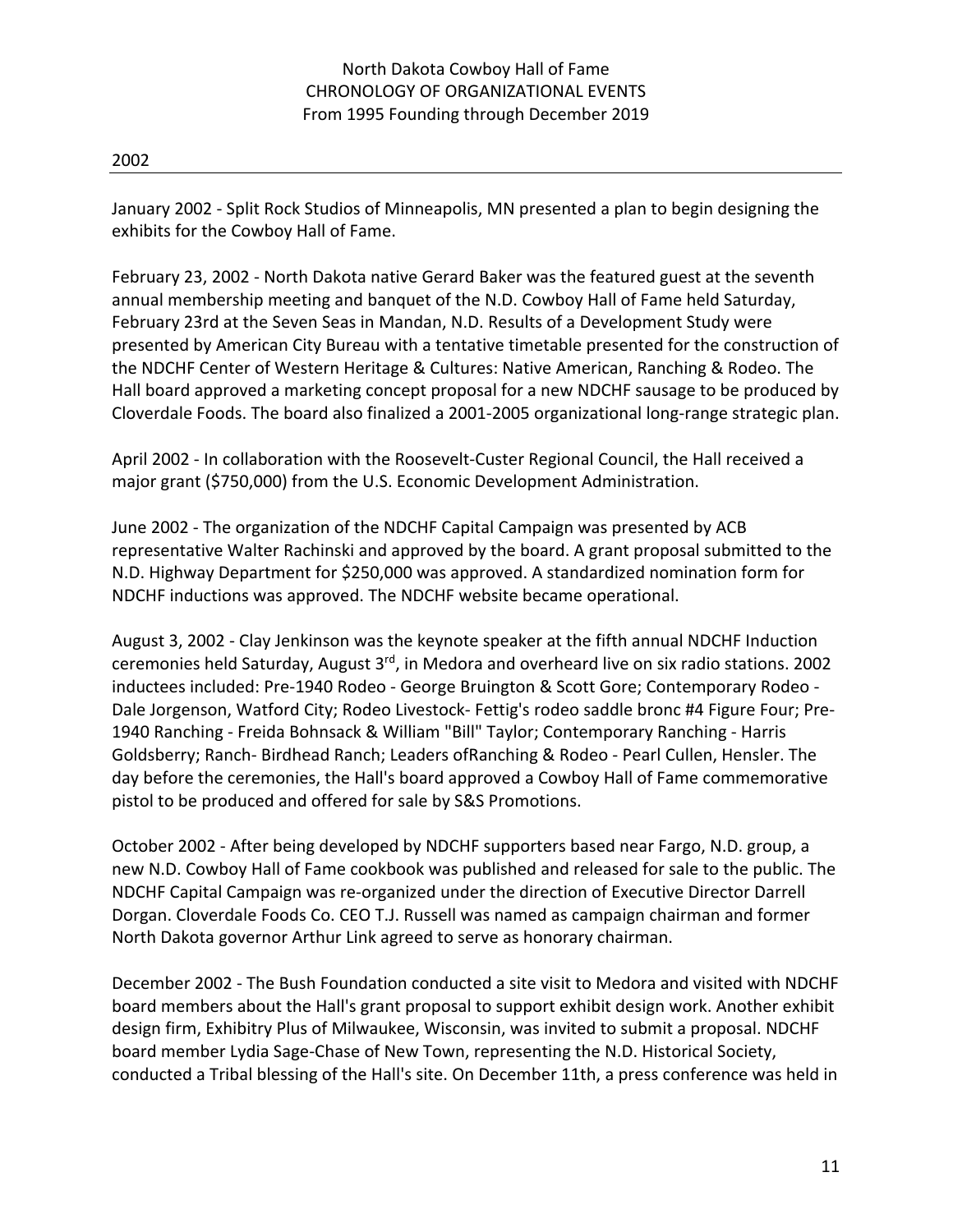Bismarck with N.D. Governor John Hoeven and Cloverdale Foods Co. CEO T.J. Russell announcing the introduction of a new Cowboy Hall of Fame sausage.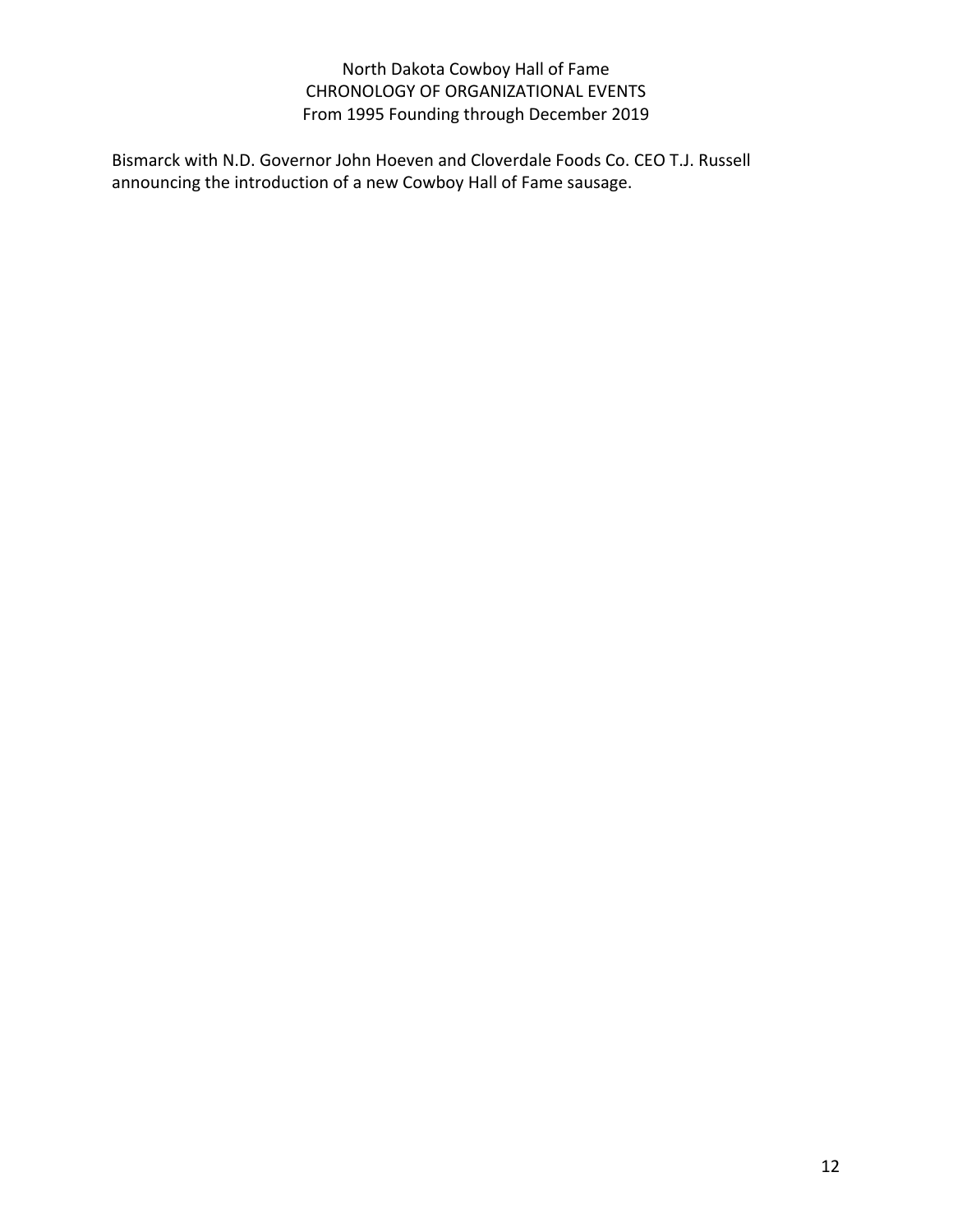January 2003 - A raffle proposal offering a registered quarter horse with tack by the Iver Tveidt family of Forbes was introduced. A state Community Development Block grant in the amount of \$150,000 was awarded to the N.D. Cowboy Hall of Fame.

February 22, 2003 - The 8th annual NDCHF membership meeting and banquet featuring historian Dr. Gerry Groenewold was held Saturday, February 22, 2003 in Mandan. The concept of MIDA bond financing for building construction was introduced to the NDCHF board by the firm of Cook, Wegner & Wike, PLLP.

April 2003 - Shirley Meyer of Dickinson joined the NDCHF board of directors, replacing Kaye Burian of Manning. The sale of a NDCHF 1860 Colt 44 cal. commemorative pistol was initiated by S&S Promotions.

July 2003 -The NDCHF chuck wagon donated by the late Vern Krinke was introduced to the public at a Fourth of July pit-cooked beef barbeque held in Dickinson, N.D.

August 2, 2003 -North Dakota Governor John Hoeven was the keynote speaker at the sixth annual NDCHF induction ceremonies on August 2nd at the Tjaden Terrace in Medora. 2003 inductees: Pre-1940 Rodeo - Alex LaSotta and Lyndon "Frank" Marshall; Rodeo Producer - George Gardner; Contemporary Rodeo - Franklin "Tex" Appledoorn, Gladstone; Ranching - Theodore "Ted" Albers, Margaret Barr Roberts and Brooks Keogh; Ranch - Nelson Sunrise Ranch; Special Achievement - Minot Y's Men PRCA rodeo. The day before the ceremonies, the NDCHF board took action to authorize its Building Committee to initiate bid-letting for the construction of the NDCHF Center of Western Heritage & Cultures: Native American, Ranching, and Rodeo.

September 2003 - The services of Starview Ranch Enterprises (Deane Fay and Sally Jeppson) were engaged for the exhibit design work of the NDCHF Center of Western Heritage and Cultures.

December 16, 2003 - The N.D. Cowboy Hall of Fame secured MIDA-bonds to support the construction of the Hall's 15,000 sq. ft building in Medora. Other funding sources included a Bush Foundation grant and contributions by several banks in Dickinson and Williston. Bids were opened on December 9th and the board ceremonially broke ground in Medora on December  $16<sup>th</sup>$ .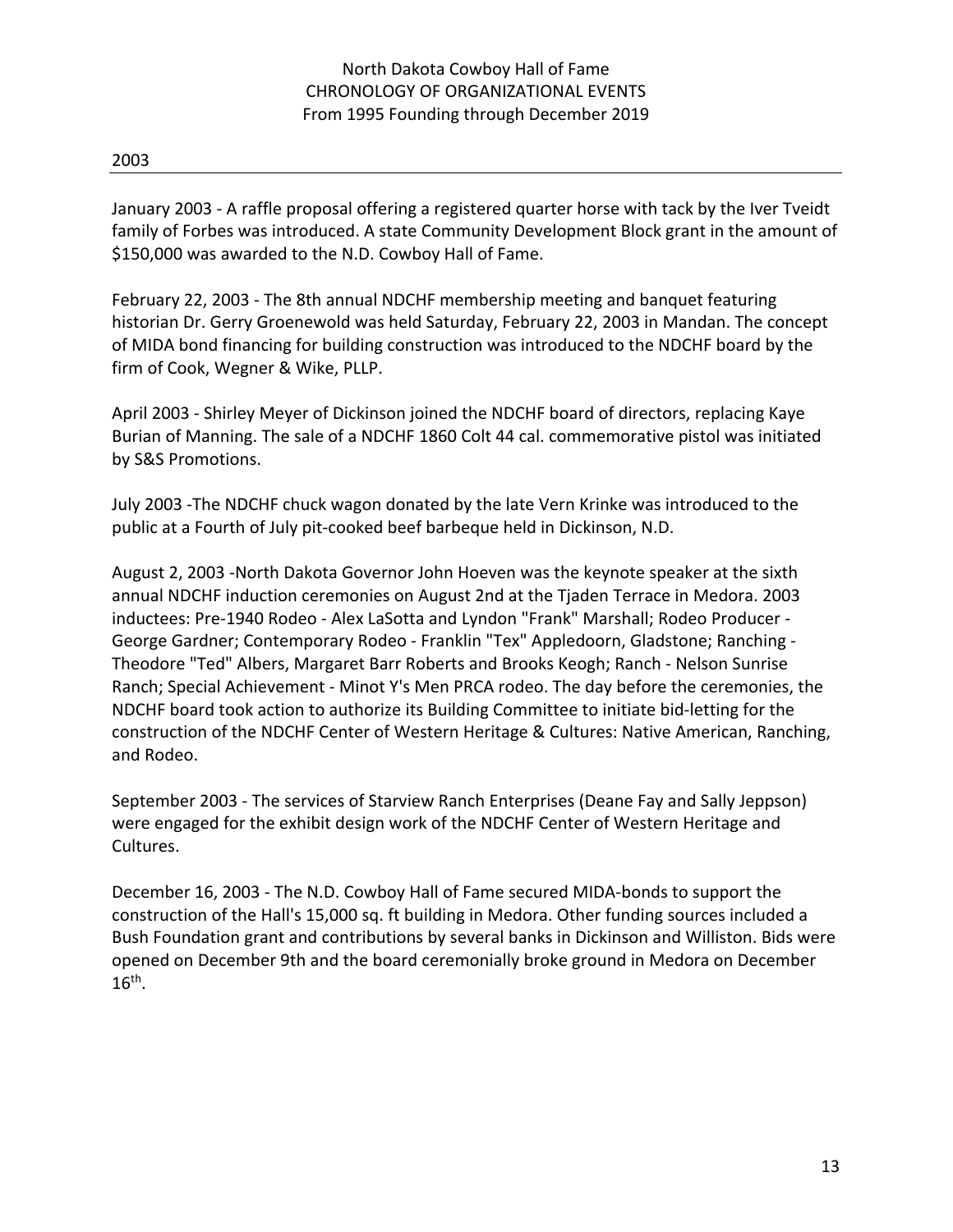January 2004 - The N.D. Cowboy Hall of Fame again co-sponsored a series of history symposia with the N.D. Humanities Council.

February 21, 2004 - North Dakota author Doug Wick was the featured guest at the ninth annual NDCHF membership meeting and banquet held Saturday, February 21 at the Seven Seas in Mandan. The board took action to modify the exhibit design, relocating the proposed Hall of Honorees to the second level of the building. Dickinson ranchers Dean and Shirley Meyer donated a yearling quarter horse filly for a NDCHF raffle fund-raiser.

April 2004 - The first contractors meeting was convened by NDCHF architect Arnie Hanson in Medora, kicking off the construction of the two-story NDCHF interpretive center.

June 2004 - Rex and Lola Breneman of Montana donated 97 pieces of their Bob Scriver sculpture collection to the N.D. Cowboy Hall of Fame. Dickinson State University agreed to provide storage for the collection. NDCHF founding board member Don Hart of West Fargo passed away. Jim Rausch, the Bismarck attorney who helped organize the legal foundation of the NDCHF as a non-profit entity, also passed on.

August 7, 2004 - U.S. Senator Conrad Burns of Montana was the keynote speaker at the seventh annual N.D. Cowboy Hall of Fame induction ceremonies held Saturday, August 7th at Medora. The 2004 honorees were Pre-1940 Rodeo - William "Badlands Bill" McCarty and Walt Neuens of Medora; Contemporary Rodeo - Jim Johnston, Grassy Butte; Ranching - Earl Henderson and Jack Dahl; Ranch - Long X Ranch, McKenzie Co.; Leaders of Ranching & Rodeo - Bill Hamann; Arts & Entertainment - Einar Olstad.

September 2004 - At his newly-established foundry, North Dakota sculptor Arnie Addicott of Stanley poured the first molds for the half-sized western-theme sculptures that will be placed at the front entrance of the NDCHF building. The N.D. Cowboy Hall of Fame was one of five co-sponsors for a North Dakota reception that preceded the grand opening of the new Smithsonian Museum of the American Indian in Washington, D.C.

October 2004 - The North Dakota Geological Survey group announced the donation of a skeleton cast and fossil remains of a Mesohippus, a prehistoric small horse that lived in western North Dakota 30 million years ago. A display created with private donations will be showcased at the N.D. Cowboy Hall of Fame.

December 2004 - Construction activities were underway for the Cowboy Hall of Fame. January 2005 -Two-time NFR qualifier and NDCHF inductee Joe Chase, 71, passed away on January 7th at his home in Loveland, Colorado.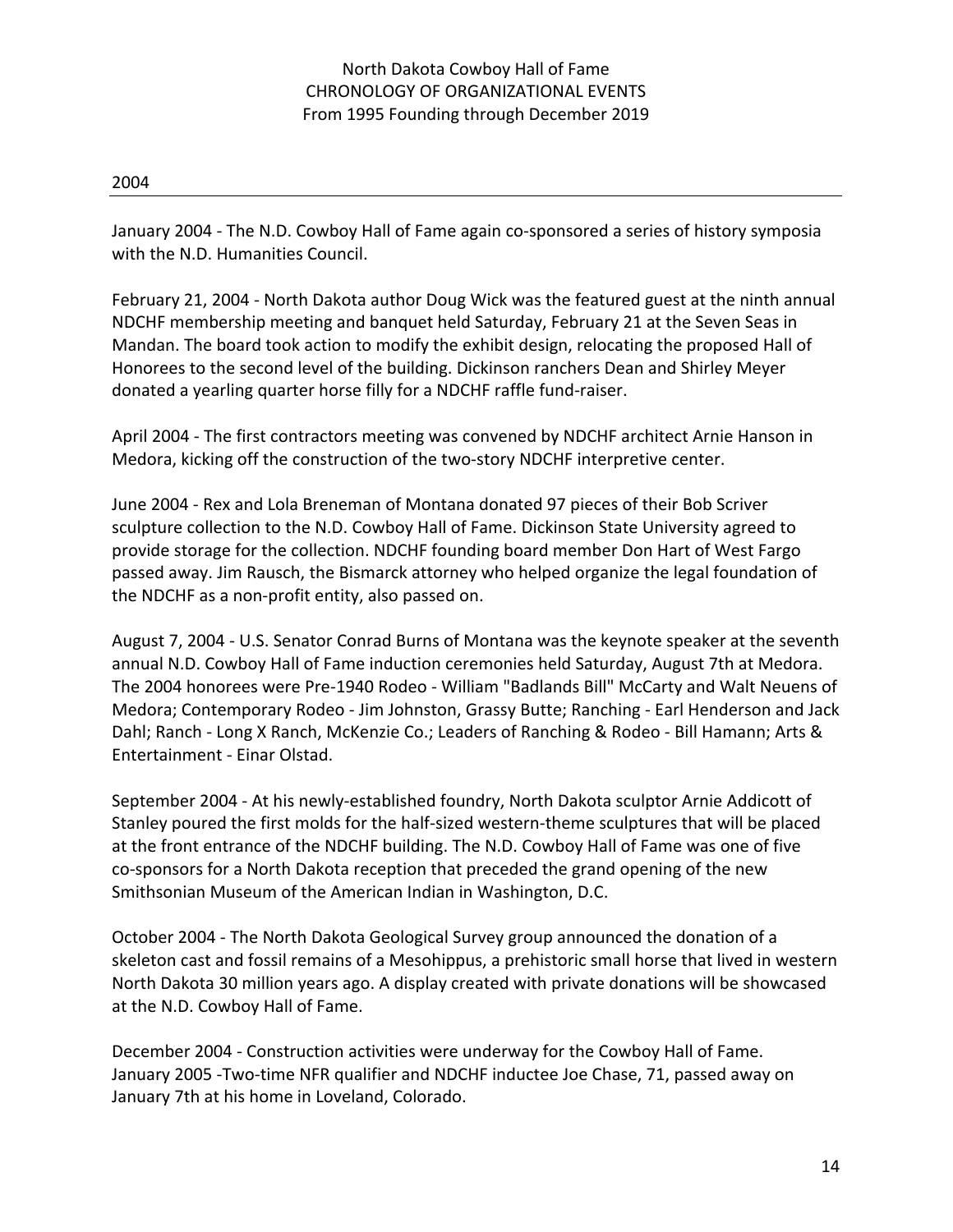### 2005

February 26, 2005 - The Bismarck Century High School "Strolling Strings" group provided the featured entertainment for the 10th annual N.D. Cowboy Hall of Fame membership meeting held February 26, 2005 at the Seven Seas in Mandan. Forty-four nominations were considered for 2005 inductions. A construction update was presented to the trustees. Cathy Langemo of Bismarck took over duties for the production of the Cowboy Chronicle. Former N.D. governor Art Link offered the initial cash donation to start an endowment fund, establishing the NDCHF Foundation.

March 2005 -Pam Reinarts, daughter of former DSU rodeo ream coach Dale Hewson, was hired as the operations manager for the NDCHF Center of Western Heritage & Cultures. Western artwork by J.A. Kirkpatrick and Kenneth Wyatt were donated to the Hall. The production of the Hall's theatre presentation was completed.

April 2005 - Deane Fay and Sally Jeppson of Starview Enterprises began the exhibit design work at the NDCHF Center of Western Heritage & Cultures. Additional staff were hired for the Hall's operations. Loretta Tescher, wife of the NDCHF inductee Jim Tescher, donated a colt for a raffle to jointly benefit the Hall and the Home on the Range.

May 2005 - The National board of directors of the Fraternal Order of Eagles met at the Hall on May 4th, becoming the first group to use the conference room of the Center of Western Heritage & Cultures. A preview of the new Center of Western Heritage & Cultures was held Saturday, May 28th, coinciding with Medora's annual Cowboy Poet Gathering.

June 2005 - Offered as an exhibit loan by Sitting Bull College, the headdress of Hunkpapa Lakota chief Sitting Bull was transported and placed on display at the NDCHF Center of Western Heritage & Cultures in Medora.

July 2005 - The N.D. Cowboy Hall of Fame celebrated the first National Day of the Cowboy on July 23rd with a proclamation by North Dakota Governor John Hoeven. The commemorative was established by U.S. Congress through the initial efforts of the American Cowboy magazine. The NDCHF was featured in the N.D. Horizons magazine.

August 6, 2005 - Founding NDCHF President Evelyn Neuens of Bismarck was recognized with the first NDCHF Legacy award at the eighth annual NDCHF Induction ceremonies held Saturday, August 6th in Medora. Other inductees: Pre-1940 Ranching - Edward S. Hall, Mountrail County; Modern Era Ranching - Raymond "Butch" Luger, Fort Yates; Pre-1940 Rodeo - Joe Wicks, Cannon Ball; Modern Era Rodeo - Alvin Gabbert, Lefor; Rodeo Producer - Frank Wetzstein, Mandan and Leslie "Jim" Barnhart, Medora; Great Westerner- Hunkpapa Lakota leader Sitting Bull. Guest speaker was Hal Rosenbluth, former chairperson and CEO of Rosenbluth International. The ribbon cutting ceremony for the Hall's grand opening followed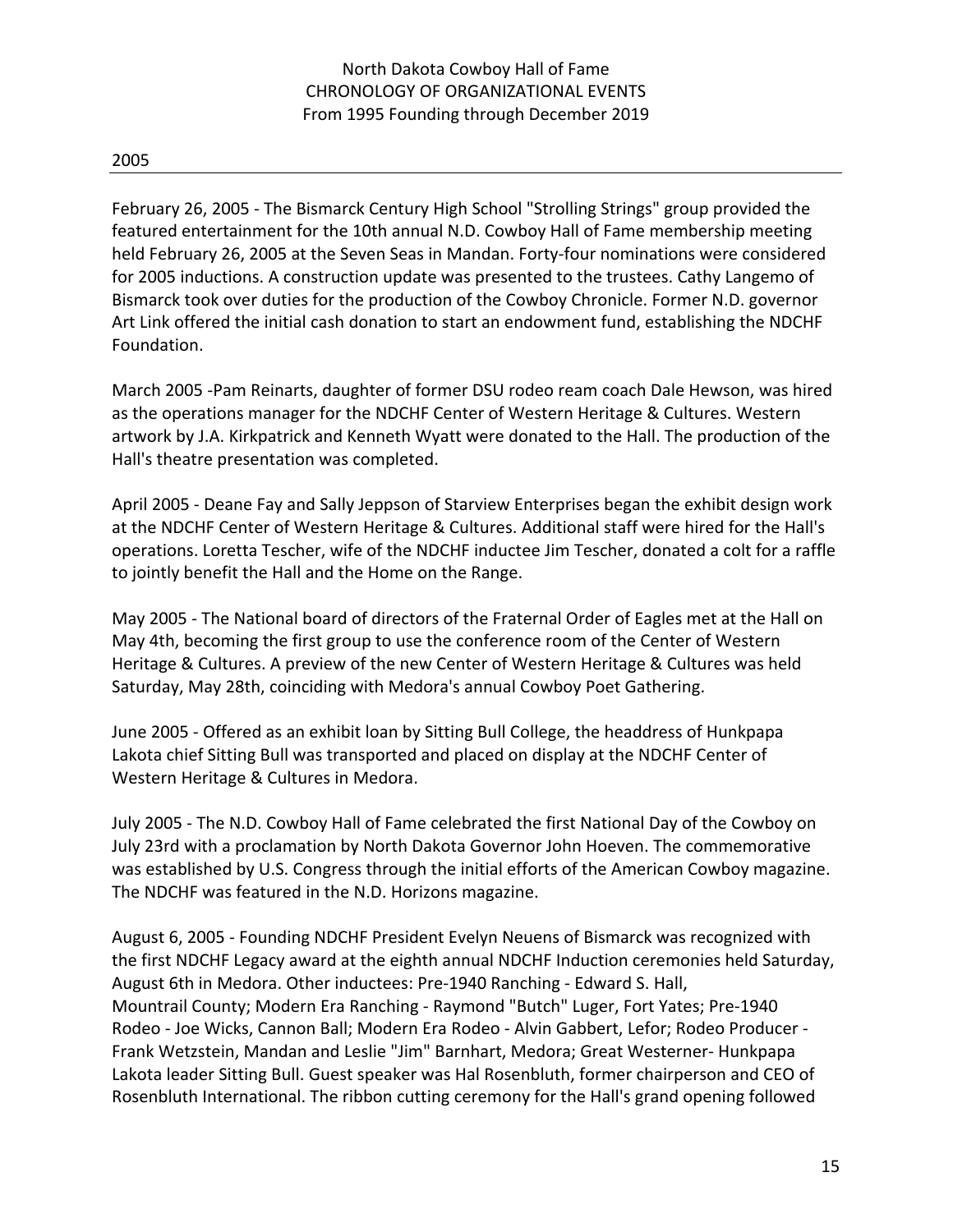later in the afternoon.

September 2005 - Professional rodeo cowboy and NDCHF inductee Dean Armstrong, 75, of Sentinel Butte, passed away on September 13<sup>th</sup>. A special memorial was held at the Center of Western Heritage & Cultures on Saturday, September 24th, honoring Justin and Casey Jacobson and Brandon Klein of Bowman. The three young rodeo cowboys were killed in a car accident returning from the White Earth NDRA rodeo in June.

October 2005 - The N.D. Cowboy Hall of Fame officially requested an exhibit loan of the original 1862 Homestead Act from the National Archives in Washington, D.C.

December 2005 - The Thomas and Frances Leach Foundation of Bismarck announced a donation of \$250,000 for the theatre at the Center of Western Heritage & Cultures. The founding secretary of the North Dakota Rodeo Association and NDCHF inductee, Pearl Cullen, 95, passed away December 1st in Mandan.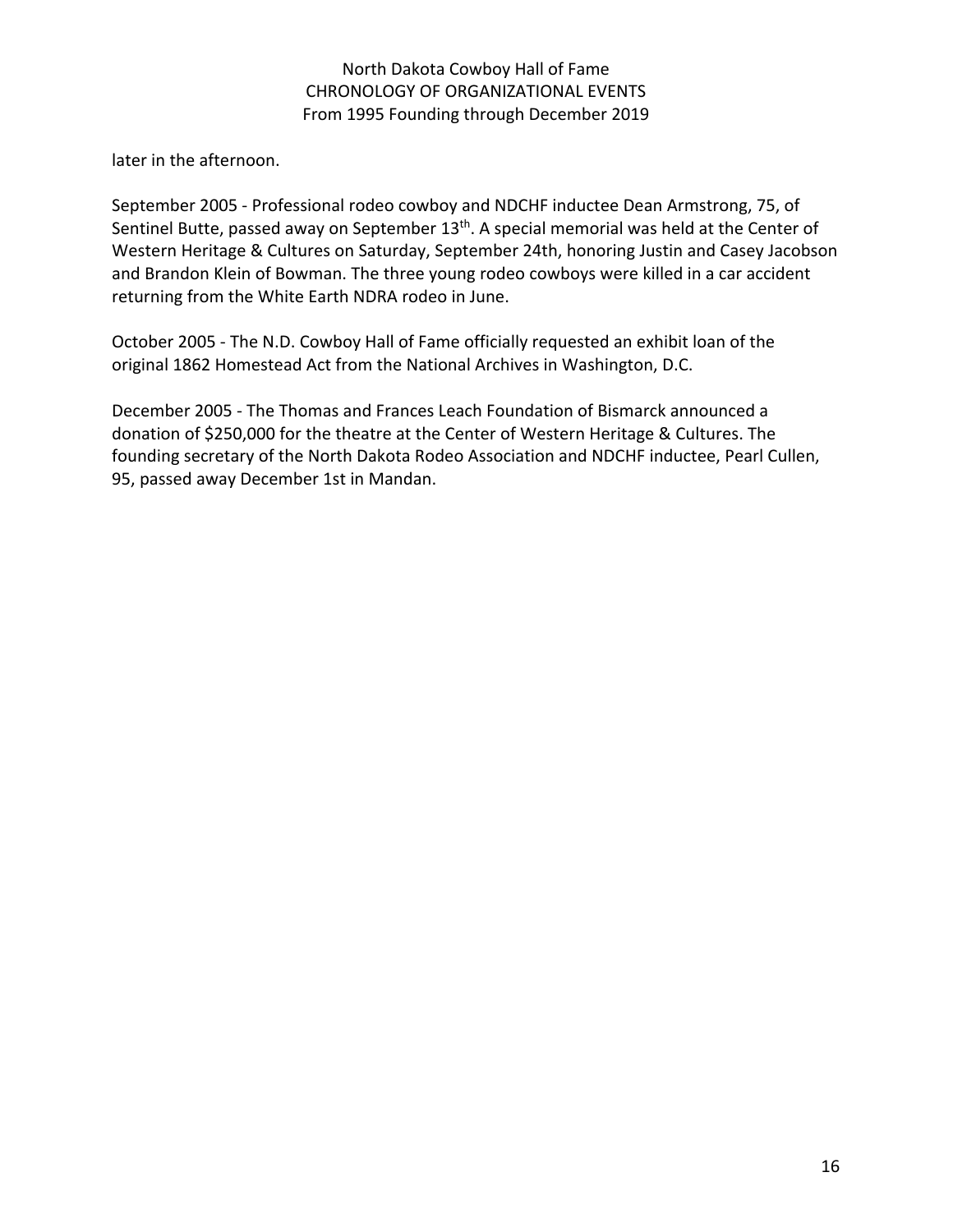January 2006 - The NDCHF Building Committee met in Medora on January 14th to discuss and plan exhibit design changes and upgrades.

February 25, 2006 - A new induction category, the NDCHF Cowboy Long Rider award, was introduced at the 11th annual NDCHF membership meeting held Saturday, February 25th at the Seven Seas in Mandan. State legislator and trick roper Ryan Taylor was the featured keynote speaker. Ross Rolshoven of Grand Forks was introduced as the newest NDCHF board member. Phil Baird was elected to his 11th year as NDCHF President. Rod and Kathy Froelich of Selfridge donated a blue roan filly for the 2006 raffle. The idea of customized NDCHF car license plates was discussed by the trustees. NDCHF Executive Director Darrell Dorgan was honored with an NDCHF Commemorative 30-30 rifle (#2).

April 2006 - The NDCHF board and staff began developing evaluation protocols for the operation of the Center of Western Heritage & Cultures. Renovations and exhibits are updated for the theatre, hall of honorees, and rodeo wing.

May 2006 - The NDCHF Center of Western Heritage & Cultures opened for its first full season. A first-ever "Wild West" events series (ranch rodeo, showdeo, team roping, barrel racing) were held during the first half of the season. The outstanding artwork of the late North Dakota artist Gary Miller was featured in the special exhibit gallery.

July 2006 - The 2006 NDCHF inductees are announced just before the Fourth of July weekend. The NDCHF celebrated the 2nd annual National Day of the Cowboy on Saturday, July 22nd with a day-long program of western heritage events. The NDCHF was featured in the REC's North Dakota Living magazine.

August 5, 2006 -The late Don Hart of Fargo was recognized with the first NDCHF Cowboy Long Rider award at the ninth annual NDCHF induction ceremonies held Saturday, August 5th in Medora. Other inductees: Pre-1940 Ranching - Andrew Johnston, Modern-era Ranching - Leonard Davis; Ranch-VVV Ranch; Pre-1940 Rodeo - Robert McLeod; Modem-era Rodeo - John ''Jack" Chase; Rodeo Livestock - Berger's #61 Little Yellow Jacket; Leaders of Ranching & Rodeo - James P. "Jim" Jefferies; Special Achievement - Mandan Rodeo. Grand Forks Herald editor and Pulitzer-prize winner Mike Forbes was the featured keynote speaker.

September 2006 - The first NDCHF Wild West Art Show was held on Friday-Saturday, September 8-9th.

December 2006 - While the NDCHF and community of Medora was enjoying the annual Cowboy Christmas festivities, Miss Rodeo North Dakota Ashley Andrews of Bowman was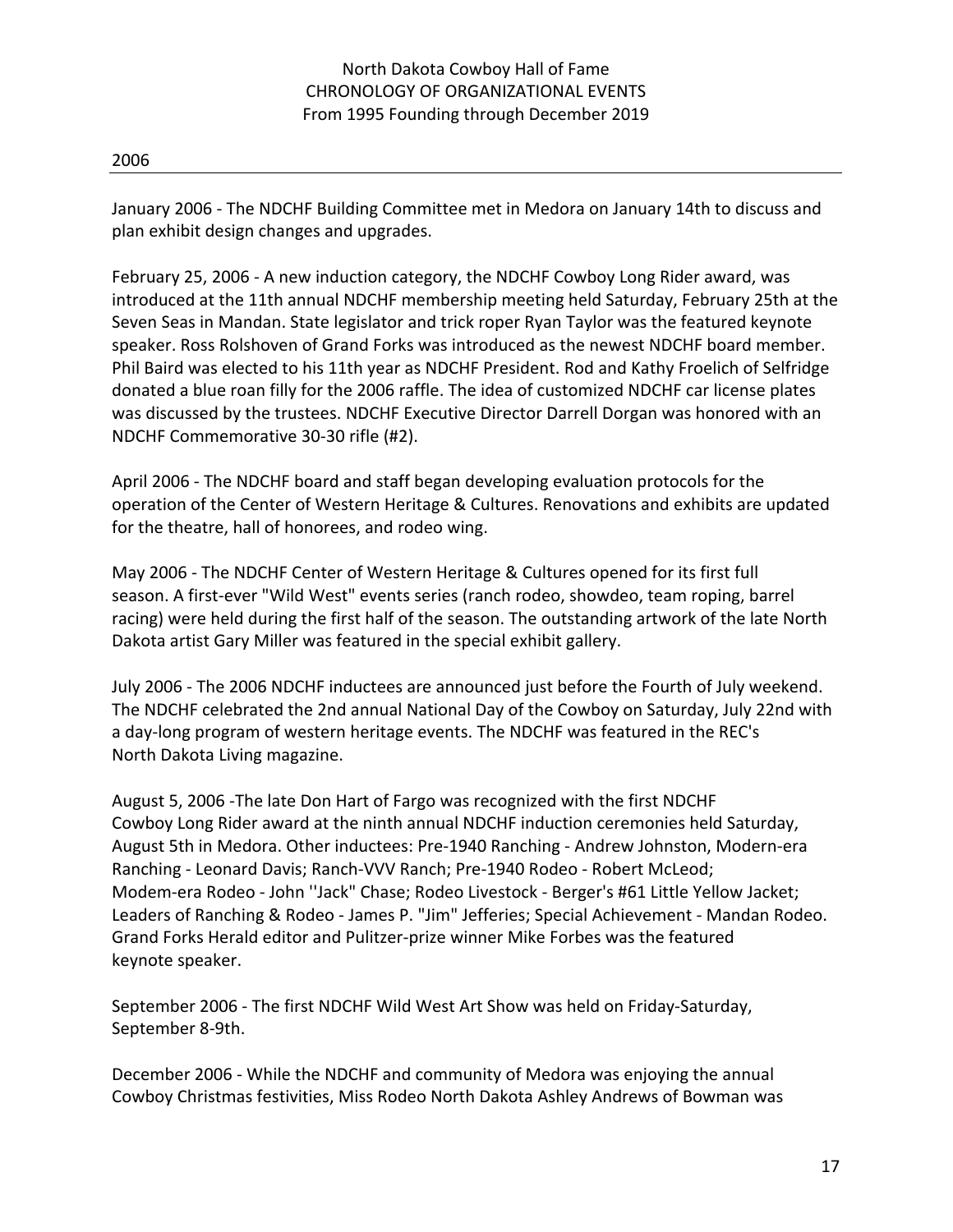selected as the 2007 Miss Rodeo America in Las Vegas.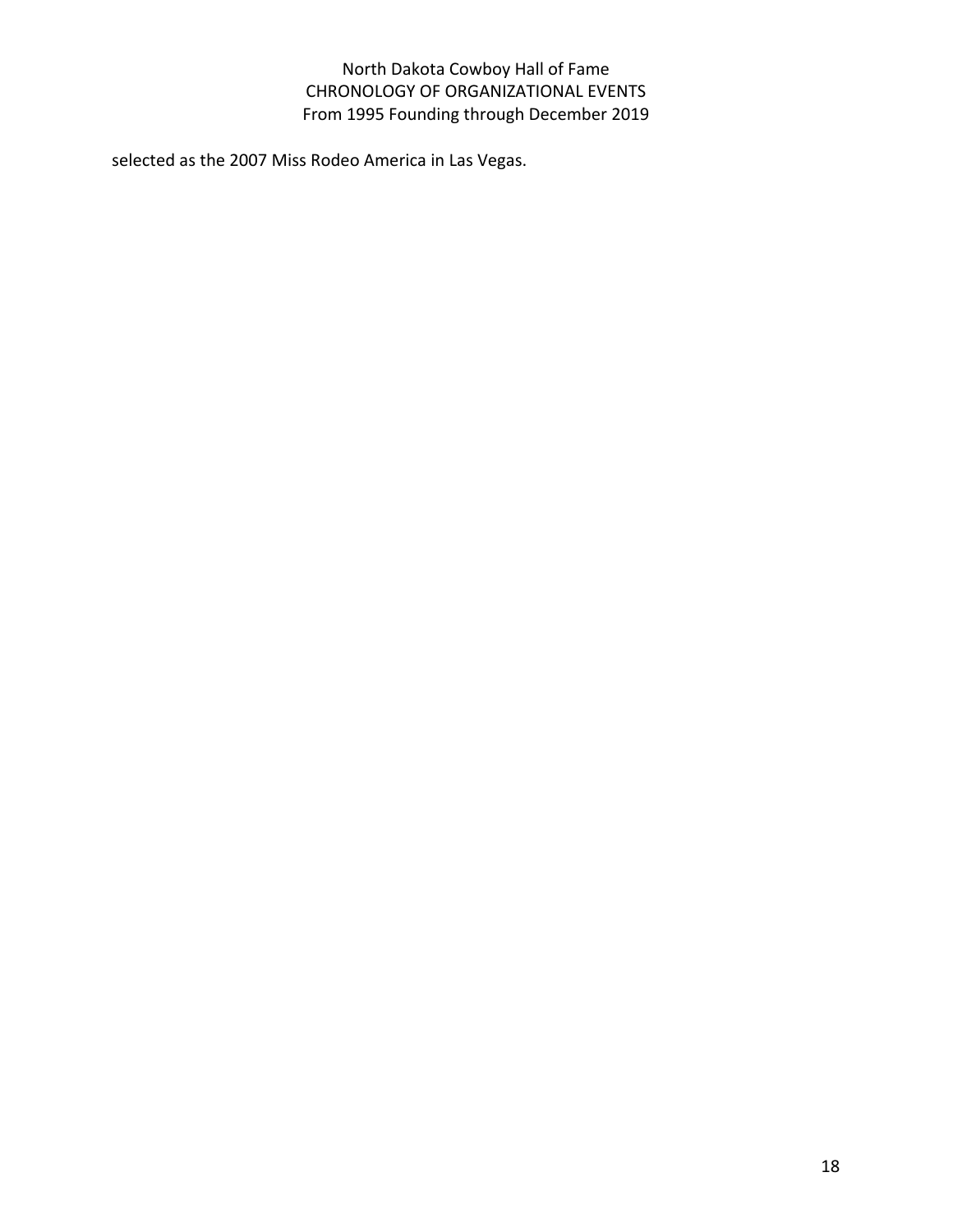February 24, 2007 - Author Douglas A. Wick and Miss Rodeo America Ashley Andrews of Bowman, N.D., were the featured speakers of the 13th annual N.D. Cowboy Hall of Fame membership meeting and banquet held Saturday, February 24, 2007 at the Seven Seas in Mandan, N.D. The only other North Dakotan to hold the MIA title, Brenda Lee Bonogofsky, couldn't attend the event as planned due to adverse weather conditions at the Denver Airport. The 2007 slate of nominees for induction: Pre-1940 Ranching - Charles E. Schafer, McKenzie Co. and Don Stevenson, Morton Co.; Contemporary Ranching - Alick Dvirnak, Dunn Co. and Jake Larson, Almont; Pre-1940 Rodeo - Reuben DeCamp, Morton Co. and John Quilliam, Killdeer; Contemporary Rodeo - Henry "Almit" Breuer, Emmet; Bob Christophersen, Grassy Butte; Ralph Klein, Dickinson and Harry Olson, Killdeer; Rodeo Producer - Pete Pelissier, Billings Co. and Sam Rhoades, Killdeer; Arts & Entertainment - The Tibor Bros., Hebron and James Kilpatrick, Jamestown.

April 2007 - The NDCHF received the 2007 N.D. Tourist Attraction of the Year award at the annual State Tourism Conference held in Fargo, N.D. NDCHF President Phil Baird and CEO Darrell Dorgan accepted the award. NDCHF board member John Von Rueden of Bismarck passed away April 17, 2007 in Bismarck. Von Rueden served as the board representative for the N.D. State Historical Society.

May 2007 - The NDCHF board of directors took action to approve the 2008-2012 Long-range Strategic Plan. The board also approved the revision of a Hall of Honorees category from "Rodeo Producer" to "Rodeo Arena." The change now allowed other individuals from the rodeo arena to be considered for induction including rodeo announcers, stock contractors, secretaries, clowns and bullfighters. At the end of the month during Memorial Day weekend, the NDCHF kicked off its summer western art show with an artist's reception in Medora on Sunday, May 27.

June 2007 - Kathy Miller of Medora was selected as the new NDCHF operations manager.

July 2007 - The N.D. Cowboy Hall of Fame celebrated the 3rd annual National Day of the Cowboy on July 28th.

August 4, 2007 - Fargo Forum editor Jack Zaleski was the keynote speaker at the 10th annual NDCHF induction ceremonies held Saturday, August 4th at the Tjaden Terrace in Medora. 2007 inductees included: Pre-1940 Ranching - Donald Stevenson; Modern-era Ranching -Jake Larson, Almont; Pre-1940 Rodeo - John Quilliam; Modern-era Rodeo - Henry "Almit" Breuer, Emmet and Harry Olson, Killdeer; Rodeo Producer - Sam Rhoades, Killdeer; and Arts & Entertainment - The Tibor Brothers.

September 2007 - The NDCHF hosted a well-received N.D. Cutting Horse Invitational on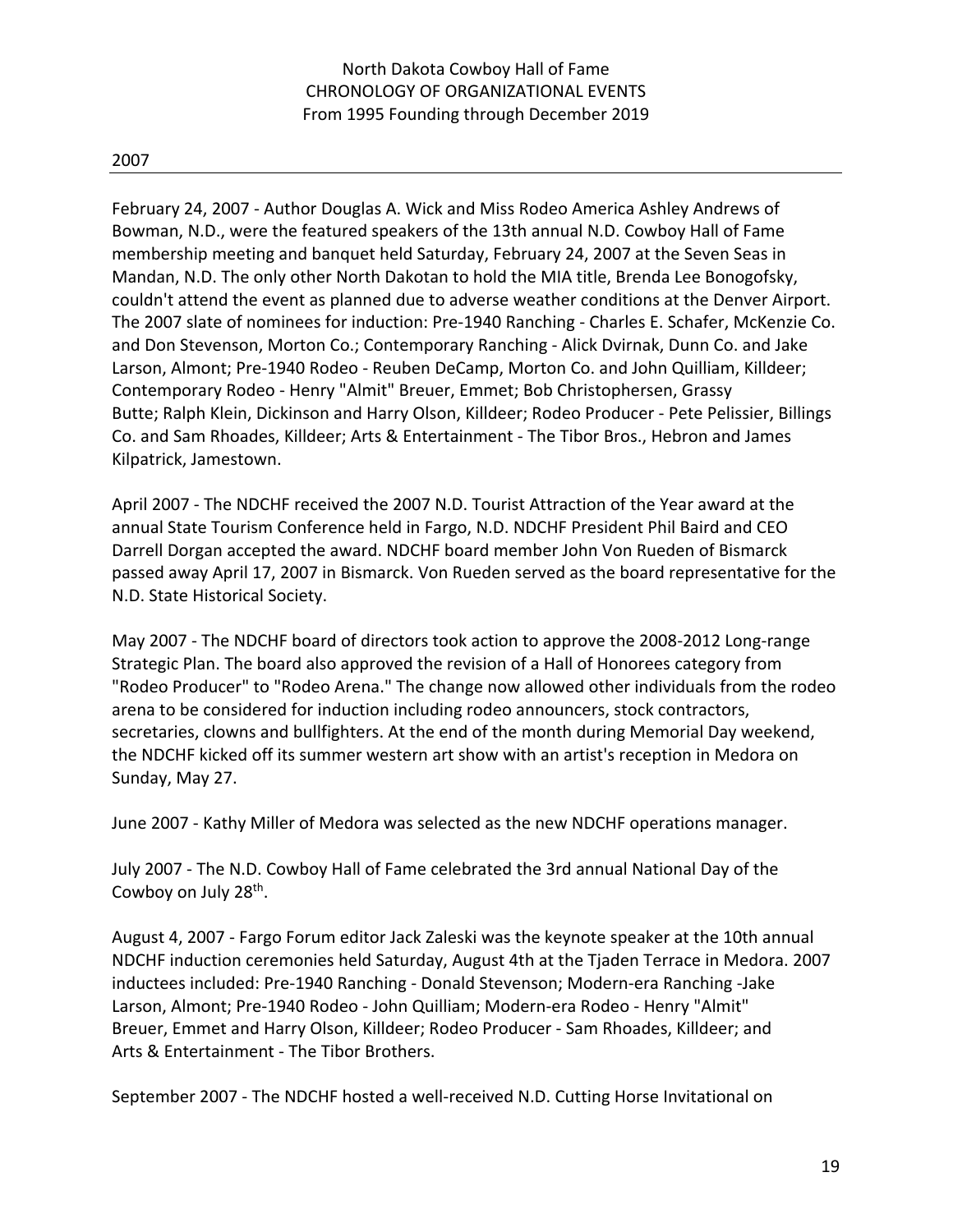September 22-23rd at the Medora Ranchorama. Well-known cutting horse trainer John Hovde of Williston helped coordinate the competition event.

November 2007 - Representing the N.D. Historical Society, Chet Nelson of Bismarck joined the NDCHF board of directors.

December 2007 -The Tom & Frances Leach Foundation donated \$50,000 to the Hall of Fame as part of its \$250,000 pledge.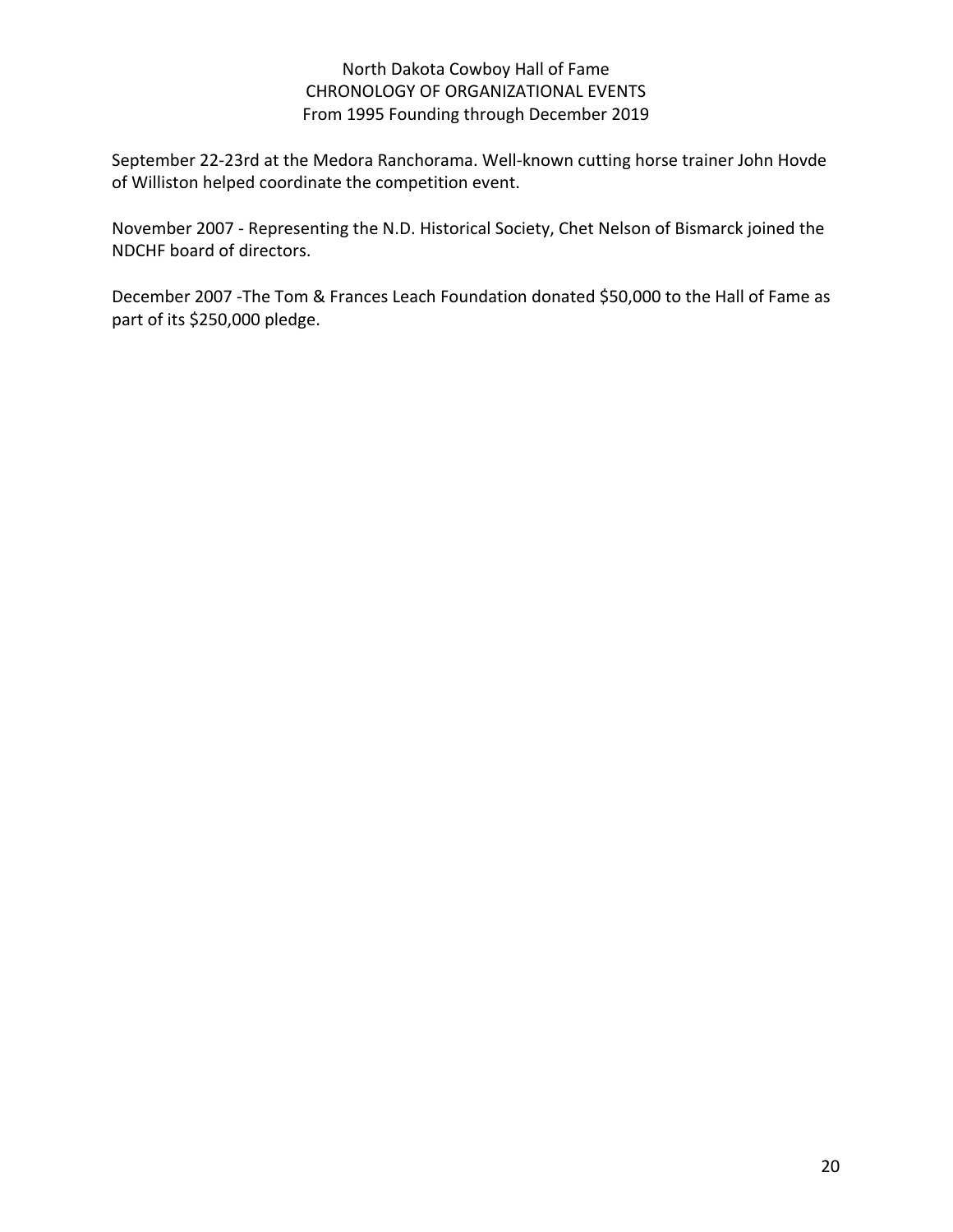#### 2008

February 22, 2008 - The 14th annual NDCHF annual membership meeting and banquet was held Saturday, February 22nd at Mandan's Seven Seas. Bismarck's Strolling Strings played for special guests and National Cowboy Hall of Fame inductees Alvin Nelson, Duane Howard, and Loretta Tescher representing her late husband, Jim Tescher. 2007 PBR stock contractor of the Year Chad Berger of Mandan was also honored. Nominees for 2008 induction: Pre-1940 Ranching - Christen Burnstad and William Connolly; Modem-Era Ranching - Alick Dvirnak and Alwyn Carus; Ranches - Anchor Ranch and Patterson Ranch; Leaders of Ranching & Rodeo - Pete Pelissier and Jim Weekes; Pre-1940 Rodeo-Henry Baker and George Charging; Modem-Era Rodeo - Bob Christophersen, Maude Gullickson, Mervel Hall and Lee Selland; Rodeo Livestock - #00 Anchors Aweigh and #V34 Red Pepper; Rodeo Arena - Monica Fettig Hovden and Steve Tomac.

March 2008 - N.D. Cowboy Hall of Fame benefactor Rex Breneman, 89, passed away March 14, 2008 at Coram, Montana. He donated nearly 100 pieces of Robert Scriver sculptures from his private collection to the Hall of Fame in 2004.

May 2008 - With a public ceremony on May 1, 2008, the Rotary Club of Dickinson was joined by other Rotary Club organizations in dedicating the Great Western Trail marker at the N.D. Cowboy Hall of Fame in Medora. The marker commemorated the cattle drives coming into North Dakota in the late 1800s.

June 2008 - Along with the inaugural opening of the Guns of Dakota exhibit, the NDCHF hosted its first annual Gun Show with featured expert, National Firearms Museum curator Doug Wicklund.

August 2, 2008- University of Mary President Sister Thomas Welder offered an outstanding talk as the keynote speaker for the 11th annual N.D. Cowboy Hall of Fame induction ceremonies held Saturday, August 2nd at the Tjaden Terrace in Medora. PRCA rodeo clown Steve Tomac of St. Anthony became the first inductee under the modified category of Rodeo Arena. The other 2008 inductees were: Pre-1940 Ranching - William Connolly; Modem-era Ranching - Alick Dvirnak; Ranches - Anchor Ranch; Pre-WWII Rodeo - George Charging; Contemporary Rodeo - Mervel Hall, Mandaree; Leaders of Ranching & Rodeo-James "Jim" Weekes; Rodeo Livestock - Fettig's #V34 Red Pepper. Jim Danks of Killdeer, N.D. won the NDCHF horse raffle, becoming the new owner of a grey Quarter horse filly donated by the Bud Sperry Ranch.

August 2008 - NDCHF founding president Evelyn Neuens passed away early Monday morning, August 11th at age 96. She was buried next to her husband Walter at the Sunset Memorial Gardens Cemetery in Bismarck.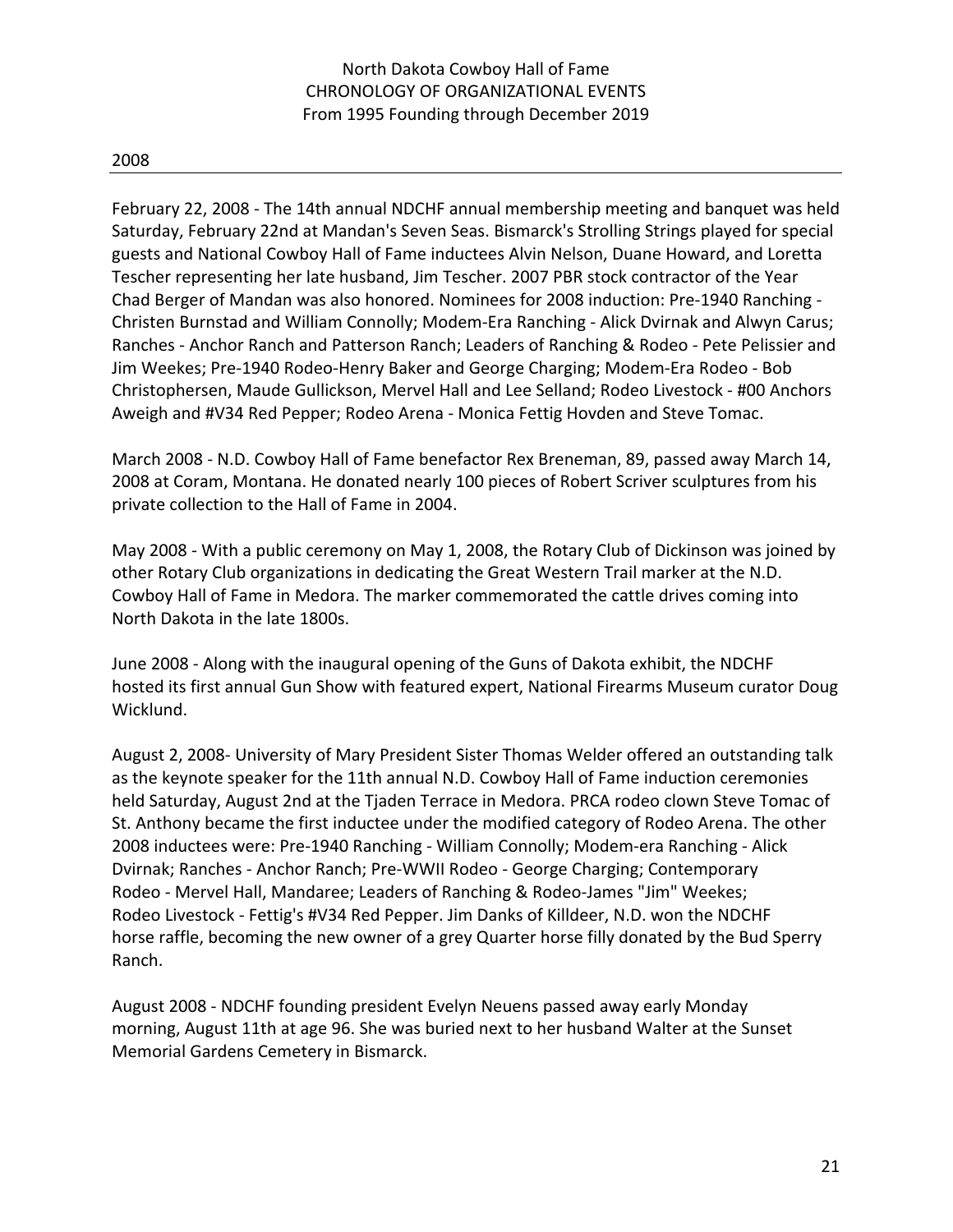January 2009 - Despite efforts to document its success, the N.D. Cowboy Hall of Fame was unsuccessful in getting financial support from the N.D. state legislature. A custom saddle featuring a Teddy Roosevelt theme was set up as the 2009 prize of the Hall's annual fundraising raffle. Robyn Nelson-Werth resigned her board position, relocating to Nebraska.

February 21, 2009 - National Finals Rodeo qualifiers Dusty Hausauer and Shaun Stroh were honored at the 14th annual NDCHF membership and banquet held Saturday, February 21st at the Seven Seas in Mandan, N.D. The 2008 North Dakota Rodeo Association champions were also recognized. Humanities scholar Clay Jenkinson of Dickinson was the keynote speaker. Nominees for 2009 induction: Cowboy Long Rider - John Hovde and Dean Kuntz; Pre-WWII rodeo - Henry "Hank" Baker and Melvin Griffin; Modern-era rodeo - Angus Fox, Brad Gjermundson, Maude Gullickson, Lee Selland; Special Achievement - N.D. Winter Show Rodeo and 50 Years in the Saddle; Great Westerner - Art Link and Marquis de Mores.

March 2009 - Roxanne Gillespie of York, N.D. accepted to serve on the NDCHF board of directors.

May 2009 - Buffalo Bill Cody's pistol arrived at the NDCHF for its summer exhibition, loaned by the National Archives.

June 2009 - The Hall hosted its 2nd annual Gun Show the week-end of June 13-14th. Featured firearm experts include Doug Wicklund of the National Firearms Museum, private gun collector Gerald Groenewold of Grand Forks, and Mark Halverson of the N.D. Heritage Center.

June 27, 2009 - The 12th annual N.D. Cowboy Hall of Fame induction ceremonies were held for the first time in late June, marking a departure from August dates. Former N.D. governor Art Link, 95, of Alexander was recognized with the distinguished Great Westerner award at the event held Saturday afternoon, June 27th at the Tjaden Terrace in Medora, N.D. Founding NDCHF board member Willard Schnell of Dickinson was the second recipient of the NDCHF Legacy award. 2009 Inductees: Pre-1940 Ranching - Perfecto Fernandez (a.k.a. Georgie Baye); Modem-era Ranching - George Fenton; Pre-1940 Rodeo - Melvin Griffin; Modem-era Rodeo - Angus Fox, New Town and Brad Gjermundson, Marshall; Cowboy Long Rjder - John Hovde, Williston; Special Achievement - 50 Years in the Saddle Club.

November 2009 - At the November 7th meeting, the Hall's board of directors approved of a refinancing plan for its MIDA bond debt to adjust to the national economy and anticipated tourism trends. The net impact was to lower annual payments and extend the debt service period.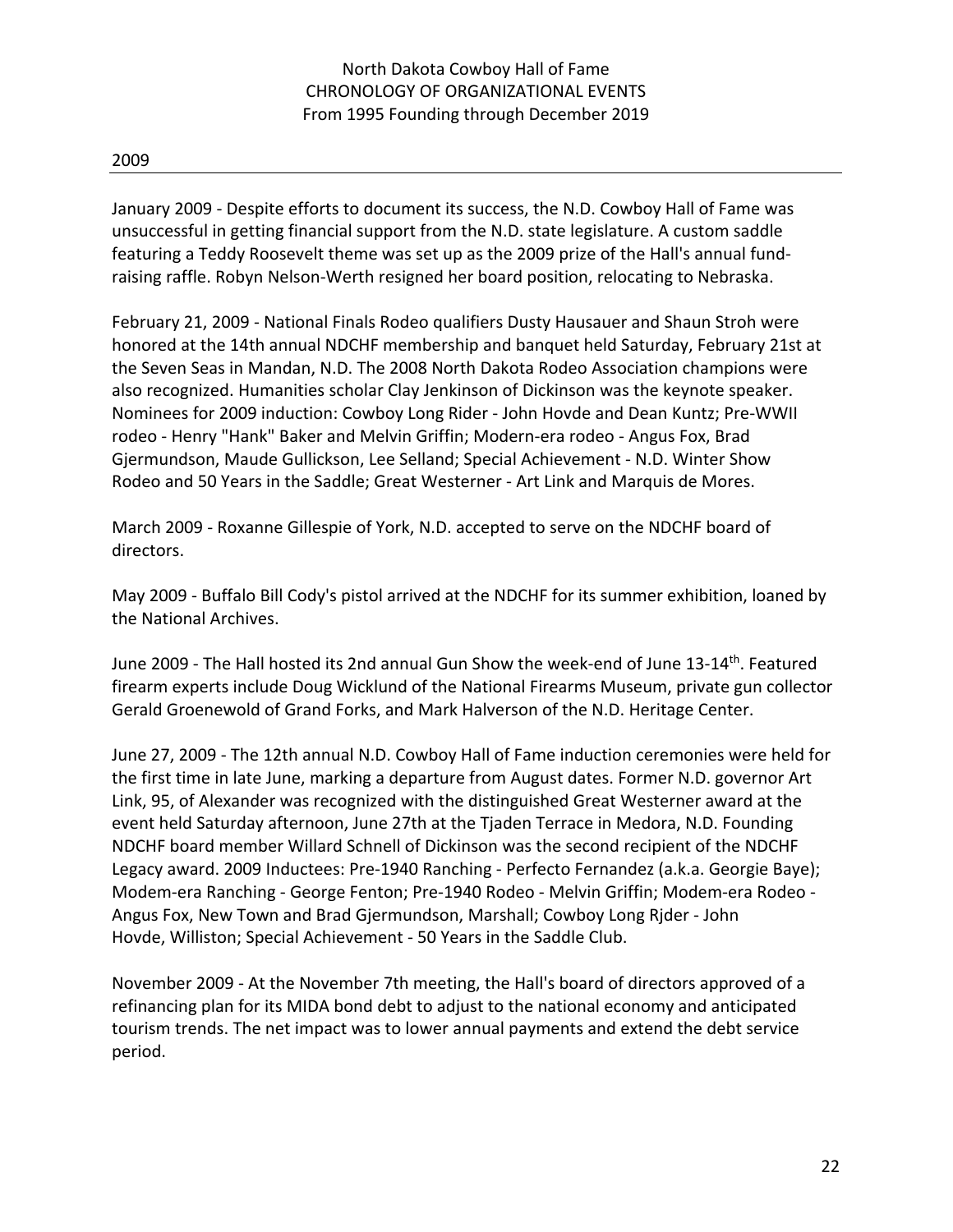February 27, 2010 - U.S. Senator Byron Dorgan provided the keynote address at the 14th annual membership meeting and banquet of the N.D. Cowboy Hall of Fame on Saturday, February 27,2010 at the Seven Seas in Mandan, N.D. Featured entertainment was Greg Hager of Valley City. 2010 induction nominees: Pre-1940 Ranching-Angus Bell & Matt Crowley; Modern-Era Ranching -Pat O'Brien & Russ Shila; Ranch - Buddy Ranch & Taylor Ranch; Pre-1940 Rodeo - Henry Baker and Howard Wanna; Modern-Era Rodeo - Bob Christophersen, John "Buzz' Fredericks, Ralph Klein and Lee Selland; Rodeo Arena - Bob Aber & Monica Fettig Hovden; Rodeo Livestock-Figure Four's #00 Anchors Aweigh & Bob Aber's #08 Double Jeopardy; Arts & Entertainment - Leo Harris and Bob Rindt; Leaders of Ranching and Rodeo - Rex Cook and Pete Pelissier.

March/April 2010 - The NDCHF implemented a membership survey to assess the features and qualities of the organization, including the Cowboy Chronicle. There was also a fund-raising effort to sponsor chairs in the theatre of the NDCHF Center of Western Heritage in Medora.

May 2010 - The Hall opened its new summer season with a new Native American Gallery presentation, "Defending Land & People: Civil War Events of the Dakota/Dakho'tah West." The exhibit featured interpretive information about the Spirit Lake Dakota Indians and historical events in the state related to their arrival and eventual residence on the Fort Totten Indian Reservation. Introduced with this exhibit were U.S. Indian peace medals on loan from NDCHF board member Ross Rolshoven of Grand Forks.

June 2010 - Past North Dakota governor and NDCHF Great Westerner inductee Arthur Link, 96, of Alexander, N.D. passed away Tuesday morning, June 1, 2010 at a Bismarck, N.D. hospital. He served as the honorary chair of the NDCHF's initial capital campaign and established the NDCHF Foundation with an endowment donation of \$10,000. The Board later titled this as the "Art & Grace Link Endowment" in September 2012.

June 26, 2010 - Bismarck State College president Dr. Larry Skogen was the keynote speaker at the 13th annual N.D. Cowboy Hall of Fame Induction ceremonies held Saturday, June 26, 2010 at Medora. Honorees: Pre-1940 Ranching - Matt Crowley, Mercer Co.; Modern-era Ranching - Russ Silha, Bowman; Ranches -Taylor Ranch, McHenry Co.; Leaders of Ranching & Rodeo - Rex Cook, Dickinson; Pre-1940 Rodeo - Howard Wanna, Elbowoods; Modern-era Rodeo - John "Buzz" Fredericks, Jr., Halliday & Lee Selland, Bismarck; Rodeo Arena - Bob Aber, (Abernethy) Beach; Rodeo Livestock - Aber's #08 Double Jeopardy; Arts & Entertainment - Bob Rindt, Sawyer. The Hall also hosted its 4th annual barrel racing competition the same weekend.

August 2010 - The first annual NDCHF Day of the Plains Horse People program was held on Saturday, August 21st in Medora. Featured speakers included Phil Baird, Mandan ("Indian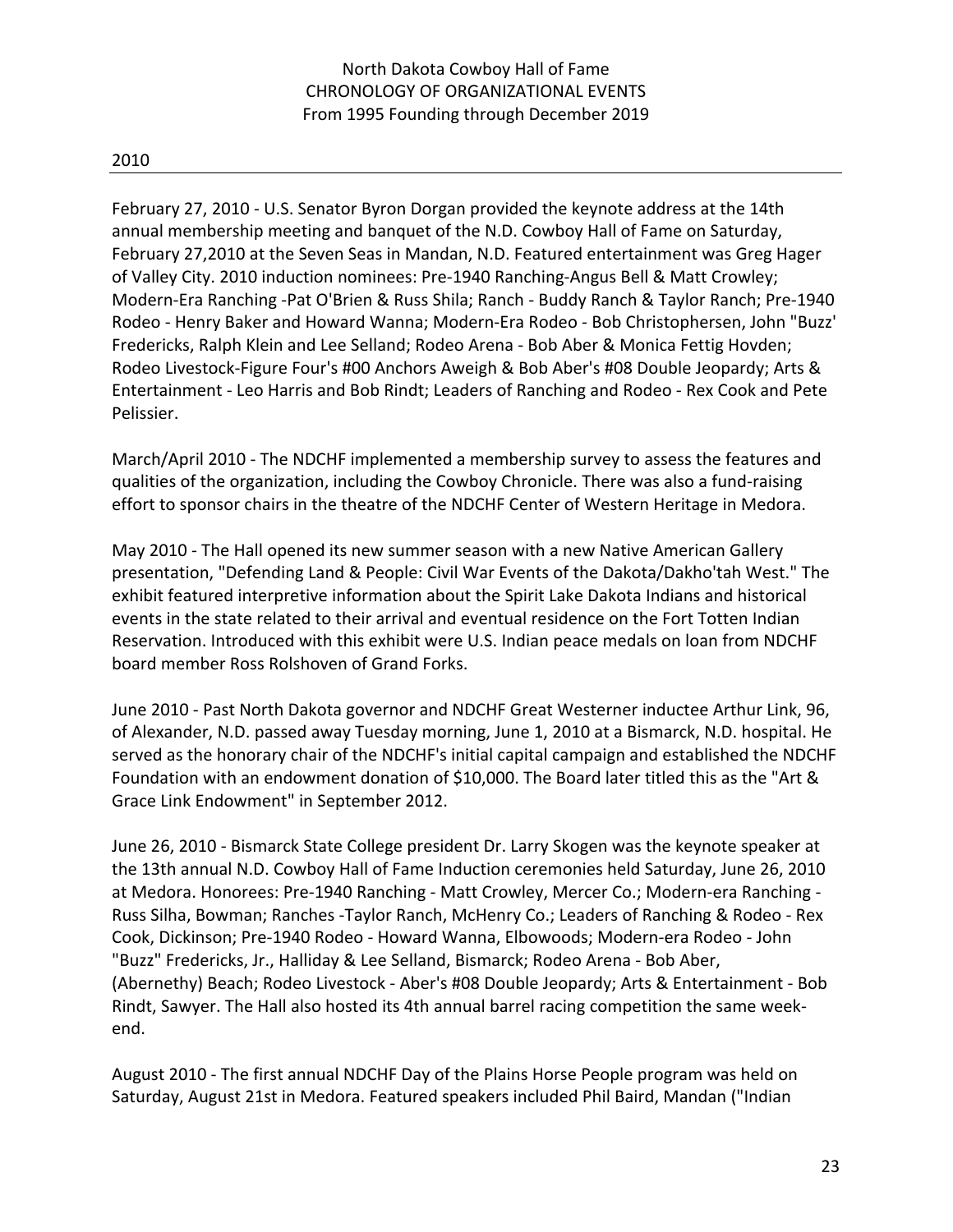Rodeo Cowboys of the Dakotas"), Cecil Mashburn ("Beliefs & Traditions of the Cherokee"), Amy Mossett, Twin Buttes ("The Life of Sacagawea"), and Wallace "Butch" Thunderhawk, Bismarck ("The Re-emergence of Native American Ledger Art").

September 9, 2010 - On Thursday evening, September 9, 2010, representatives of the N.D. Cowboy Hall of Fame accepted the National American Cowboy Culture & Heritage award in Lubbock, Texas. Speaking on behalf of the Hall were Phil Baird, president and Darrell Dorgan, executive director. Also attending were Russ & Helen Danielson, Harwood; Roger & Kathy Miller, Medora; Alvin & Kay Nelson, Grassy Butte; Jim Chamley, Colorado Springs; Martin & Vicki Orgaard, Center; and Mike Johnson. Baird and Dorgan also participated in the Western Trails panel presentation held during the 22nd annual National Cowboy Symposium & Celebration, September 9-12th at the Lubbock Memorial Civic Center.

September 2010 - Founding NDCHF board member and cattle buyer Arlen Sommers, 79, of Valley City passed away on September 22, 2010 in Fargo, N.D. He also served as a long-time member of the N.D. Winter Show Committee and the N.D. Beef Commission.

Fall 2010 - Mildred Hanson of Bismarck provided a major \$100,000 financial contribution to the NDCHF.

November 6, 2010 - At the NDCHF Fall 2010 board of directors meeting, action was taken to establish a North Dakota chapter of the Great West Cattle Trail Association. Board members Bob Tibor and Laura Griffin were designated to co-lead the development of this chapter.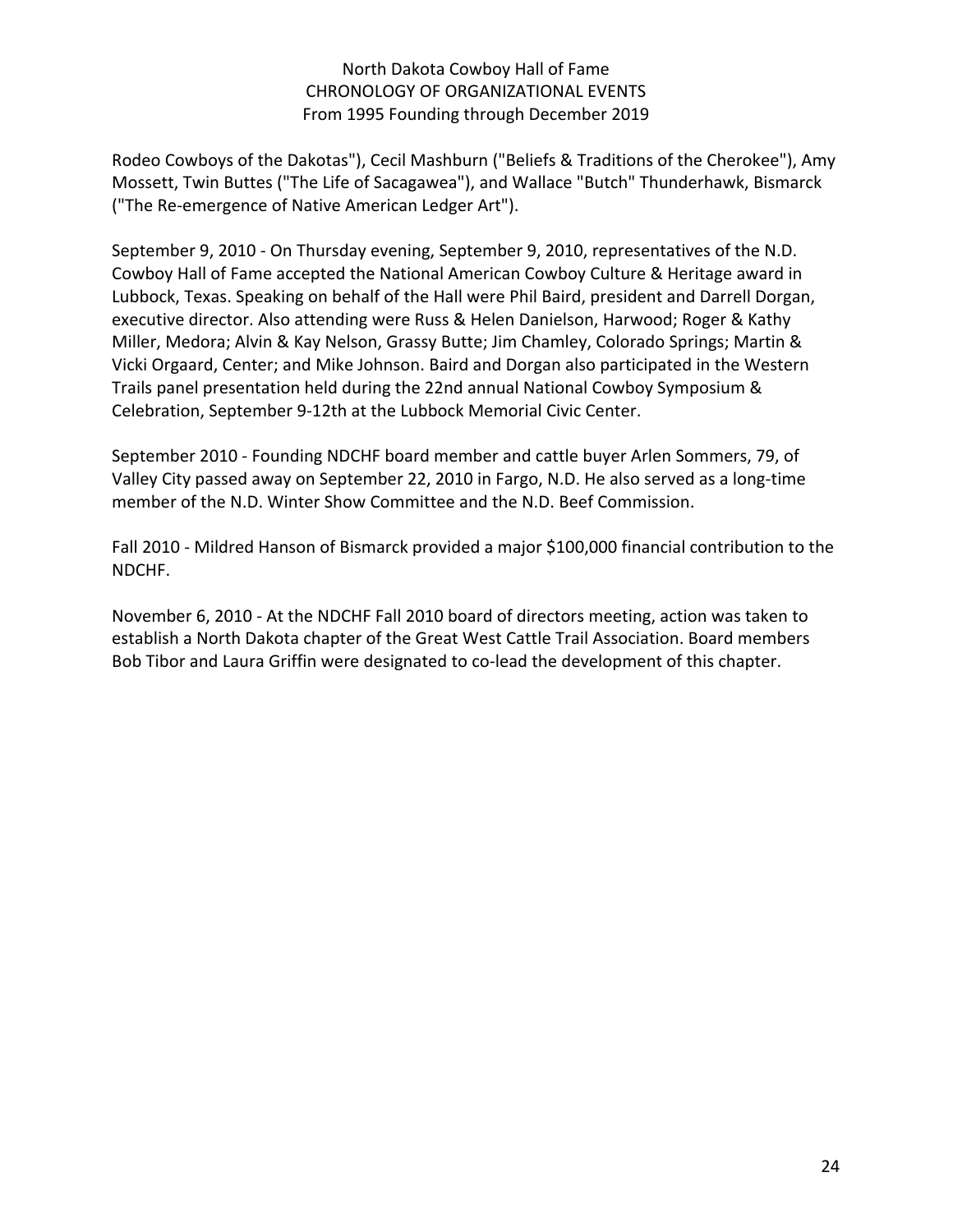January 2011 - North Dakota rodeo photographer Howard Bubel of Center donated his rodeo photo collection to the NDCHF.

February 26, 2011 - Oil industry executive Harold Hamm was the keynote speaker at the 15th annual N.D. Cowboy Hall of Fame meeting and banquet held Saturday, February 26, 2011 at the Seven Seas in Mandan. Nominees for induction: Long Rider - Dean Kutz and Marie Tyler; Special Achievement - N.D. Winter Show Rodeo & White Earth Valley Saddle Club Rodeo; Pre-1940 Ranching - Angus Bell & Archie Campbell; Pre-1940 Rodeo- Guy Fox and Henry "Hank" Baker; Modern-era Ranching - Leroy "Bud" Perry and Roger Stuber; Modern-era Rodeo - Maude Gullickson, Joan Hecker, Bruce Northrup & Eugene "Pete" Pederson.

February 2011 - White Earth Valley, N.D. native cowboy Jim Chamley of Williston became the newest board member along with Dick Nelson of Valley City.

June 25, 2011 - Cowboy radio personality Trent Loos was the featured speaker at the 14th annual N.D. Cowboy Hall of Fame induction ceremonies held Saturday, June 25, 2011 at the Tjaden Terrace in Medora, N.D. Inductees: Pre-1940 Ranching - Archie Campbell, Wells/Eddie Co.; Modem-era Ranching - Roger Stuber, Bowman; Pre-1940 Rodeo - Guy Fox, Fort Berthold; Modem-era Rodeo - Maude Gullickson, Center & Bruce Northrup, Medora; Cowboy Long Rider - Marie Tyler, Bismarck; Special Achievement - N.D. Winter Show Rodeo.

August 2011 - A meeting of the NDCHF board of directors convened on Saturday, August 6th in Medora with the central topic being the intended retirement of Darrell Dorgan as the Hall's executive director. After 13 years as CEO, he was stepping down sometime during the Fall due to personal health reasons. A search and screening committee was established to begin looking for a successor.

September 4-5, 2011 - The Hall hosted its 5th annual barrel racing competition on Labor Day week-end, September 4-Sth in Medora, having changed dates and location due to Missouri River flooding in the Bismarck-Mandan area. The corporate office was relocated to 1315 E. Front A venue in Bismarck.

December 2011 - After consulting with several individuals during the Fall, the Hall's leadership was unsuccessful in filling the executive director position vacated by the retirement of Darrell Dorgan. The November 2011 edition of the Cowboy Chronicle was not published due to the management transition.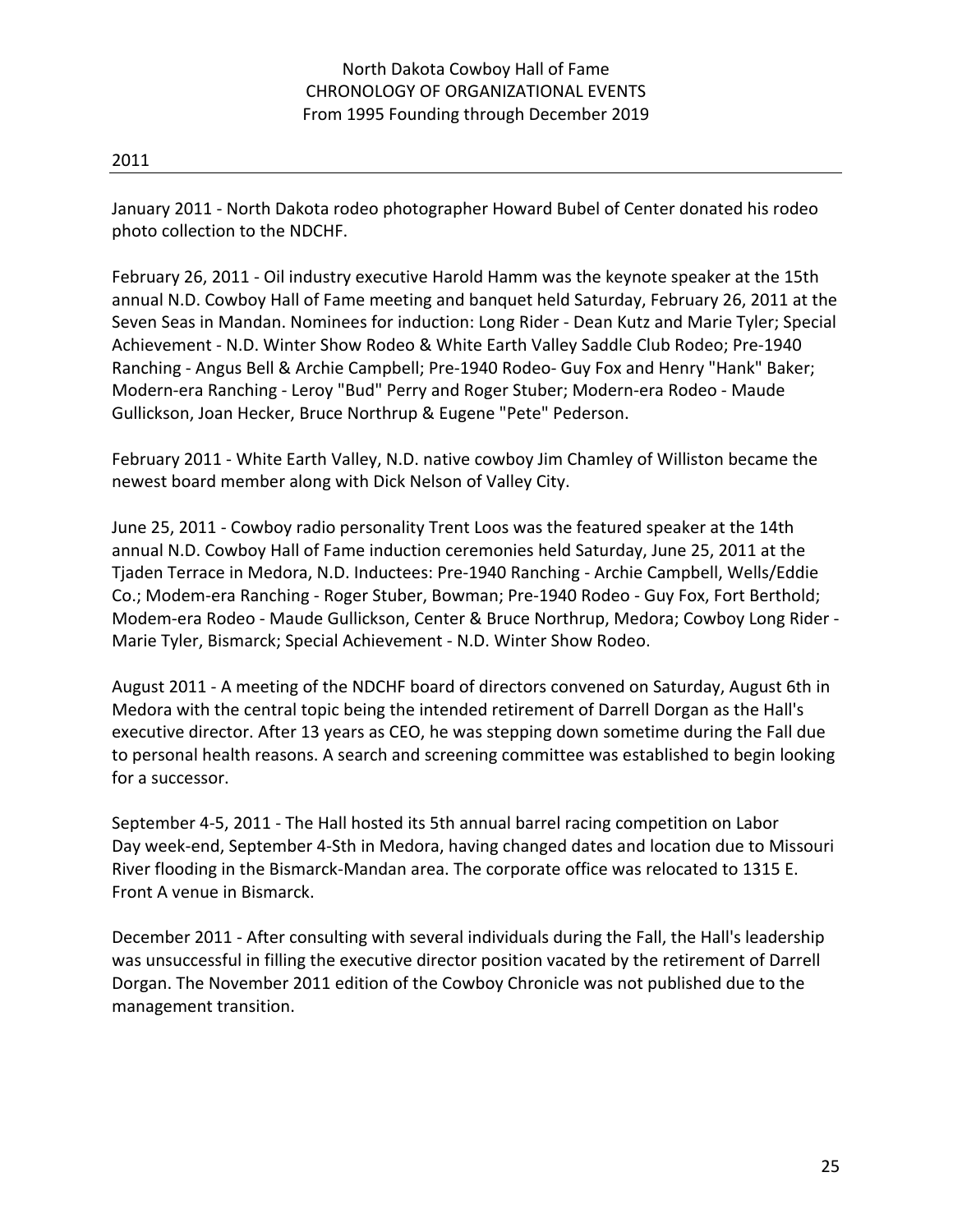January 2012 - The N.D. Cowboy Hall of Fame was notified by American Bank Center that its annual construction bond payment of \$105,000 had not been made. The Hall's leadership organized a Special Friends of the Board campaign and was successful in raising funds to make the payment by the extended deadline of January  $31^{st}$ .

February 24-25, 2012 - At the NDCHF board meetings held February 24-25, 2012 at the Seven Seas in Mandan, N.D., the NDCHF board interviewed three candidates for the executive director position. No selections were made at that time due to the financial position of the organization. The next day, at the annual NDCHF membership, Hall president Phil Baird facilitated a "Town Hall" meeting and dialogued with members and trustees about the background of the Hall's management transition and status of its financial position. The Hall's board delegated board member Jim Chamley as a new trustee liaison to work with the trustees in updating district leadership and trustee roles, including local fund-raising. Without an executive director, the board divided organizational management responsibilities among board members under the authority of the board president.

February 25, 2012 – Pro-rodeo announcer and radio personality Jim Thompson of Spearfish, S.D. was the banquet speaker at the 16th annual N.D. Cowboy Hall of Fame annual membership dinner and fund-raising auction held Saturday evening, February 25th at the Seven Seas in Mandan. Former Miss Rodeo America Ashley Andrews-Alderson of Bowman was the guest of Round-up reception on Friday evening. At the end of the evening, nearly \$35,000 was raised through silent and live auctions along with corporate sponsorships. The following 2012 inductee nominations were announced: Pre-1940 Ranching-Angus Bell and John "Jack" McCrory; Modern-Era Ranching-Melvin Leland and Leroy "Bud" Perry; Ranch - Buddy Ranch and Price Ranch; Pre-1950 Rodeo - Henry Baker and Pete Pelissier; Modern-era Rodeo - Newton Burr, Sr., Bob Christophersen, Gary Graham and Tom Solberg; Rodeo Arena - Clair Cullen and Norman "Peg" O'Neil; Rodeo Livestock - #00 Anchors Aweigh (Figure Four) and #77 Top Hand (Bob Aber); Leaders of Ranching & Rodeo - Andy Moore and Walter Piehl, Sr. March 2012 - Under the direction of board member Ray Morrell of Mandan, the N.D. Cowboy Hall of Fame began efforts to retool its communication and marketing capabilities through social media. Betty Grantier of Sidney, Montana provided a special financial contribution which provided a required match for a N.D. Tourism mini-grant award to upgrade the Hall's website.

April 2012 - A promotional arrangement was finalized with Merrill Piepkorn of Prairie Airwaves, Inc. to produce the "NDCHF Moment" radio presentation to be aired during the summer, highlighting inductees of the Hall of Honorees.

May 2012 - Through the leadership of artist/board members Walter Piehl, Jr. of Minot and Ross Rolshoven of Grand Forks, the NDCHF "Cowboys & Indians: Alive and Well Today" art exhibit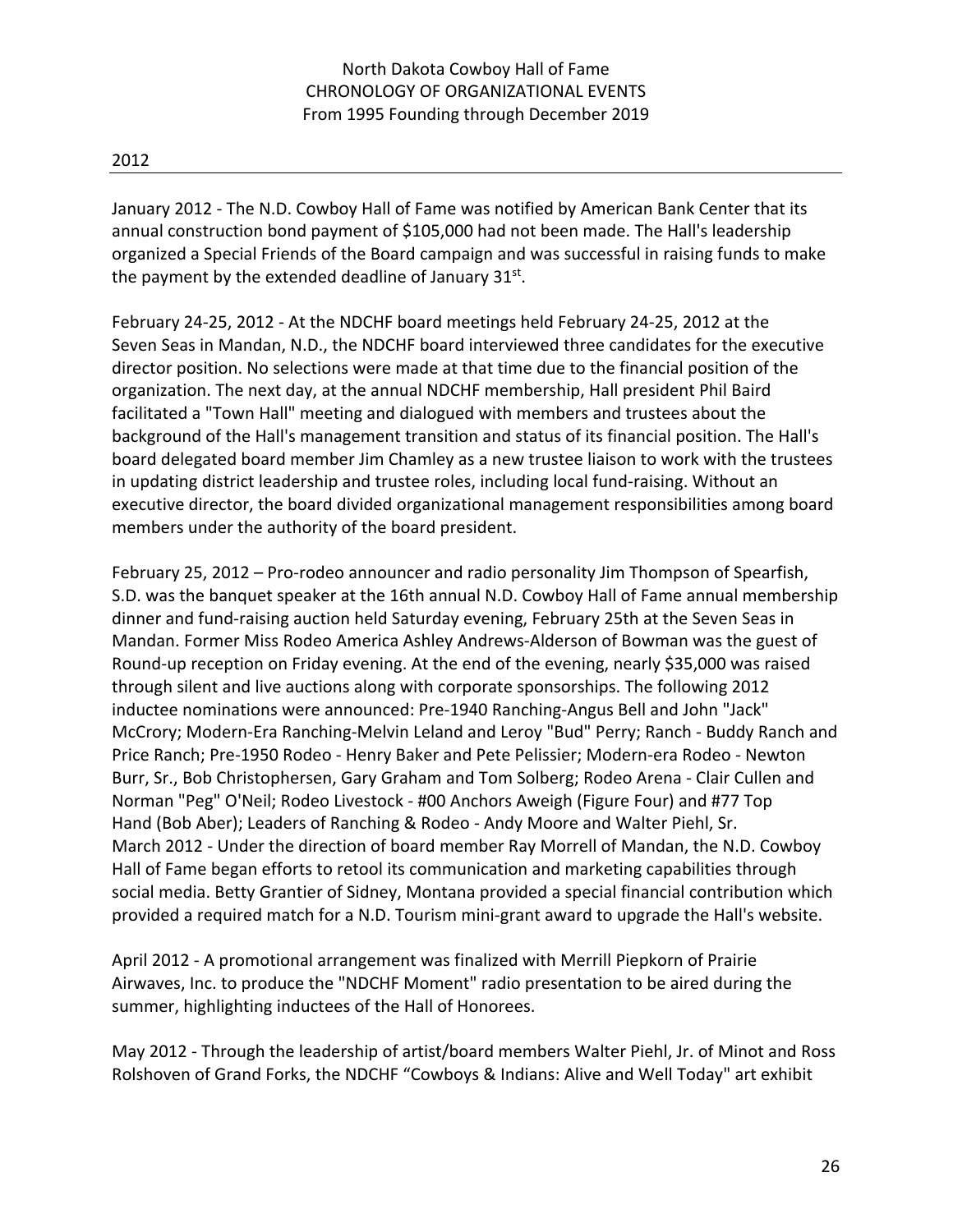was installed at the NDCHF Center of Western Heritage & Cultures in Medora. The purposes of the exhibit were to provide visibility for invited artists along with fund-raising for the Hall through on-site purchases of the artwork. Exhibit designers Deane Fay and Sally Jeppson of Gackle, N.D. once again provided technical assistance. The NDCHF officially launched its Facebook page.

June 23, 2012 - Former executive director Darrell Dorgan was the keynote speaker at the 15th annual N.D. Cowboy Hall of Fame induction ceremonies held Saturday, June 23, 2012 at the Tjaden Terrace in Medora, N.D. 2012 inductees: Pre-1940 Ranching-Angus Bell, Billings, Co.; Modem-Era Ranching-Melvin Leland, McKenzie Co.; Ranches-Price Ranch, Morton Co.; Pre-1950 Rodeo -Pete Pelissier, Billings Co; Modern-era Rodeo -Newton Burr, Sr., New Town and Bob Christophersen, Grassy Butte; Rodeo Arena-Norman "Peg" O'Neil; Rodeo Livestock - #00 Anchors Aweigh (Figure Four); Leaders of Ranching & Rodeo -Walter Piehl, Sr., Marion.

July 1, 2012 - Former NDCHF board member Ray Morrell of Mandan assumed duties as the second NDCHF executive director, succeeding Darrell Dorgan. The corporate office was relocated to 105 3rd Avenue NW in Mandan. Board member and secretary/treasurer Russell Danielson of Harwood retired from his position on July 31st.

August 11, 2012 - Educators from North Dakota's Spirit Lake Nation provided presentations for the 3rd annual NDCHF Day of the Plains Horse People program in Medora, focusing on topics related to the 150th anniversary of the Dak'hota Conflict, also known as the Minnesota Uprising of 1862.

September 21, 2012 - Four-time world saddle bronc champion Brad Gjermundson, 53, of Marshall and NFR qualifier Pete Fredericks, 76, of Halliday, were inducted into the National Cowboy Hall of Fame and Western Heritage Center at Oklahoma City, OK. Both were previously inducted into the N.D. Cowboy Hall of Fame.

September 2012 - The N.D. Cowboy Hall of Fame was featured in the September 28, 2012 edition of the ProRodeo Sports News. Writer Debbie Kelley talked about western heritage museums throughout the country.

September 29, 2012 - Selected as the newest NDCHF board members were Fred Sorenson of White Earth and Steve Tomac of St. Anthony. They were introduced at the NDCHF board meeting held in conjunction with the N.D. Stockmen's Association convention in Fargo.

October 2012 - Founding member Willard Schnell of Dickinson retired from the NDCHF board of directors.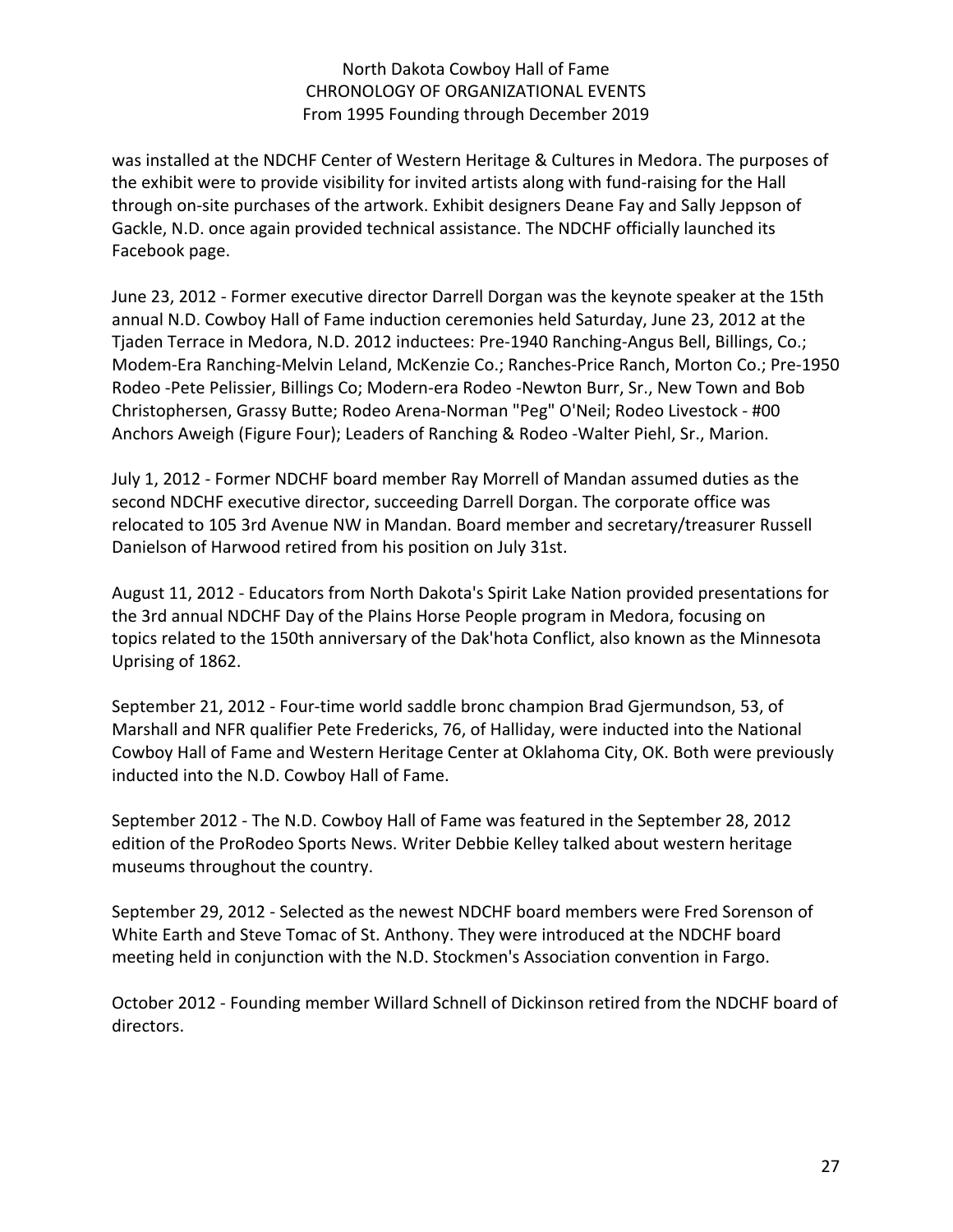November 2, 2012 - At the NDCHF board of directors meeting held November 3, 2012 in Bismarck, Dr. Gerald Stokka, DVM, was selected as the newest board member. The board was informed that the annual construction bond payment was made.

December 2012 - Bill Barth Ford of Mandan provided a 2012 Ford F150 truck at a reduced cost for the 2013 NDCHF fund-raising raffle. "Wrap" sponsors included CENEX, Farm Credit Services of Mandan, and Fanners Union Insurance.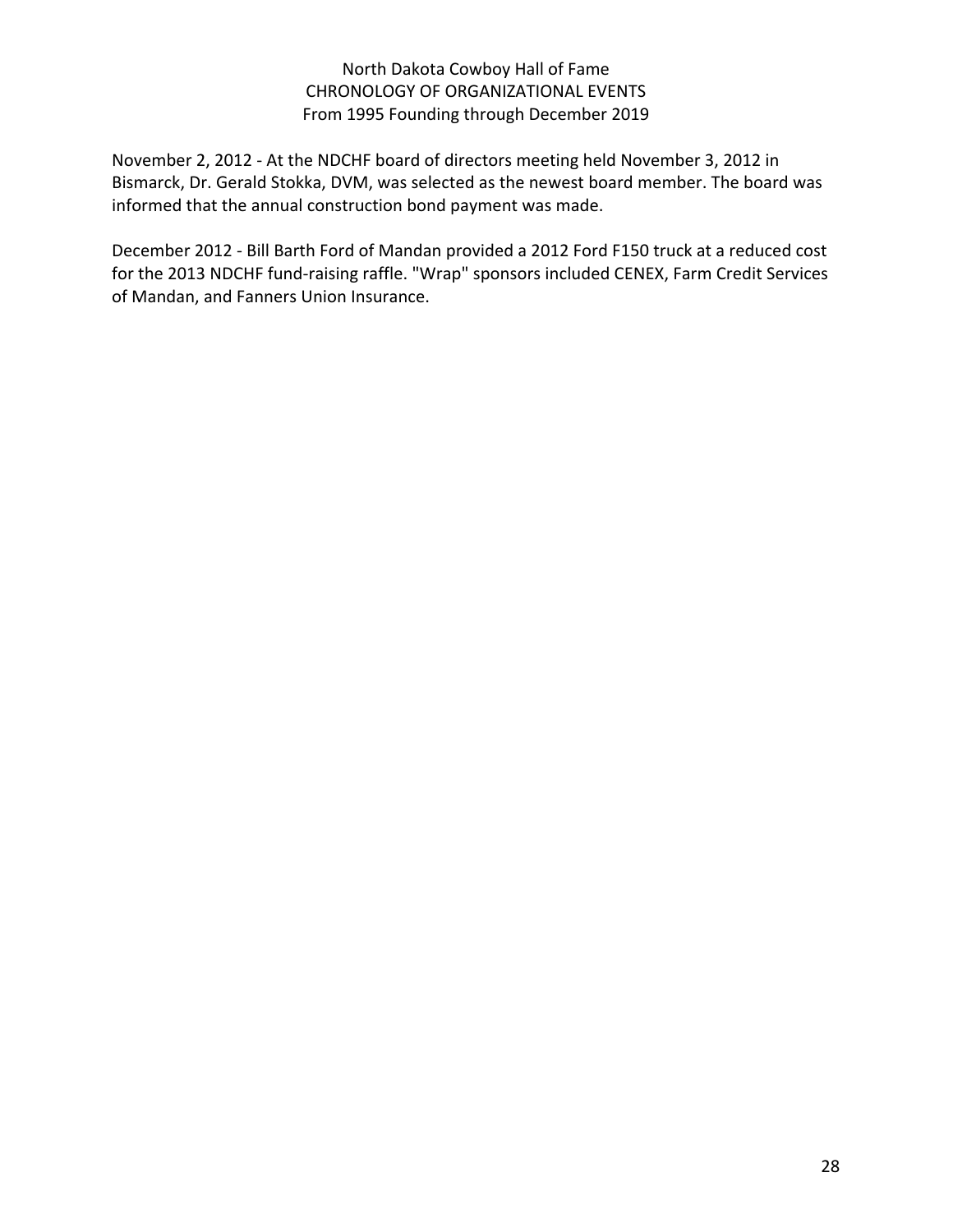January 12, 2013 - The NDCHF board of directors began work on updating its strategic plan at a meeting in Bismarck, N.D., but a snowstorm postponed completion of the task.

February 22-23, 2013 - Three-time PRCA world saddle bronc champion Monty "Hawkeye" Henson of Mesquite, Texas was the celebrity guest at the 2013 NDCHF Western Celebration & Expo on February 22-23rd at the Seven Seas in Mandan, N.D. The organization inaugurated a children's education program as part of the Expo on Friday, February 22<sup>nd</sup>. Greg Hager of Valley City provided the Friday evening entertainment along with cowboy poet Rodney Nelson of Almont. At the annual trustees meeting on Saturday, Paul Christensen of Minot assumed the chairmanship role, succeeding Bob Knudsen. Induction nominees included: Pre-1940 Ranching - Lettie Uhlman Kellogg, McKenzie Co. and Steve Weekes, Morton Co. Modern-era Ranching - James Earl Mrnak, Bowman Co. and Leroy "Bud" Perry, Mountrail Co. Pre-1940 Rodeo - Henry "Hank" Baker, Garrison and Kenneth Krueger, Embden. Modern-era Rodeo - Roy Birdbear, New Town; Gary Graham, Ross; Lynn Linseth, .Killdeer and Tom Solberg, Grassy Butte. Arts & Entertainment - Leo Harris, Killdeer and William "Bill" Lowman, Sentinel Butte. Great Westerner - Marquis de Mores, Medora and William Vose Wade, Mandan. The NDCHF board also announced that Harold Shaefer, Medora and Russell Danielson, Fargo were the next recipients of the NDCHF Legacy awards. Founding board member Bob Tibor of Hebron resigned from the board of directors. Elected as 2013 board officers were Phil Baird, Mandan (president); Jim Chamley, White Earth (vice president), and Steve Tomac, St. Anthony (secretary/treasurer).

April 30, 2013 - NDCHF Executive Director Ray Morrell unexpectedly resigned from his position. Miss Mandan Rodeo and college student Codi Miller was hired as a part-time events coordinator. With no full-time staff in place, the NDCHF opened the Medora Center on May 8th with Kathy Miller and board member Fred Sorenson of Stanley. Eventually, seasonal staff were hired. The NDCHF Executive Committee assumed responsibilities for administration of all operations in the absence of an Executive Director.

May 2013- Generous benefactors donating to the NDCHF in the Spring of 2013 included Neil & Delilah Bartleson, Bill & Connie Connolly, Betty Grantier, Frank Kubik, Alvin & Kaye Nelson, Carolyn Nelson, and Fred Sorenson. Merrill Piepkorn of Prairie Airwaves, Inc. launched his second season of "NDCHF Moment" radio presentations.

June 22, 2013 - The keynote speaker for the 16th annual NDCHF induction ceremonies was Native American attorney Tom Fredericks, formerly of Halliday, N.D. on Saturday, June 22nd on the Tjaden Terrace in Medora. 2013 inductees: Pre-1940 Ranching - Lettie Uhlman Kellogg, McKenzie Co. Modern-era Ranching - Leroy "Bud" Perry, Mountrail Co. Pre-1940 Rodeo - Henry "Hank" Baker, Garrison. Modem-era Rodeo - Roy Birdbear, New Town and Lynn Linseth, Killdeer. Arts & Entertainment-Bill Lowman, Sentinel Butte. Great Westerner - Marquis de Mores; Legacies - Gold Seal Co. & TMFR founder Harold Shaefer, Medora and Russell Danielson,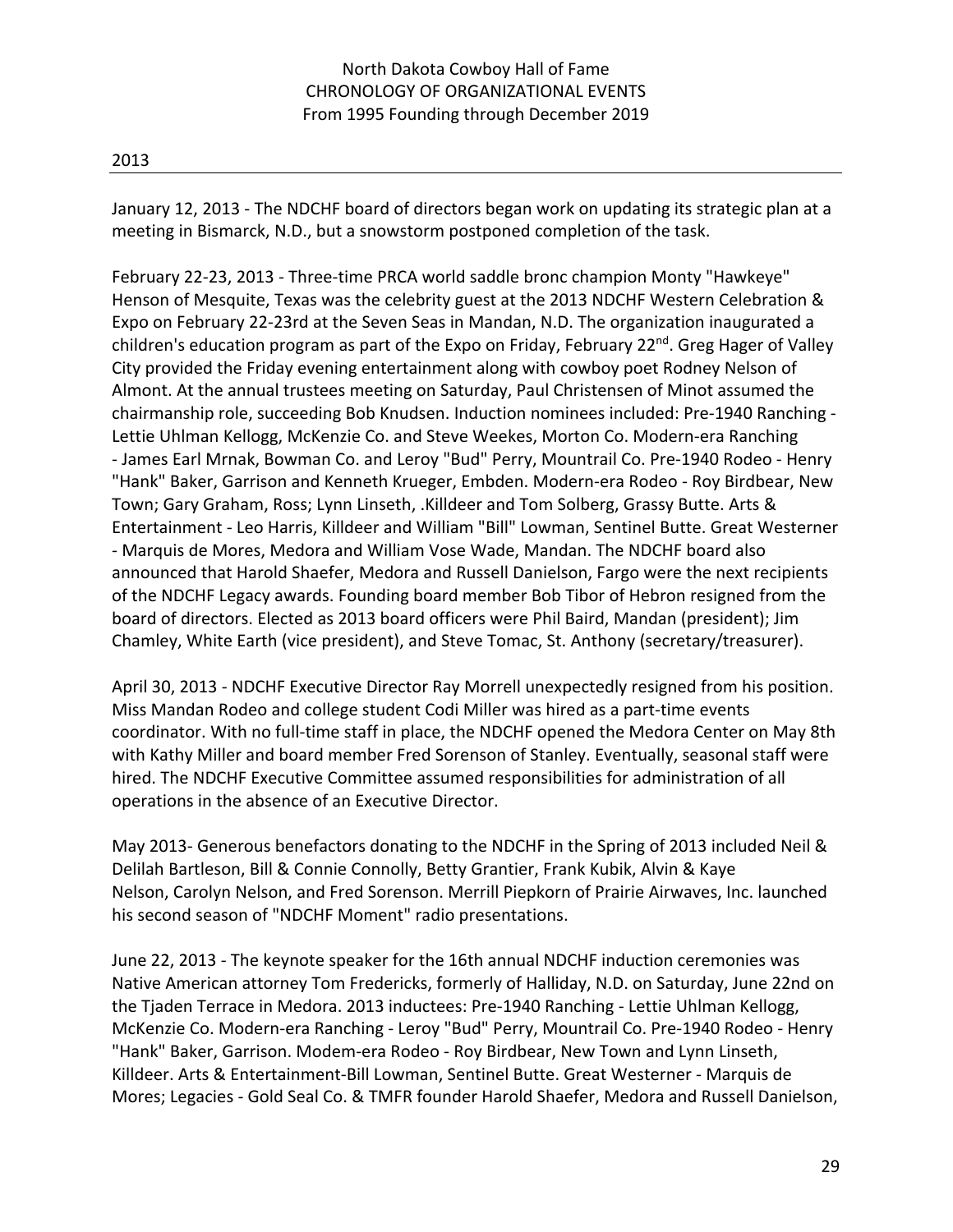### Harwood.

July 2013 - A mid-summer edition of the NDCHF Cowboy Chronicle was published for the first-time under the editorship of Sheyna Strommen of Fort Rice. Over "Cowboy Christmas," the 2013 NDCHF raffle truck made appearances at the Dickinson, ND and Mandan, ND rodeos.

July 27, 2013 - On the 9th annual National Day of the Cowboy, the name of pro rodeo team roper Stan Hausauer of Dickinson, N.D. was drawn as the winner of the 2013 NDCHF truck raffle at the N.D. State Fair in Minot on Saturday, July 27<sup>th</sup>. Cowboy poet, author and trick roper Ryan Taylor of Towner was one of the featured entertainers along with western recording artist Greg Hager of Valley City for the program in Medora.

August 10, 2013 - For the 4th annual NDCHF Day of the Plains Horse People program on Saturday, August 10th, Dakota Goodhouse (Standing Rock Sioux Tribe) and Keith Bear (Three Affiliated Tribes) provided Native American presentations at the NDCHF Center of Western Heritage in Medora.

August 2013 - PRCA stock contractor Bob Aber (Abernethy), 78, of Beach, N.D. passed away on Wednesday, August 21, 2013. He competed in rough stock events before engaging his professional rodeo stock contracting business for over four decades. Some of his award-winning WNFR stock included #08 Double Jeopardy (BB), #22 Ol' Shep (SB) and #77 Top Hand (BR). Bob was inducted into the NDCHF in 2010, the same year as Double Jeopardy.

September 12, 2013 - Fifty-six entries participated in the first annual NDCHF "Cowboy Classic" Golf Tournament on Thursday, September 21st at Medora's Bully Pulpit. Four-time world PRCA saddle bronc champion Brad Gjermundson of Marshall, N.D. was the celebrity golfer. Outstanding weather cooperated with sunny skies, mid-70-s temperatures, and a slight breeze. Bowman Ford of Bowman, N.D. sponsored the hole-in-one prize that was nearly won by Malcolm "Speedy" Bruce of New Town, coming within several feet of the #5 tee.

September 28, 2013 - Kevin Holten of Dickinson was selected as the new executive director of the N.D. Cowboy Hall of Fame. He officially began duties on October 1. The estate of the late Wm. "Billie" Rase made a large donation to the Hall.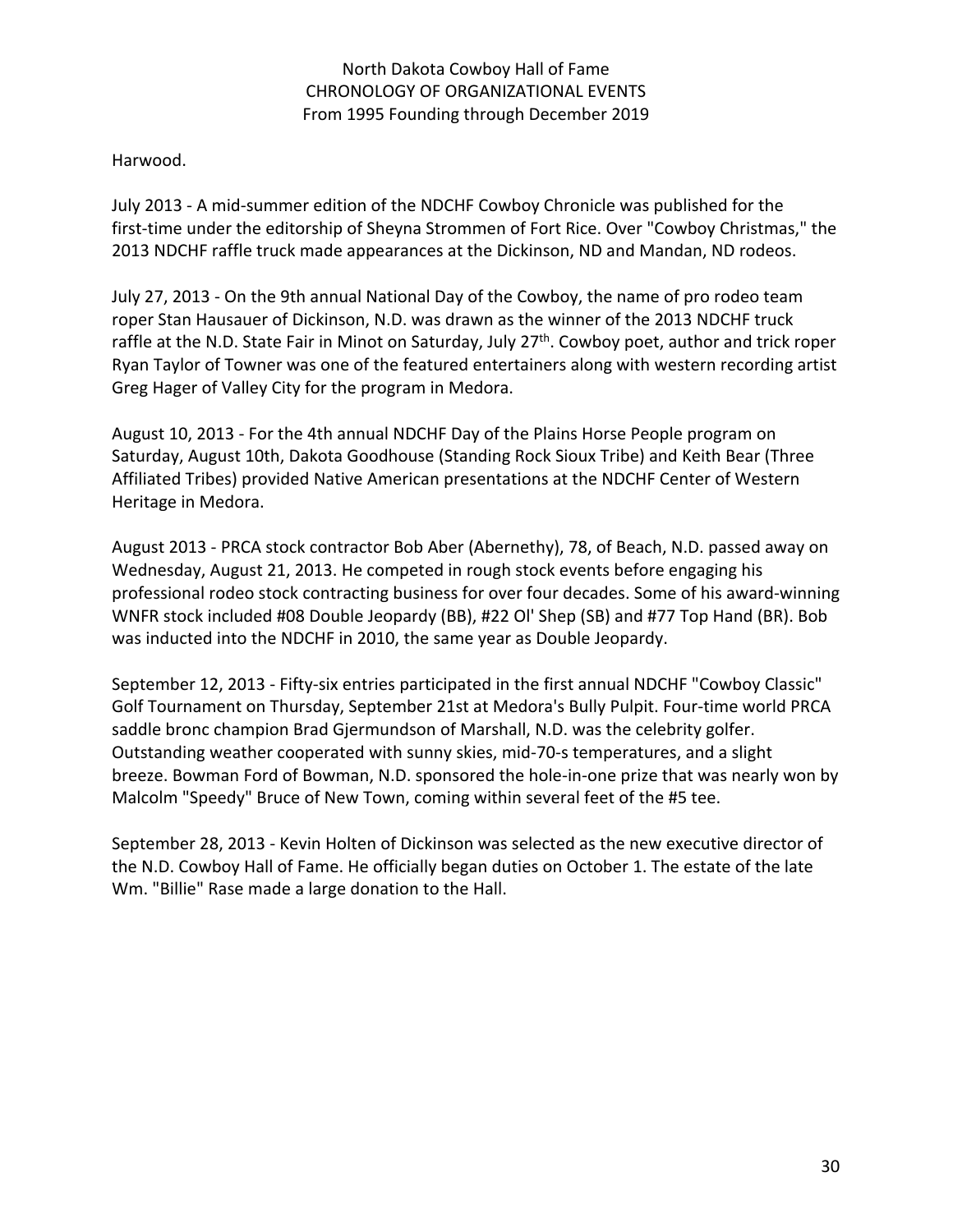January 2014 - Four-time state barrel racing champion and former Miss Rodeo North Dakota Virginia "Ginny" Eck of Bismarck resigned from the NDCHF board of directors, citing health reasons.

February 22, 2014 - Canadian rodeo cowboy and western singer Ivan Daines of lnnisfail, Alberta was the featured guest at the 2014 NDCHF Western Expo & banquet held Saturday, February 22nd at the Seven Seas in Mandan, N.D. Board, general membership and trustee meetings were held prior to the event. The 2014 slate of inductees: Pre-1940 Ranching - Richard Moore and Albert Neidhardt; Modern-era Ranching - Herb Natwick and Stanley Pope; Ranch - Brooks and Buddy; Pre-1940 Rodeo - William Haaden and Kenneth Krueger; Modern-era Rodeo-Gary Graham, Joan Hecker - Lennick, Wayne Herman, and Jerry Weinberger. Rodeo Arena - Emerson Chase, Mandaree and Ray Erhardt, Mandan; Rodeo Livestock - #L2 Centennial (Linseth/Classic ProRodeo) and #77 Top Hand (Aber); Cowboy Long Rider - Dean Kutz and Andy Moore; Special Achievement - Blaisdell Rodeo Club and White Earth Valley Saddle Club.

March 2014-The corporate office of the NDCHF was relocated from Mandan, N.D., to Medora.

May 3, 2014-The N.D. Cowboy Hall of Fame opened its 2014 season with the "Another Cowboy Moment' video premier on Saturday, May 3rd at the Center of Western Heritage & Cultures: Native American, Ranching & Rodeo. Celebrity guest was western actor Walter "Buck" Taylor of Gunsmoke TV series fame. Members and guests also attended to catch the newly-revamped exhibits for world saddle bronc champions Alvin Nelson and Brad Gjermundson.

June 2014-The N.D. Cowboy Hall of Fame hosted its first NDRA rodeo on June 6-7th in Medora. Event winners: BB -Logan Berg, Mandan; SB - Dalton Rixen, Richardton; BR - Jay Dunford, Menoken; CR - Justin Scofield, Volga, S.D.; SW - Vance Steedley, Sundance, WY; BAR - Bobbi Jo Grann, Sheyenne; BRKA-Kristy Steffes, Dickinson; TR - Casey Holmes/Joe Painter, Buffalo, S.D.; SrBRKA-Jim Graven, Minot. Kling Bros./Wayne Eckroth stock.

June 21, 2014 - PRCA 1992 world bareback champion Wayne Herman, 50, of Golden Valley, N.D. was inducted into the North Dakota Cowboy Hall of Fame on Saturday, June 21st at Medora, N.D. Keynote speaker of the 2014 annual ceremonies was six-time PRCA world saddle bronc riding champion Dan Mortenson of Billings, Montana. Inductees: Pre-1940 Ranching - Richard Moore; Modern-era Ranching - Stanley Pope; Pre-1940 Rodeo - William Haaden; Modern-era Rodeo - Herman and Jerry Weinberger, Brein; Rodeo Arena - Emerson Chase, Mandaree; Rodeo Livestock - #L2 Centennial (Lynn Linseth/Classic ProRodeo ); Special Achievement - Blaisdell Rodeo Club; Cowboy Long Rider - Andy Moore, Blaisdell.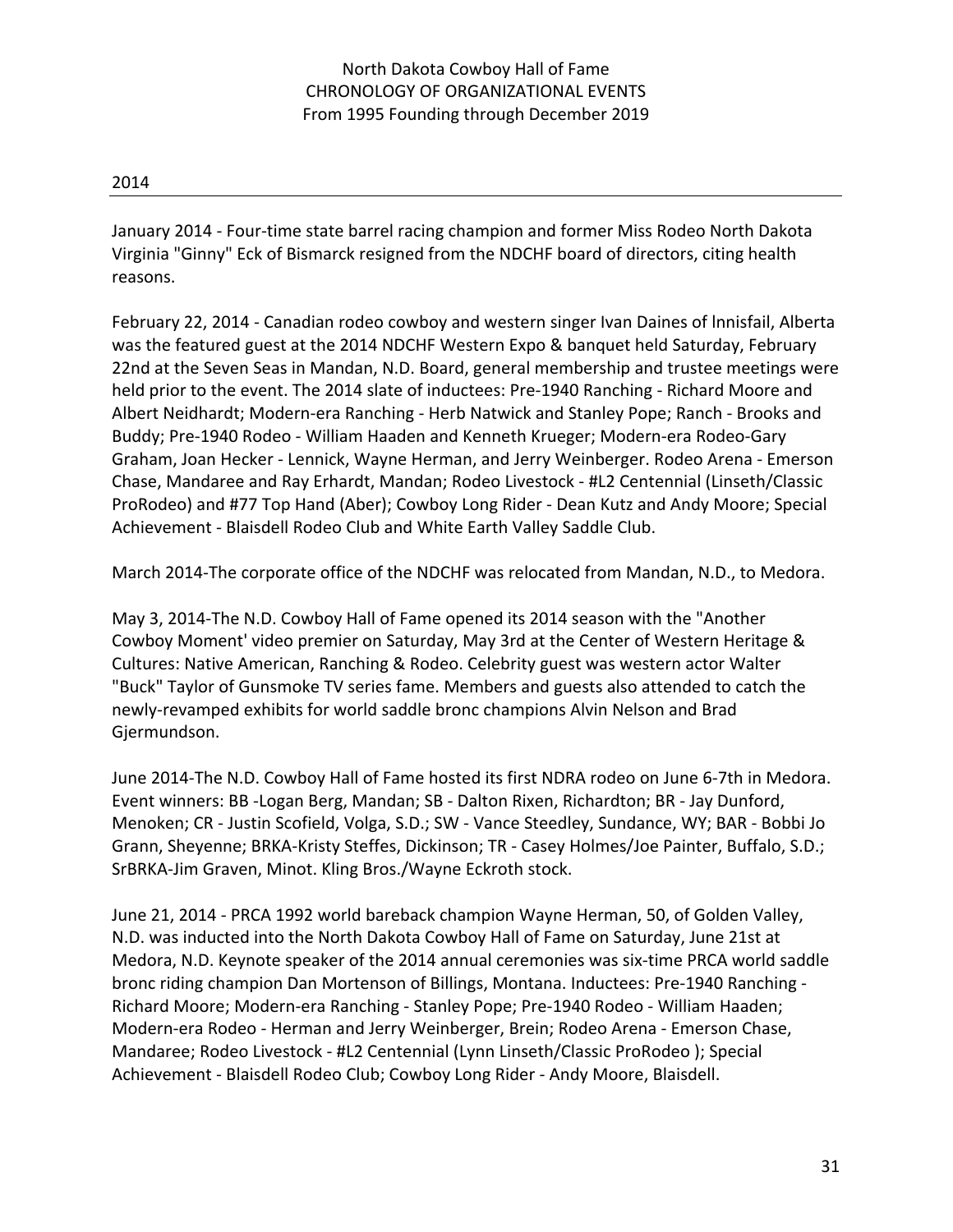July 2014 - The N.D. Cowboy Hall of Fame hosted its first Bucking Horse Futurity on Saturday, July 19th at the Ranch-o-rama in Medora. The event was sanctioned by the World Class Bucking Horse Association.

August 9, 2014 - For the second time in the same year, 1992 PRCA world bareback riding champion Wayne Herman, 50, of Golden Valley, N.D. was honored with an induction, this time at the ProRodeo Hall of Fame on Saturday, August 9, 2014 at Colorado Springs, CO. Other inductees included Pete Grubb, Miles Hare, Glen O'Neill, and Byron Walker. Big Bend Rodeo's legendary mare, #303 Spring Fling, was also honored as the second animal to win PRCA's year-end bucking horse awards in both the bareback and saddle bronc riding events.

August 2014 - Paul Christensen, 59, of Sawyer, N.D. passed away Sunday, August 24th at his home. He served as chair of the N.D. Cowboy Hall of Fame trustees and was a long-time committee member of the Minot Ys Men Rodeo. Paul's father, Dr. George Christensen, was one of the founding members of the NDCHF board of directors.

September 2014 - The 2nd annual NDCHF Golf Tournament was held Thursday, September 11th at the Bully Pulpit course in Medora. Four-time world saddle bronc champion Brad Gjermundson again served as the celebrity golfer. A four-person team from the Fort Berthold Indian Reservation won the event.

November 2014 - Through a joint effort, the NDCHF and Lewis & Clark Foundation held a Cowboy & Indian Art Show and live auction on Thursday, November 21st in Washburn, N.D.

December 2014 - Former RCA world saddle bronc riding champion Alvin Nelson, 80, of Grassy Butte, N.D. passed away at the Mayo Clinic on Tuesday, December 23rd after a battle with stomach cancer. The S.D. born-native rose to rodeo fame by winning the state and national high school bronc riding titles (1952), the world title (1957) and the world runner-up title (1960). He qualified for the National Finals Rodeo five times, winning the saddle bronc riding average in 1961 and 1962. Alvin was inducted with the inaugural class of the N.D. Cowboy Hall of Fame in 1998.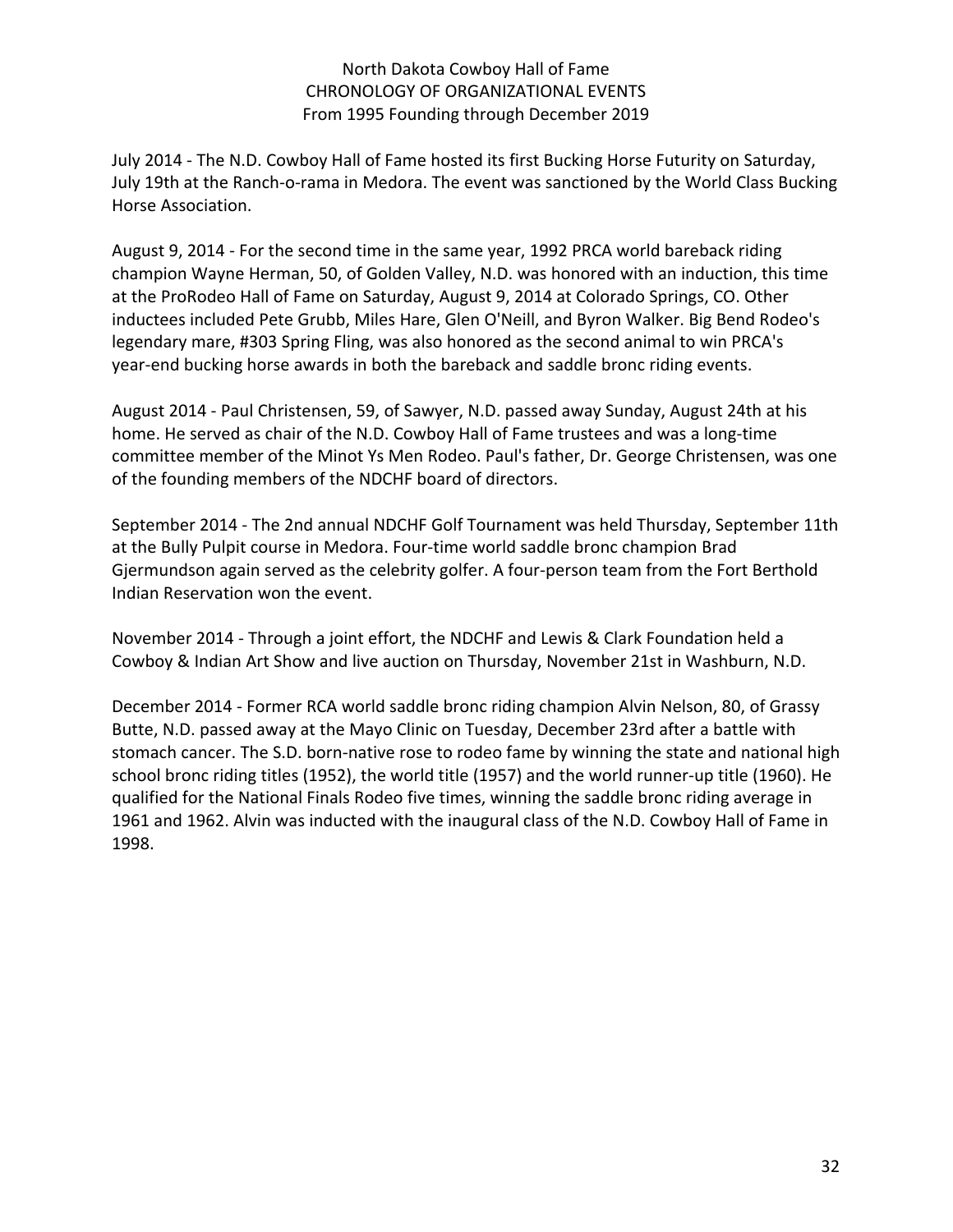February 21, 2015 - At the 2015 North Dakota Cowboy Hall of Fame Western Fest event held February 20-21st at the Ramada in Dickinson, N.D., former WNFR qualifier and western humorist Wally Badgett provided the banquet entertainment. 2015 induction nominees included: Pre-1940 Ranching - Christen Burnstad and Thomas Merwood Stevens; Modern-era Ranching - Dorvan Solberg, Williston and James Earl Mrnak, Bowman; Pre-1940 Rodeo - Ben Johnston, Blaisdell and Kenneth Krueger, Verona; Modern-era Rodeo-Doug Hansen, Dunn Center; Joan Hecker-Lennick, Bismarck; Ed Sundby, Williston and Esley Thorton, Sr., New Town. Four-time state barrel racing champion and NDCHF co-founder Virginia Eck of Bismarck was selected to receive the 2015 Legacy Award.

February 22, 2015 - The NDRA board of directors selected former NDCHF president, Phil Baird, as interim Executive Director. Elected as the new NDCHF officers were Jim Chamley, president; Fred Sorenson, vice president and Dr. Gerald Stokka as secretary/ treasurer.

April 11, 2015 - NDCHF board member Fred Sorenson of White Earth offered a donation to cover the renovations and additions for the patio at the Center of Western Heritage & Cultures.

May 2, 2015 - At the second annual Another Cowboy Moment premiere on Saturday evening, May 2nd, the event introduced the two new displays of 1992 PRCA world bareback champion Wayne Herman and PRCA rodeo clown/barrel man Steve Tomac. Featured guest was 1982 PRCA world bull riding champion Charles Sampson of Wickenburg, AZ. Another new display - WNFR Young Guns on the Road - showcased Dusty Hausauer, Ty Breuer and Britany Fleck-Diaz.

June 20, 2015 - On June 20<sup>th</sup>, Saturday, NDCHF Hall of Honorees induction ceremony was held at Tjaden Terrace in Medora, ND. Keynote speaker for the ceremony was Sylvia Gann Mahoney of Fort Worth, TX. 2015 inductees: Modern-era Rodeo – Joan Hecker-Lennik, Modern-era Rodeo – Doug Hansen, Legacy Award – Virginia Eck. Board of directors and trustee meetings preceded the event.

July 25, 2015 – On the National Day of the Cowboy the name of Byrnae Feight of Bottineau was drawn as the winner of the 2015 NDCHF Parkway Ford Truck Raffle at N.D. State Fair in Minot.

August 7-8, 2015 – Day of the Plains Horse People Program was held at NDCHF on Friday and Saturday, August  $7<sup>th</sup>$  and  $8<sup>th</sup>$ . Professor Emeritus of the Arts and NDCHF supporter Wallace "Butch" Thunderhawk of Bismarck shared his knowledge and talents. Visitors attended three different workshop presentations.

September 2015 – Great Western Trail/Medora Golf Tournament was held at Bully Pulpit Golf Course, Medora, ND on September  $10<sup>th</sup>$ . Event was hosted by 4 times world saddle bronc champion Brad Gjermundson. Winning team: Speedy Bruce, Jarett Eagle, Steve Hall and CJ.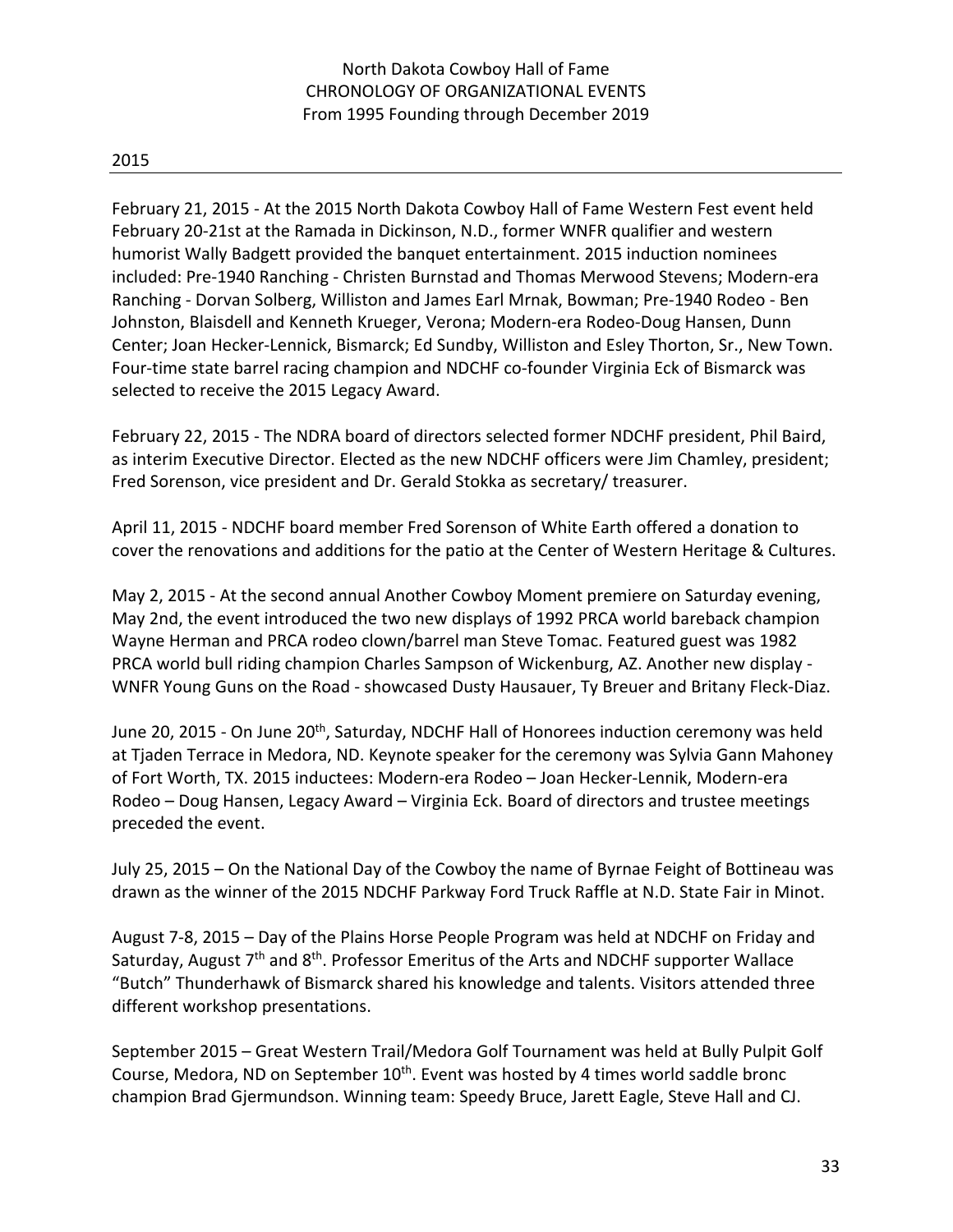Whitman. ND Cutting Horse Association Finals was held September 19-20<sup>th</sup> at Medora Ranch-O-Rama. Winners were Bill Retterath, Center (Open division); Saige Feilmeier, Watford City (Nonpro division); Rebecca Chase, Hazen (Novice horse/non-pro division); and LaVonn Stoppleworth, Gwinner (\$2,000 Limit Rider division).

October 2015 – The last member of the North Dakota rodeo "Six Pack", Duane Howard, 82, of Minnewaukan, ND passed away on October 1<sup>st</sup>. All-around rodeo champion Lee Selland, 80, of Bismarck, ND passed away at his home on October 10<sup>th</sup>. Lee was inducted into NDCHF in 2010.

October 17, 2015 - 1<sup>st</sup> annual NDCHF "East Greets West" Benefit and live auction was held at the North Dakota State University Harry D. McGovern Alumni Center in Fargo. Event was hosted by NDSU Bison Nation graduate Esley Thorton, one of the outstanding athletes of NDSU's fourtime national college football championship teams. NDCHF board of directors meeting took place prior to event.

November 3, 2015 – Known as one of the toughest cowboys to show up at rodeos, Mervel Hall, 87, of Mandaree, ND passed away. He was inducted into NDCHF in 2008.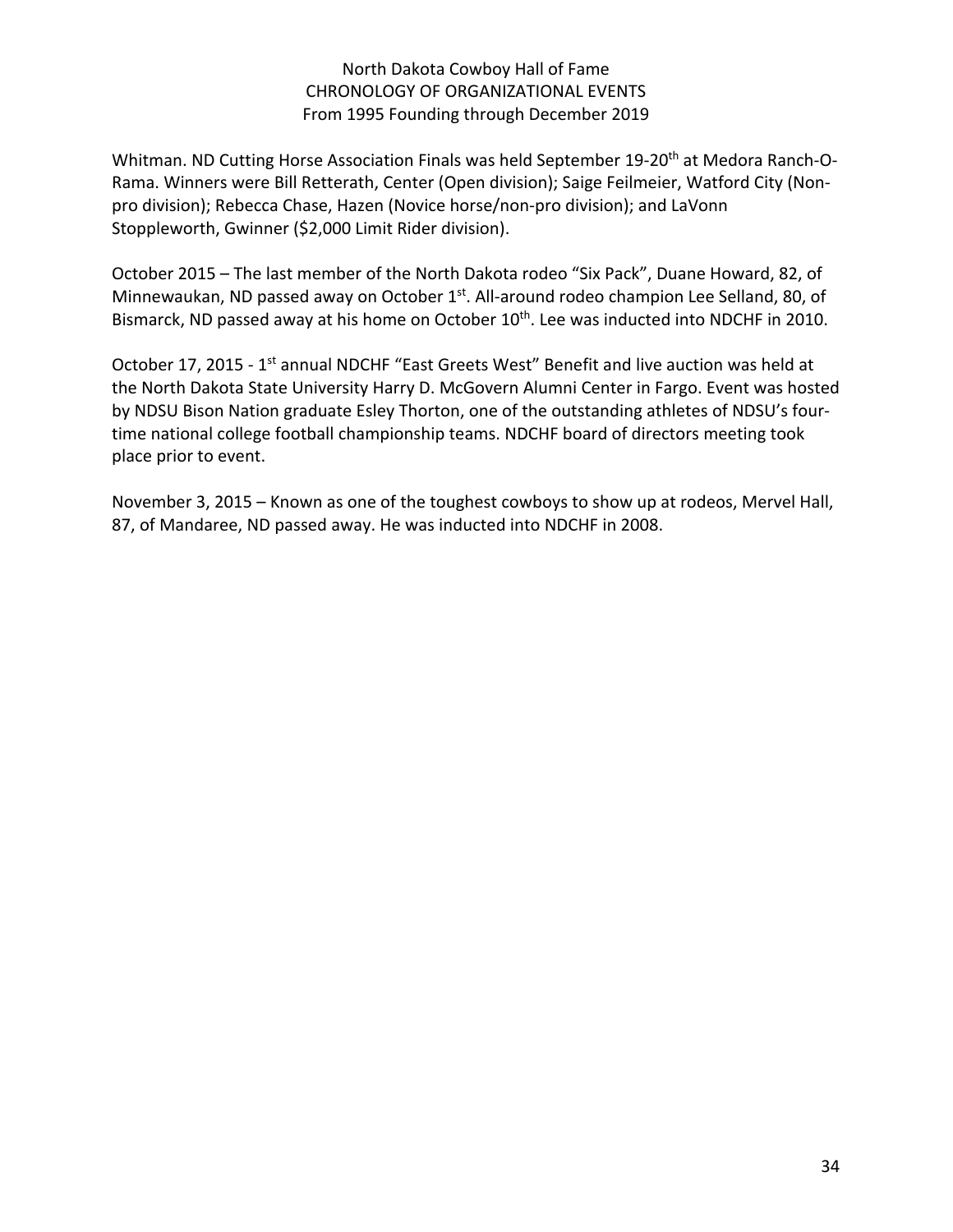January 9, 2016 – The Board of Directors meeting screened nominations. 2016 induction nominees included: Modern-era Ranching – Fred Eberle, Joseph Schaff; Pre-1940 Ranching – James McEwen Uhlman, Steven P. Weekes; Ranch category – Kennedy Ranch, Oak Coulee Ranch; Leaders of Ranching & Rodeo – Dale B. Greenwood, Jack P. Reich; Western Entertainment and Arts – Audrey Hall-Davy, Leo D. Harris; Modern-era Rodeo – Monty Carson, Lowell Faris, Gary Graham, Ed Sundby; Pre-1940 Rodeo – Arthur Jefferies, Kenneth Krueger; Rodeo Arena – Joe Berger, Marvin Klein; Rodeo Livestock – Dakota Baldy, War Paint.

February 26-27, 2016 – NDCHF Founder's Day West Fest event was held at the Ramada Grand Dakota Hotel in Dickinson, ND. Special Guest – Jerry Gustafson, Professional Rodeo Photography & Author.

April 30, 2016 – NDCHF opened its 2016 season with Another Cowboy Moment Premiere. Special guests – Buck Taylor and his wife, Goldie. New gun display was showcased.

June 1, 2016 – Rick Thompson named Executive Director of the NDCHF. Suzanne Henry hired as Executive Assistant.

June 17-18, 2016 – Hall of Honorees Induction Ceremonies was held at the Chimney Park. The guest speaker was David Allen, the President and CEO of Rocky Mountain Elk Foundation. Phil Baird, one of founders of NDCHF and its President for 19 years, was recognized with Legacy Award. Other 2016 inductees: Leaders of Ranching & Rodeo – Dale Greenwood; Rodeo Arena – Joe Berger; Pre-1940 Rodeo - Kenneth Krueger; Modern-era Rodeo – Monty Carson, Ed Sundby; Rodeo Livestock – Bradly Brettin's # 18 War Paint; Pre-1940 Ranching – A.N. Jefferies; Modernera Ranching – Joseph S. Schaff, Ranch – Kennedy Ranch; Arts & Entertainment – Audrey Hall.

July 23, 2016 – National Day of the Cowboy event was held at the NDCHF. Musician Greg Hager and Cowboy Poets Fran Armstrong and Jonathan Odermann took part in the event.

July 30, 2016 – NDCHF Parkway Ford Truck Raffle Drawing took place at ND State Fair, All Seasons Arena in Minot. Roger Sundsbak is a winner of drawing.

August 5, 2016 – Past Rodeo Champions and participants were invited to Cowboy Reunion Weekend. Event took place on NDCHF patio, guests were able to visit with the cowboys and learn about North Dakota's cowboy history. Event was sponsored by USA Energy.

August 12-13, 2016 – Day of the Plains Horse People Program.

September 8, 2016 – Great Western Trail/ Medora Golf Scramble was held at Bully Pulpit Golf Course. Participants of the winning team: Mel Hauck, Ernie Hill, Channing Meduna, Brad Willer.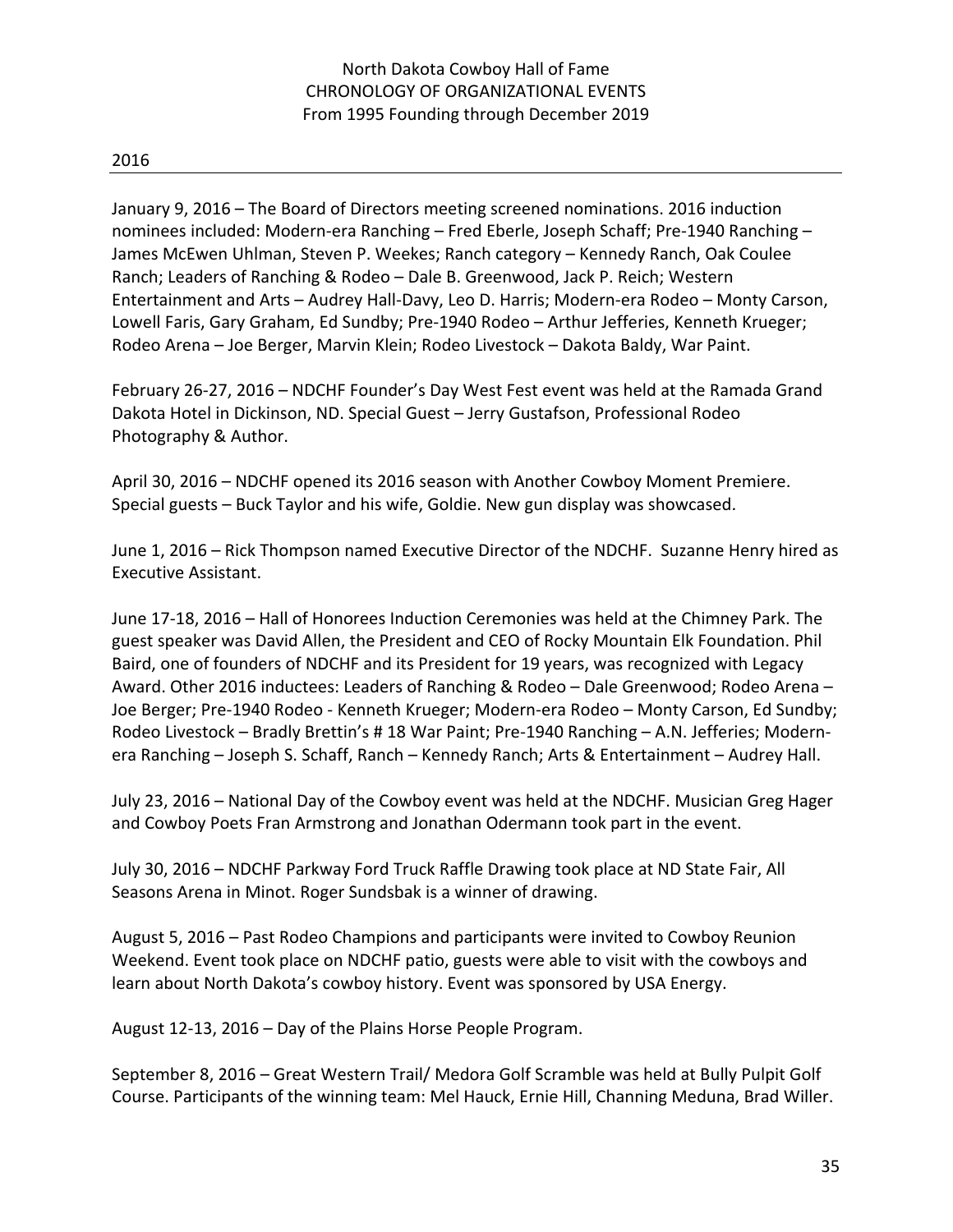September 24-25, 2016 – ND Cutting Horse Assn. State Finals were held at Ranch-O-Rama in Medora, ND. The winners were: Select NP – Valerie Bahm, Minot; 35 NP – Alan Wagner, Wilton; 15 AM – Mikaela Miller, Bismarck; 2000 LR – Nick Price, Pierre, SD.

November 11, 2016 – East Greets West benefit and auction was held at Avalon Event Center West. This year's guest presenter is Steve Stark, award winning political cartoonist and writer from Fargo, ND.

December 7, 2016 – Annual Trustees Gathering at the Wrangler National Finals Rodeo took place at the Alexis Park – All Suite Resort, Las Vegas, NV.

December 9-10, 2016 – Annual NDCHF Cowboy Christmas Program as a part of Medora's Old Fashioned Cowboy Christmas.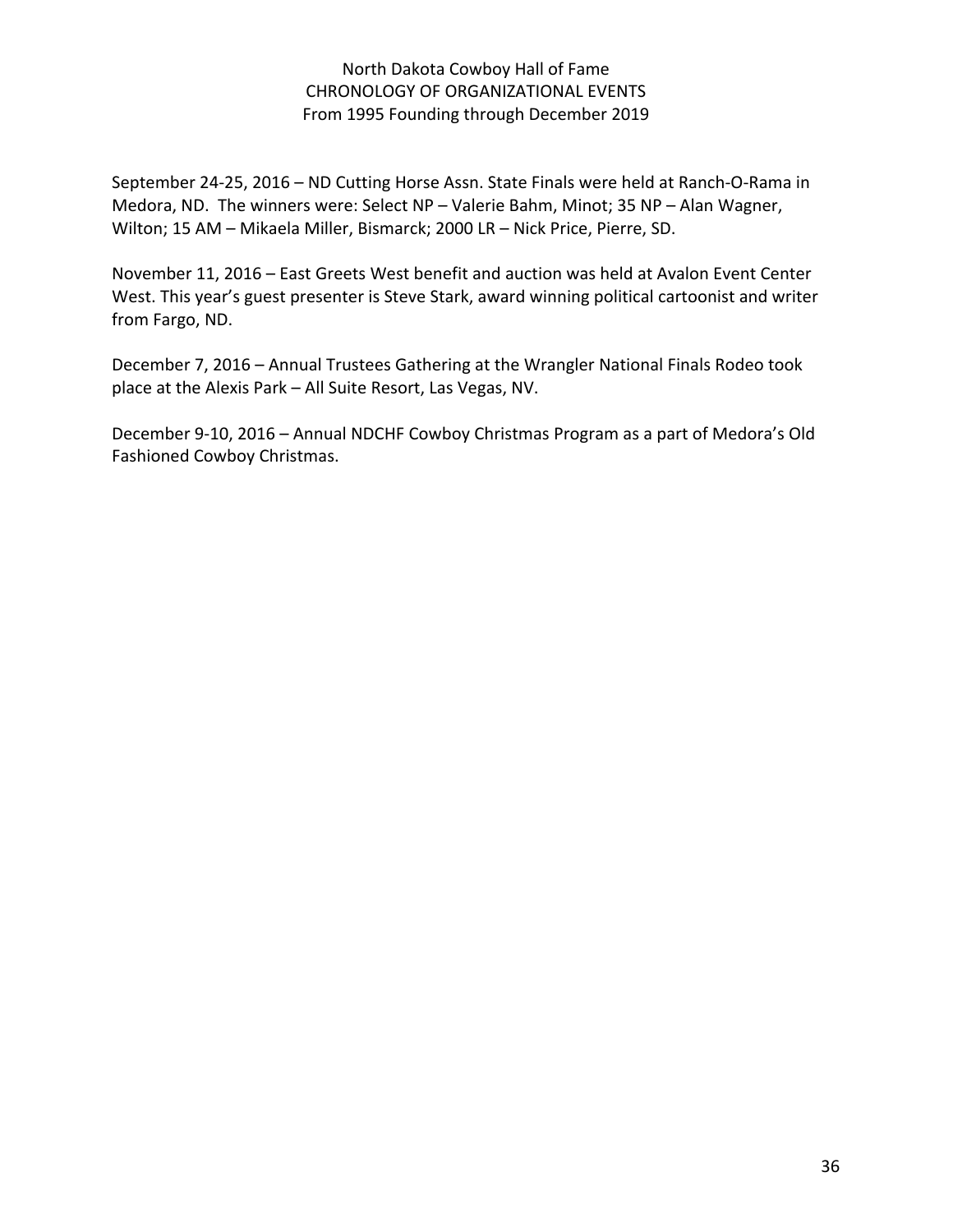January  $6<sup>th</sup>$ , 2017 – Annual Board of Directors meeting was held in Bismarck. Unveiling of newly commissioned bronze rendition of the North Dakota Six Pack took place during a press conference prior to the meeting. Artist Dave Kulczyk created this outstanding piece of art and soon will be displayed at the NDCHF. 2017 induction nominees: Great Westerner – Clarence H. Parker; Pre-1940 Ranching – Gordon Olson, Herbert Birdsall; Modern-era Ranching – James L. Connolly, Ralph Murray; Pre-1940 Rodeo – Leo Sorenson; Modern-era Rodeo – Brenda Lee Pickett, Gary Graham, Denver Jorgenson, Nevada Jorgenson; Long Rider – Paul Christiansen, Dorvan Solberg; Special Achievement – Richardton Saddle Club, White Earth Valley Saddle Club.

February 24-25, 2017 – NDCHF Annual Meeting was held at Ramada Grand Dakota Hotel. Keynote speaker – Butch Knowles, Oregon rancher and former PRCA Saddle Bronc Rider.

April 29, 2017 – NDCHF 2017 Season Premiere. Special guests – pro-rodeo legend Dean Oliver, 1983 Miss Rodeo America Brenda Lee Pickett and 2007 Miss Rodeo America Ashley Alderson. NDCHF opened the season with the presentation of new exhibits. North Dakota's "Rodeo Royalty" featuring rodeo queens, was unveiled alongside an exhibit featuring the division of the High School Rodeo Association.

June 23, 2017 – NDCHF Induction ceremony was held at Tjaden Terrace in Medora, ND. 2017 Inductees are: Great Westerner – Clarence H. Parker; Cowboy Long Rider – Paul Christensen, Special Achievement – White Earth Valley Saddle Club; Rodeo Division – pre-1940 Rodeo – Leo Sorenson, modern-era Rodeo – Denver Jorgenson and Brenda Lee Pickett. Ranching Division – pre-1940 Ranching – Herb Birdsall, modern-era Ranching – James Louis Connolly. Guest speaker was Larry Mahan, an 8 time Pro Rodeo World Champion Cowboy with 6 All Around World Championships and 2 Bull Riding World Championships.

July 22, 2017 – National Day of The Cowboy was celebrated at NDCHF. Greg Hager performed western music, Fran Armstrong and Jonathan Odermann entertained the guests with cowboy poetry. Kids Rodeo Activities were hosted by Mandan Rodeo Committee.

July 21-29, 2017 – NDCHF attended North Dakota State Fair at Minot, ND.

August 2017 –  $61<sup>st</sup>$  Annual Champions Ride Saddle Bronc Match was held at the Home on the Range arena on August 5<sup>th</sup>. NDCHF hosted a social and Calcutta auction of the cowboys entered in March. NDCHF's patio was renamed in Alvin Nelson's Honor. Dedication was open to public and took place August  $4<sup>th</sup>$  as a part of HOTR Calcutta.

August 12, 2017 – Day of the Plains Horse People.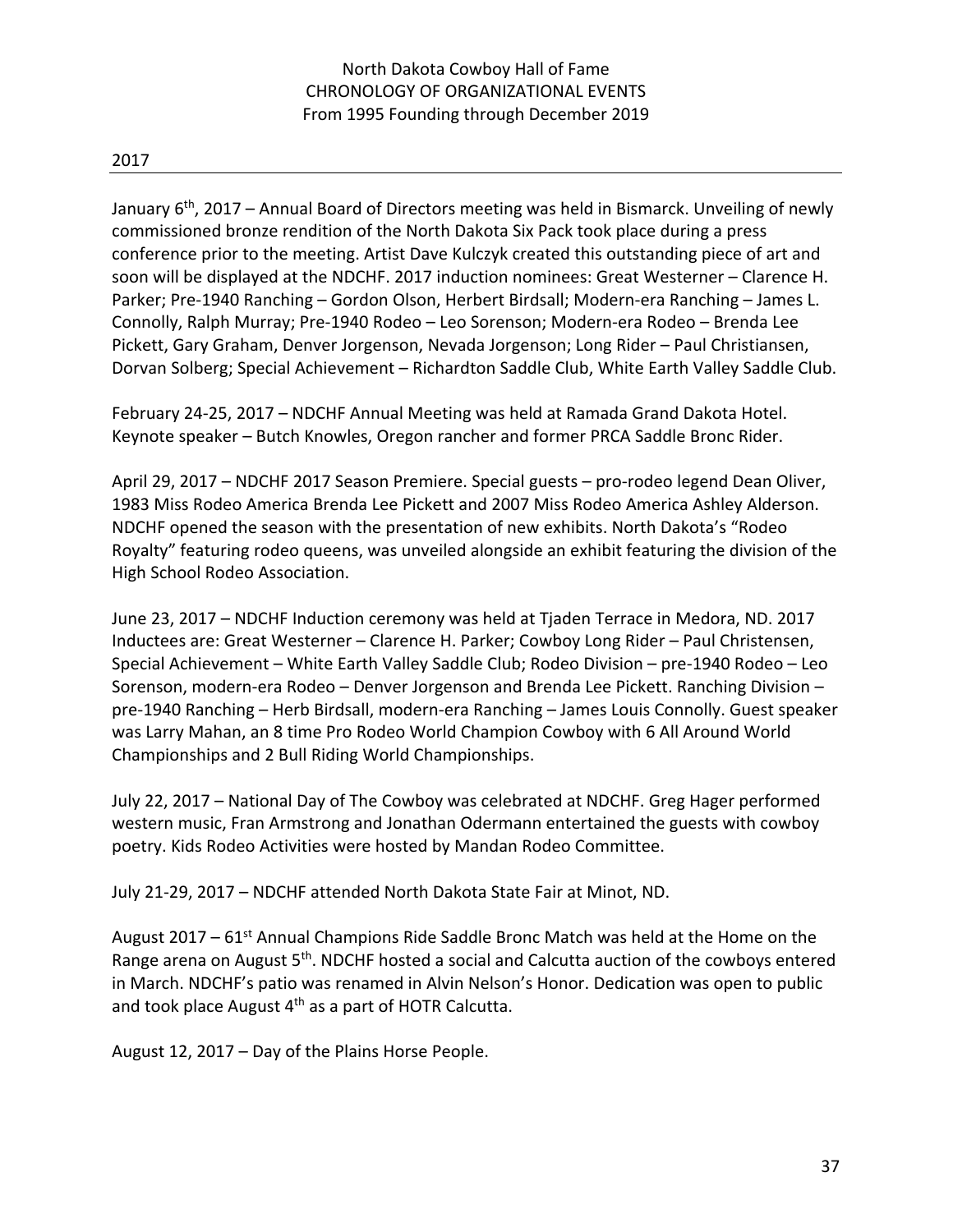September 7, 2017 – Annual NDCHF Golf Scramble took place at Bully Pulpit Golf Course. Traveling Trophy winners – District 5: Bud Pauley, Ed Sundby, Rick Thompson, Natalie Moen. Overall Winning Team – Don Yellowbird, Steve Hall, Speedy Bruce, Noah Williams.

September 16-17, 2017 – North Dakota Cutting Horse Association State Finals were held at the Medora Ranch-o-Rama Arena. Event featured some of the best horses and hands in the area, including a few NDCHF Honorees, competing for the last of the season's earnings and their place in the year end standings.

October, 2017 – Saddle Raffle Drawing at Badlands Circuit Finals in Minot, ND. Dorry Peterson of Hazen was the winner of the saddle. NDCHF District 5 trustees commissioned Shawn Kramer, owner of Sandhills Saddlery, to make the one of the kind saddle. Money raised supported the efforts of the NDCHF.

November 3, 2017 – East Greets West Benefit Dinner & Auction was held at Fargo Avalon Event Center West. This year's guest speaker – Rodney Nelson, known throughout America as a popular humorist, entertainer and columnist.

December 9, 2017 – NDCHF took part at the Annual Medora's Old Fashioned Cowboy Christmas. Cowboy Poetry was hosted by Jonathan Odermann at the NDCHF lounge.

December 13, 2017 – NDCHF Annual NFR Trustee Meeting was held at Mandalay Bay Convention Center.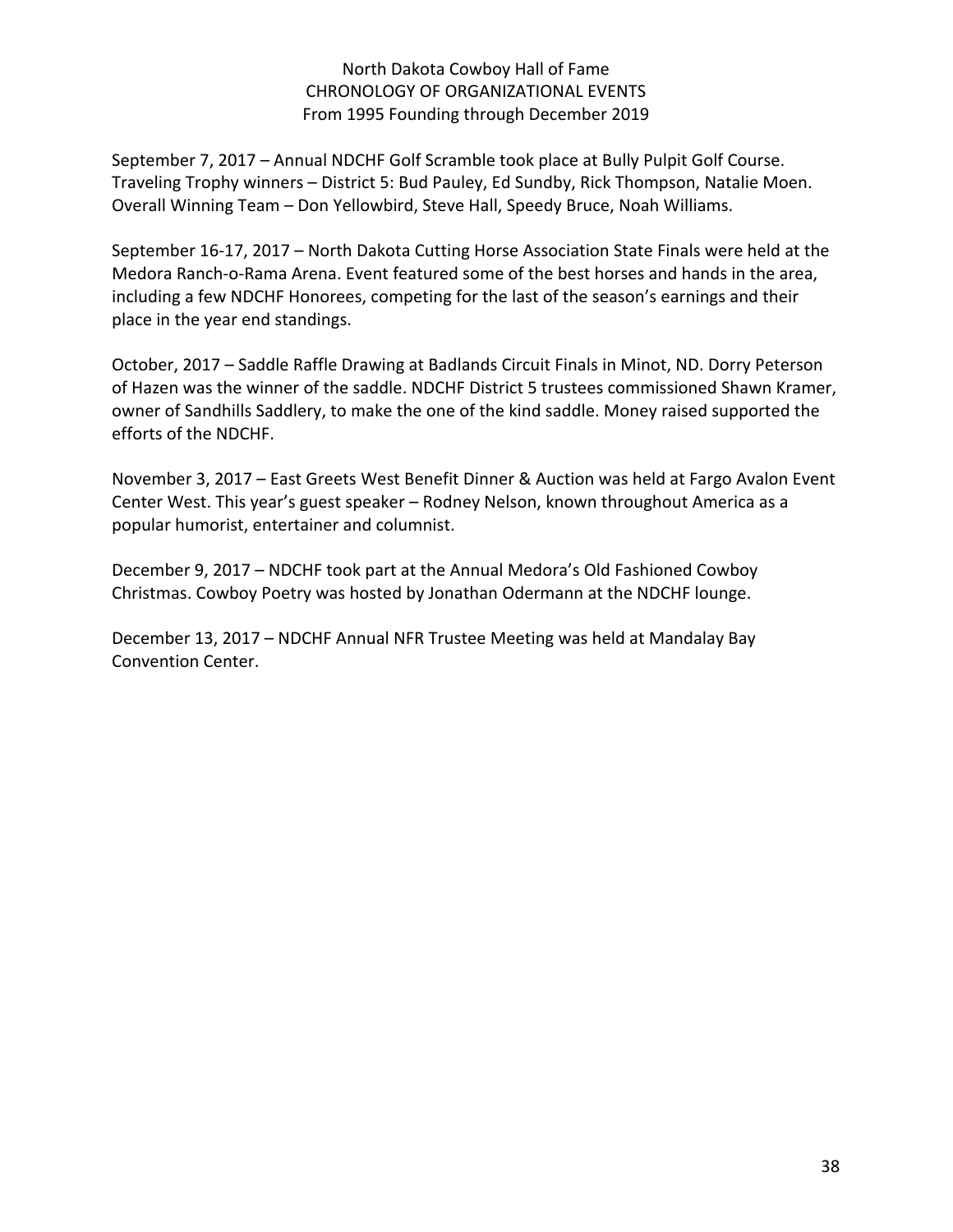#### 2018

January 5, 2018 – Meeting of the Board of Directors, Medora. Nominees in review for induction were: Leaders of Ranching & Rodeo – Don Neidhardt; Jack Reich Pre-1940s Ranching – Steve Weekes, Sr.; Charles Franklin Martell Modern-era Ranching - Gerald Effertz; Ralph Francis Murray Ranches – Olson Ranch; Black Leg Ranch Pre-1970s Rodeo – David Dahl; Gary Graham Modern-era Rodeo – Larry Sandvick; Wade Sundby; Nevada Jorgenson; Darrell Hermanson Rodeo Arena – Chad Berger; Jim Cook Rodeo Livestock – 44 Magnum; Top Hand

February 16-17, 2018 – Annual Meeting of the NDCHF held in the conference center of the Sleep Inn, Minot, ND. Keynote Speaker – Deb Greenough, 13x WNFR qualifier, 1990 average winner and 1993 World Champion Bareback Rider.

April 27-28, 2018 – Season Premiere, NDCHF, Medora. Special Guest – Frank Thompson, World Champion Steer Wrestler. New exhibits revealed – 65 Years of the NDRA; 1800's era Native American Headdress (gift of the Lutgen Family); updated Jr High and High School Rodeo exhibits.

June 14 – 15, 2018 – NDCHF Induction Ceremony held at Tjaden Terrace, Medora, ND. Guest Speaker – Stran Smith, World Champion Tie-Down Roper.

2018 Class of NDCHF Inductees: Leaders of Ranching & Rodeo – Jack Reich Pre-1940s Ranching – Steve Weekes Modern-era Ranching – Ralph Murray Ranches – Olson Ranch Pre-1970s Rodeo – Dave Dahl Mordern-era Rodeo – Nevada Jorgenson; Larry Sandvick Rodeo Arena – Chad Berger Rodeo Livestock – Top Hand

July 27-28, 2018 – National Day of the Cowboy, NDCHF, Medora. Entertainment provided by Greg Hager, musician; Fran Armstrong and Jonathan Odermann, cowboy poetry.

July 20-28, 2018 – NDCHF participated the ND State Fair and parade in Minot, ND.

August 4, 2018 – NDCHF participated in the  $62<sup>nd</sup>$  Annual Home On The Range Champions Ride, Sentinel Butte, ND. A social and Calcutta took place on the Alvin Nelson Memorial Arena.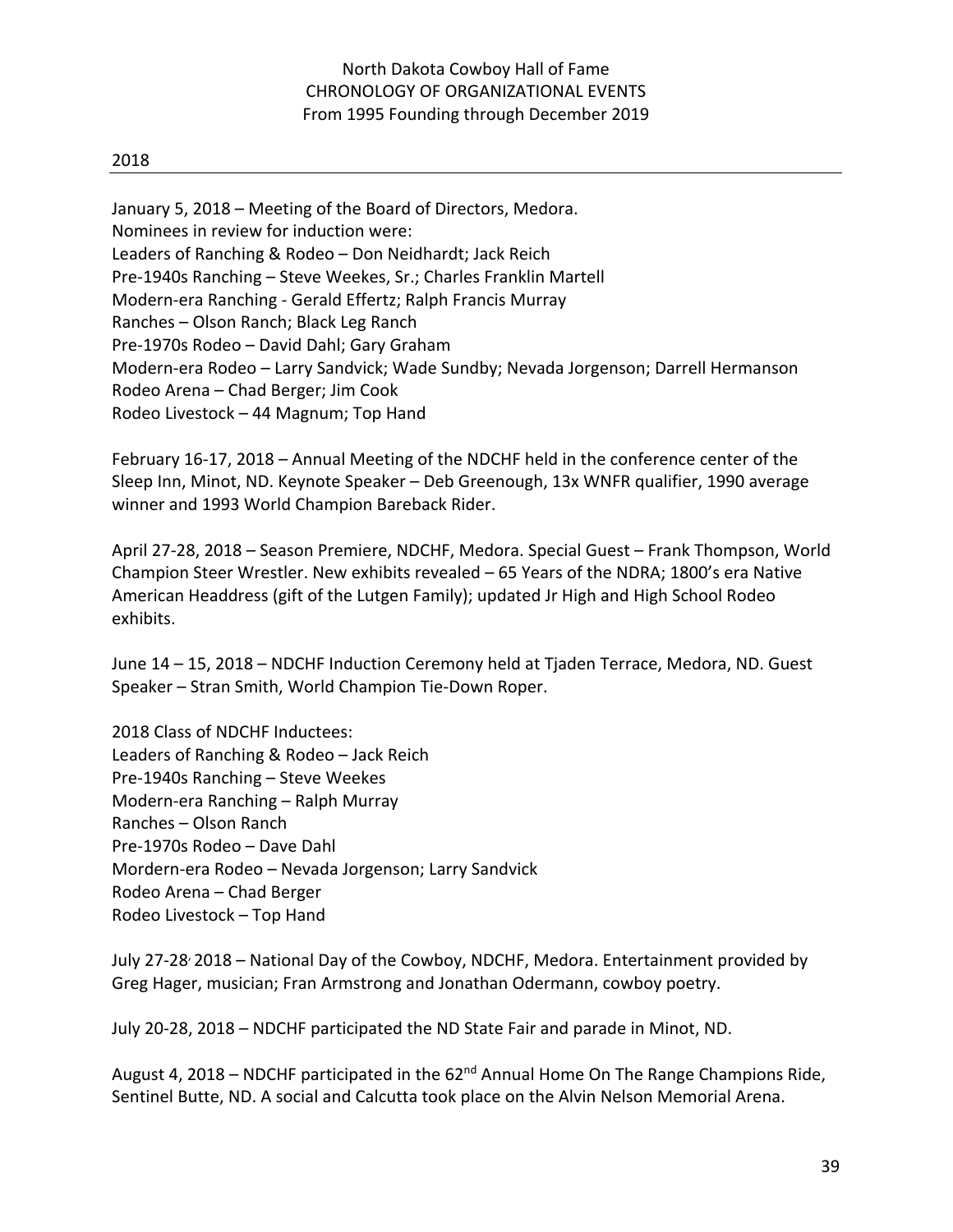September 6, 2018 – Annual NDCHF Golf Scramble took place at Bully Pulpit Golf Course in Medora. Traveling Trophy Winners – Bill Butterfield, Brendan Brinkman, Brad Gjermundson, Charlie Pierson. Overall Winning Team – Brad Skachenko, Grayson Arellano, Patrick Rominger.

October 6, 2018 – Commemorative Rifle Drawing at Badlands Circuit Finals, Minot, ND. Winner – Gary Simmons. Funds raised directly supported the efforts of the NDCHF.

November 2, 2018 – East Greets West Benefit Dinner & Auction held at Avalon Events Center, Fargo. Keynote Speaker – Cara Mund, Miss America 2018.

December 7-9, 2018 – The NDCHF participated in Medora's Old Fashioned Cowboy Christmas.

December 12, 2018 – Annual NDCHF Trustee Gathering was held at The Orleans Hotel & Casino, Las Vegas, during the week of the Wrangler National Finals Rodeo.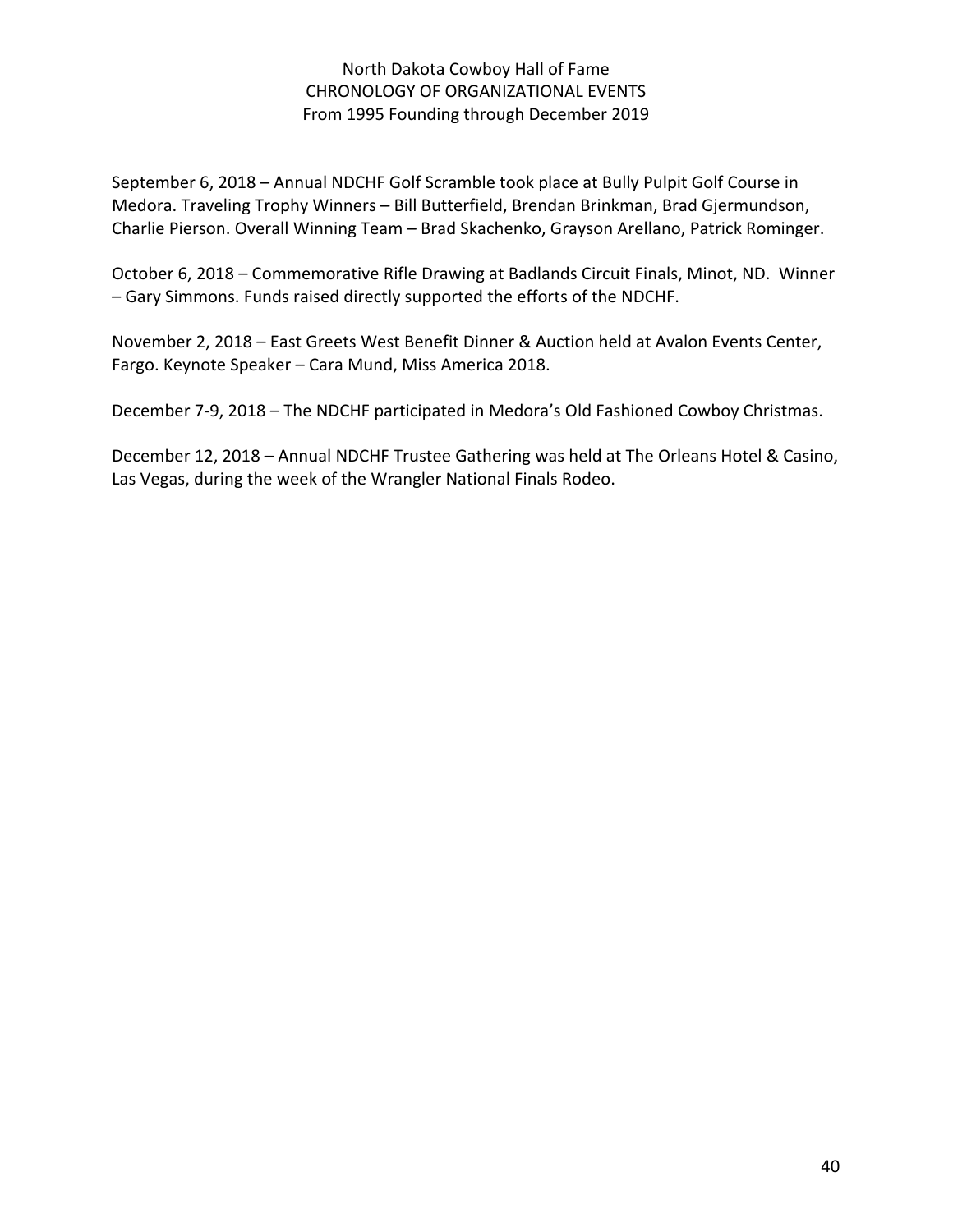2019

January 2019 – Meeting of the Board of Directors Nominees in review for induction were: Pre-1940s Ranching – Vincent Steffan, Sr.; Charles Franklin Martell Modern-era Ranching - Gerald Effertz; Phillip Baker Pre-1970s Rodeo – David Dahl; Carroll Johnston Modern-era Rodeo – Darrell Hermanson; Harvey Billadeau; Rockie Kukla; Bob J. Hansen Western Arts & Entertainment – Walter Piehl, Jr.; Raymond Erhardt

February 22-23, 2019 – Annual Meeting of the NDCHF held at the Ramkota Hotel and Conference Center, Bismarck, ND. Keynote Speaker – Jim Chamley, NDCHF Board President

May 10-11, 2019 – Season Premiere, NDCHF, Medora. Special Guest – Casey Kramer, Chicago Bears Strength Coach. Renovated Hall of Honorees with newly installed digital kiosk unveiled.

June 14-15, 2019 – NDCHF Induction Ceremony held at Tjaden Terrace, Medora, ND. Guest Speaker – Taylor Brown, Broadcaster/Owner of Northern Broadcasting

2019 Class of NDCHF Inductees: Pre-1940s Ranching – Charles Franklin Martell Modern-era Ranching – Gerald Effertz Pre-1970s Rodeo – Gary Graham Mordern-era Rodeo – Darrell Hermanson; Bob Hansen Western Arts & Entertainment – Walter Piehl, Jr. Kaye Nelson was presented with the Legacy Award in honor of her lifetime of devotion to rodeo and the western lifestyle, and decades of support for the NDCHF.

July 19-27, 2019 – NDCHF participated the ND State Fair and parade in Minot, ND.

August, 2019 – "Sacagawea", a 24x36" acrylic on canvas, painted by Denise Semple was placed on permanent display at the NDCHF. Gift of Dale Myers.

August 3, 2019 – NDCHF participated in the 63rd Annual Home On The Range Champions Ride, Sentinel Butte, ND. A social and Calcutta took place on the Alvin Nelson Memorial Arena.

September 5, 2019 – Annual NDCHF Golf Scramble took place at Bully Pulpit Golf Course in Medora. Champion Women's Team – Shelley Suelzle, Rondee Hanna, Julie Wisness. Overall Winning Team – Brad Skachenko, Zared Lefor, Tom Wilhelmi, Patrick Rominger.

October 5, 2019 – Commemorative Rifle Drawing at Badlands Circuit Finals, Minot, ND. Winner – Kirby Thomas. Funds raised directly supported the efforts of the NDCHF.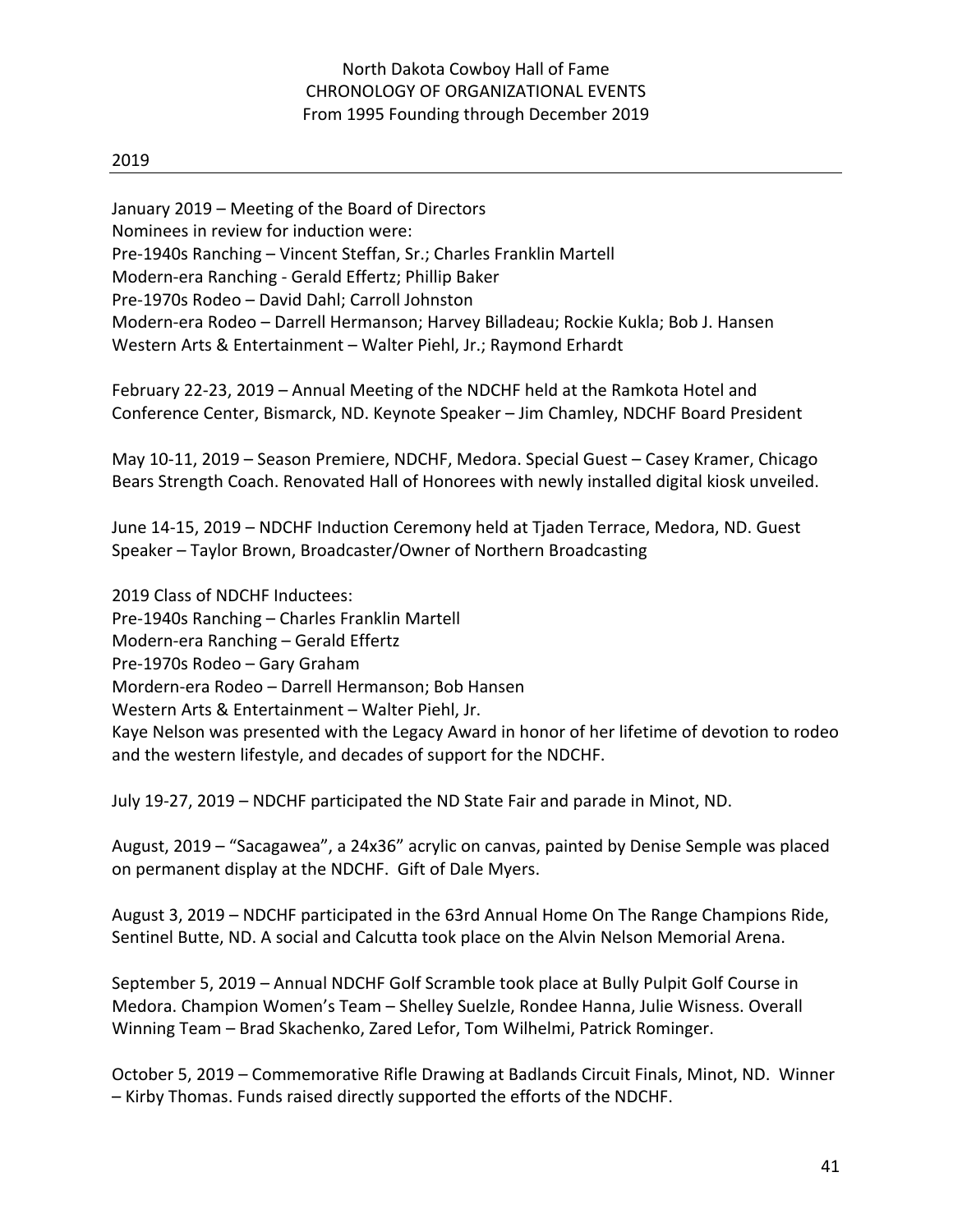October 18-19, 2019 – The NDCHF participated in the inaugural Brad Gjermundson Extreme Bronc Riding at 4 Bears Casino & Lodge, New Town, ND.

November 1, 2019 – East Greets West Benefit Dinner & Auction held at Avalon Events Center, Fargo. Keynote Speaker – ND Lt. Governor Brent Sanford.

December 6-7, 2019 – The NDCHF participated in Medora's Old Fashioned Cowboy Christmas.

December 11, 2019 – Annual NDCHF Trustee Gathering was held at MGM Grand Hotel, Las Vegas, during the week of the Wrangler National Finals Rodeo.